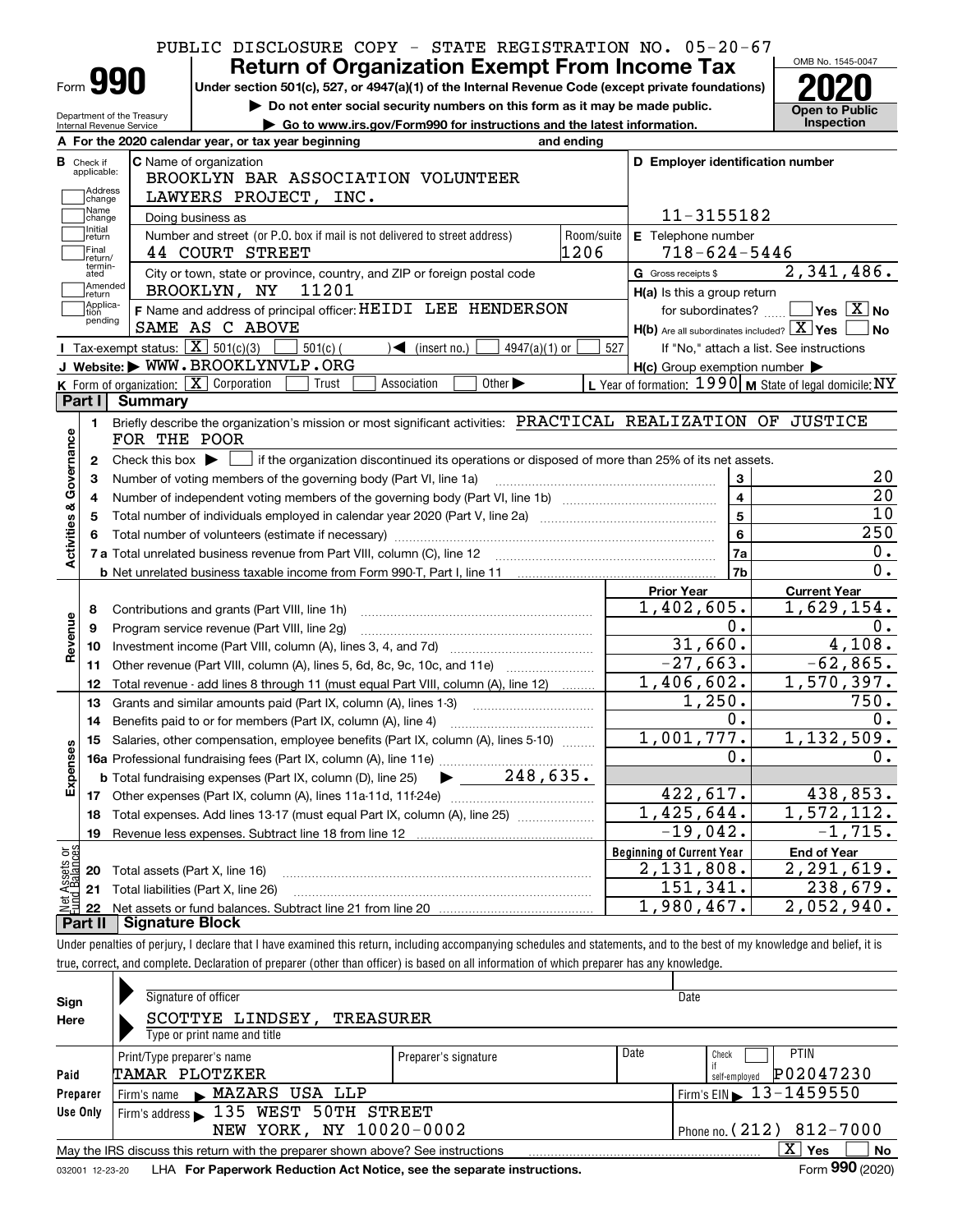|              | BROOKLYN BAR ASSOCIATION VOLUNTEER<br>11-3155182<br>LAWYERS PROJECT, INC.<br>Page 2<br>Form 990 (2020)                                                    |
|--------------|-----------------------------------------------------------------------------------------------------------------------------------------------------------|
|              | <b>Statement of Program Service Accomplishments</b><br>Part III                                                                                           |
|              | $\overline{\mathbf{x}}$                                                                                                                                   |
| 1            | Briefly describe the organization's mission:                                                                                                              |
|              | THE MISSION OF THE BROOKLYN BAR ASSOCIATION VOLUNTEER LAWYERS PROJECT                                                                                     |
|              | (VLP), AN INDEPENDENT $501(C)(3)$ NONPROFIT ORGANIZATION,<br>IS TO ENSURE                                                                                 |
|              |                                                                                                                                                           |
|              | THAT THE LEGAL SYSTEM IS ACCESSIBLE TO THOSE WHO, BECAUSE OF SPECIAL                                                                                      |
|              | NEEDS OR THE OVERWHELMING BURDENS OF POVERTY, WOULD NOT OTHERWISE HAVE                                                                                    |
| $\mathbf{2}$ | Did the organization undertake any significant program services during the year which were not listed on the                                              |
|              | $\sqrt{}$ Yes $\sqrt{}$ X $\sqrt{}$ No                                                                                                                    |
|              | If "Yes," describe these new services on Schedule O.                                                                                                      |
| 3            | $\overline{\ }$ Yes $\overline{\ \ X}$ No<br>Did the organization cease conducting, or make significant changes in how it conducts, any program services? |
|              | If "Yes," describe these changes on Schedule O.                                                                                                           |
| 4            | Describe the organization's program service accomplishments for each of its three largest program services, as measured by expenses.                      |
|              | Section 501(c)(3) and 501(c)(4) organizations are required to report the amount of grants and allocations to others, the total expenses, and              |
|              |                                                                                                                                                           |
|              | revenue, if any, for each program service reported.                                                                                                       |
| 4a           | $\overline{301}$ , $419$ $\cdot$ including grants of \$<br>) (Expenses \$<br>) (Revenue \$<br>(Code:                                                      |
|              | CONSUMER DEBT PROGRAM:<br>IN THE PAST YEAR, APPROXIMATELY 430 CASES IN                                                                                    |
|              | CONSUMER DEBT WERE CLOSED, ASSISTING 917 INDIVIDUALS AND FAMILY                                                                                           |
|              | MEMBERS.                                                                                                                                                  |
|              |                                                                                                                                                           |
|              | CHAPTER 7 BANKRUPTCY PROTECTION IS OFTEN CHOSEN AS A LAST RESORT BY                                                                                       |
|              | INDIVIDUALS AND FAMILIES FACING INSURMOUNTABLE DEBT AFTER TRYING TO                                                                                       |
|              | COPE WITH JOB LOSS, A FAMILY CRISIS, OR SERIOUS MEDICAL PROBLEMS.<br>THE                                                                                  |
|              | BROOKLYN BAR ASSOCIATION VOLUNTEER LAWYERS PROJECT<br>(VLP) ASSISTS                                                                                       |
|              | INDIVIDUALS WHO NEED TO RE-ORDER THEIR FINANCES, AND WHO FALL UNDER                                                                                       |
|              | 200% OF THE FEDERAL POVERTY GUIDELINES, BY DRAFTING BANKRUPTCY                                                                                            |
|              | PETITIONS AND BY REPRESENTING THEM IN CHAPTER 7 PROCEEDINGS IN THE                                                                                        |
|              | UNITED STATE BANKRUPTCY COURT, EASTER DISTRICT OF NEW YORK.<br>THE VLP                                                                                    |
|              | $\overline{253,192}$ including grants of \$                                                                                                               |
| 4b           | ) (Revenue \$<br>(Expenses \$<br>(Code:<br>IN THE PAST YEAR, APPROXIMATELY 365 FAMILY LAW<br>FAMILY LAW PROGRAM:                                          |
|              | CASES WERE CLOSED, ASSISTING 769 INDIVIDUALS AND FAMILY MEMBERS.                                                                                          |
|              |                                                                                                                                                           |
|              |                                                                                                                                                           |
|              | THE VLP ASSISTS INDIVIDUALS AND FAMILIES IN CRISIS BY OFFERING LEGAL                                                                                      |
|              | ASSISTANCE IN FAMILY COURT MATTERS.<br>VLP STAFF AND VOLUNTEER LAWYERS                                                                                    |
|              | REPRESENT CLIENTS IN CUSTODY AND VISITATION CASES BY APPEARING WITH                                                                                       |
|              | THEM IN COURT AND/OR OFFERING ADVICE AND COUNSEL.<br>THROUGH THE VLP'S                                                                                    |
|              | CHILD AND SPOUSAL SUPPORT PRACTICE, THE VLP ASSISTS BOTH CUSTODIAL AND                                                                                    |
|              | NON-CUSTODIAL PARENTS TO ENSURE FAIRNESS AND EOUITY IN SUPPORT ORDERS                                                                                     |
|              | GRANTED BY THE KINGS COUNTY FAMILY COURT.<br>THE VLP ALSO HAS AN ACTIVE                                                                                   |
|              | SELF-REPRESENTED UNCONTESTED DIVORCE PROGRAM THAT ASSISTS MEN AND WOMEN                                                                                   |
|              | WHOSE LIVES ARE IN CRISIS OR AT A STANDSTILL BECAUSE OF A BROKEN                                                                                          |
|              | $494, 328$ . including grants of \$<br>(Expenses \$<br>4c (Code:<br>(Revenue \$                                                                           |
|              | FORECLOSURE INTERVENTION PROGRAM:<br>IN THE PAST YEAR, APPROXIMATELY 443                                                                                  |
|              | FORECLOSURE INTERVENTION CASES WERE CLOSED, ASSISTING 1,412 INDIVIDUALS                                                                                   |
|              | AND FAMILY MEMBERS.                                                                                                                                       |
|              |                                                                                                                                                           |
|              |                                                                                                                                                           |
|              | THOUSANDS OF NEW YORKERS ARE AT RISK OF LOSING THEIR HOMES AND NEED                                                                                       |
|              | ATTORNEYS TO HELP NAVIGATE THE DIFFICULT FORECLOSURE PROCESS.<br><b>VLP</b>                                                                               |
|              | VOLUNTEER ATTORNEYS REPRESENT INDIVIDUALS THROUGHOUT THE ENTIRETY OF                                                                                      |
|              | THE FORECLOSURE PROCESS, INCLUDING FORECLOSURE MOTION PRACTICE, BAD                                                                                       |
|              | FAITH HEARINGS, FORECLOSURE DEFENSE LITIGATION, AND SETTLEMENT                                                                                            |
|              | THE VLP'S FORECLOSURE<br>CONFERENCES IN KINGS COUNTY SUPREME COURT.                                                                                       |
|              | PRACTICE ALSO INCLUDES A CHAPTER 13 BANKRUPTCY PROGRAM TO PROVIDE                                                                                         |
|              | ADDITIONAL OPTIONS AND ASSISTANCE FOR FORECLOSURE CLIENTS.                                                                                                |
|              | 4d Other program services (Describe on Schedule O.)                                                                                                       |
|              | 156,738. including grants of \$<br>$750.$ (Revenue \$<br>(Expenses \$                                                                                     |
| 4е           | 1, 205, 677.<br>Total program service expenses                                                                                                            |
|              | Form 990 (2020)                                                                                                                                           |
|              | SEE SCHEDULE O FOR CONTINUATION(S)<br>032002 12-23-20                                                                                                     |
|              | 3                                                                                                                                                         |
|              | 12241103 148365 51697<br>2020.05000 BROOKLYN BAR ASSOCIATION 51697_1                                                                                      |
|              |                                                                                                                                                           |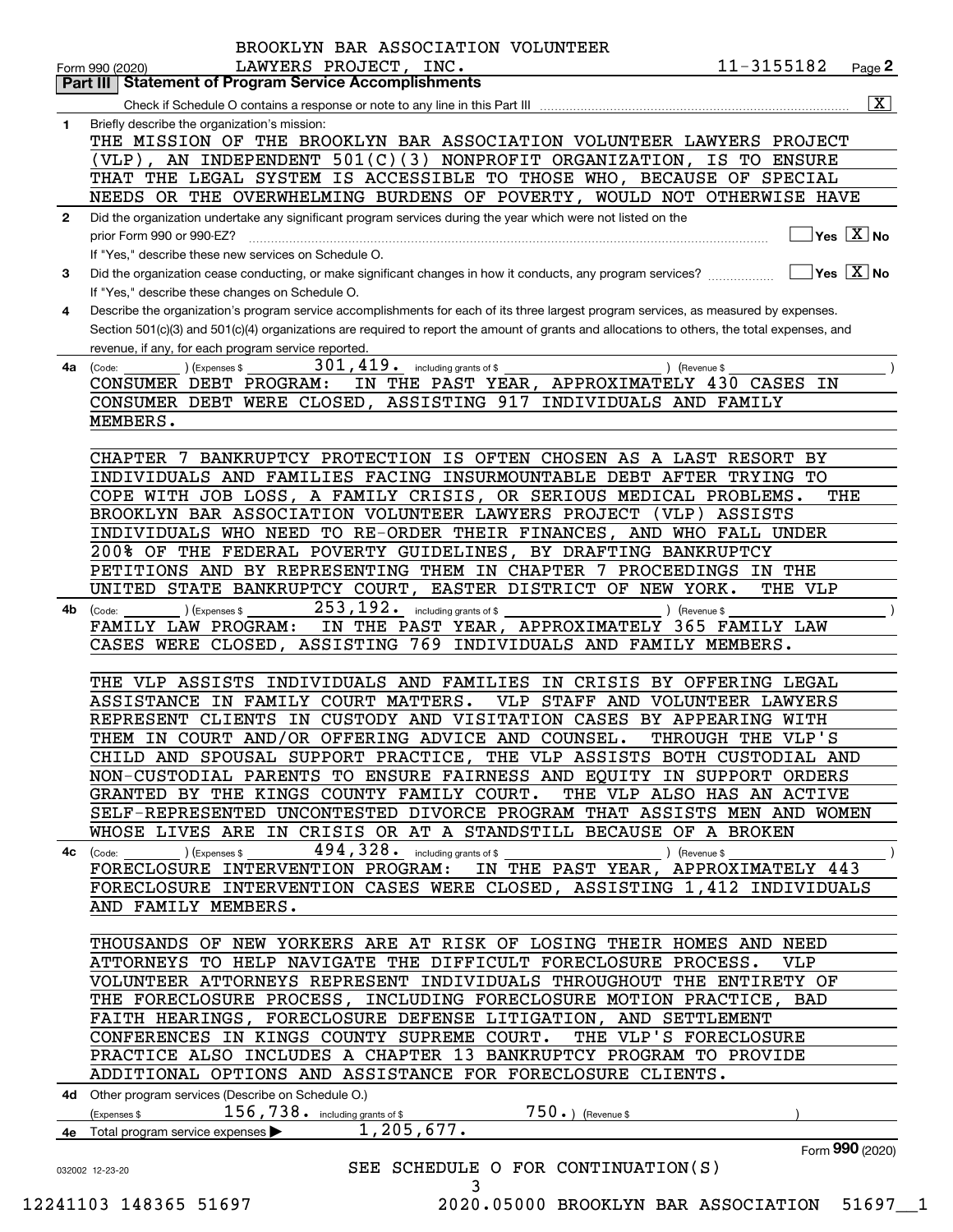| Is the organization described in section $501(c)(3)$ or $4947(a)(1)$ (other than a private foundation)?<br>1<br>2<br>Did the organization engage in direct or indirect political campaign activities on behalf of or in opposition to candidates for<br>3<br>Section 501(c)(3) organizations. Did the organization engage in lobbying activities, or have a section 501(h) election in effect<br>4<br>Is the organization a section 501(c)(4), 501(c)(5), or 501(c)(6) organization that receives membership dues, assessments, or<br>5<br>Did the organization maintain any donor advised funds or any similar funds or accounts for which donors have the right to<br>6<br>provide advice on the distribution or investment of amounts in such funds or accounts? If "Yes," complete Schedule D, Part I<br>Did the organization receive or hold a conservation easement, including easements to preserve open space,<br>7 | 1.<br>$\overline{2}$<br>3<br>4<br>5 | X<br>$\overline{\mathbf{x}}$ |                  |
|-----------------------------------------------------------------------------------------------------------------------------------------------------------------------------------------------------------------------------------------------------------------------------------------------------------------------------------------------------------------------------------------------------------------------------------------------------------------------------------------------------------------------------------------------------------------------------------------------------------------------------------------------------------------------------------------------------------------------------------------------------------------------------------------------------------------------------------------------------------------------------------------------------------------------------|-------------------------------------|------------------------------|------------------|
|                                                                                                                                                                                                                                                                                                                                                                                                                                                                                                                                                                                                                                                                                                                                                                                                                                                                                                                             |                                     |                              |                  |
|                                                                                                                                                                                                                                                                                                                                                                                                                                                                                                                                                                                                                                                                                                                                                                                                                                                                                                                             |                                     |                              |                  |
|                                                                                                                                                                                                                                                                                                                                                                                                                                                                                                                                                                                                                                                                                                                                                                                                                                                                                                                             |                                     |                              |                  |
|                                                                                                                                                                                                                                                                                                                                                                                                                                                                                                                                                                                                                                                                                                                                                                                                                                                                                                                             |                                     |                              |                  |
|                                                                                                                                                                                                                                                                                                                                                                                                                                                                                                                                                                                                                                                                                                                                                                                                                                                                                                                             |                                     |                              | x                |
|                                                                                                                                                                                                                                                                                                                                                                                                                                                                                                                                                                                                                                                                                                                                                                                                                                                                                                                             |                                     |                              | x                |
|                                                                                                                                                                                                                                                                                                                                                                                                                                                                                                                                                                                                                                                                                                                                                                                                                                                                                                                             |                                     |                              |                  |
|                                                                                                                                                                                                                                                                                                                                                                                                                                                                                                                                                                                                                                                                                                                                                                                                                                                                                                                             |                                     |                              | x                |
|                                                                                                                                                                                                                                                                                                                                                                                                                                                                                                                                                                                                                                                                                                                                                                                                                                                                                                                             |                                     |                              |                  |
|                                                                                                                                                                                                                                                                                                                                                                                                                                                                                                                                                                                                                                                                                                                                                                                                                                                                                                                             | 6                                   |                              | x                |
|                                                                                                                                                                                                                                                                                                                                                                                                                                                                                                                                                                                                                                                                                                                                                                                                                                                                                                                             |                                     |                              |                  |
|                                                                                                                                                                                                                                                                                                                                                                                                                                                                                                                                                                                                                                                                                                                                                                                                                                                                                                                             | $\overline{7}$                      |                              | x                |
| Did the organization maintain collections of works of art, historical treasures, or other similar assets? If "Yes," complete<br>8                                                                                                                                                                                                                                                                                                                                                                                                                                                                                                                                                                                                                                                                                                                                                                                           |                                     |                              |                  |
|                                                                                                                                                                                                                                                                                                                                                                                                                                                                                                                                                                                                                                                                                                                                                                                                                                                                                                                             | 8                                   |                              | x                |
| Did the organization report an amount in Part X, line 21, for escrow or custodial account liability, serve as a custodian for<br>9                                                                                                                                                                                                                                                                                                                                                                                                                                                                                                                                                                                                                                                                                                                                                                                          |                                     |                              |                  |
| amounts not listed in Part X; or provide credit counseling, debt management, credit repair, or debt negotiation services?                                                                                                                                                                                                                                                                                                                                                                                                                                                                                                                                                                                                                                                                                                                                                                                                   |                                     |                              |                  |
|                                                                                                                                                                                                                                                                                                                                                                                                                                                                                                                                                                                                                                                                                                                                                                                                                                                                                                                             | 9                                   |                              | x                |
| Did the organization, directly or through a related organization, hold assets in donor-restricted endowments<br>10                                                                                                                                                                                                                                                                                                                                                                                                                                                                                                                                                                                                                                                                                                                                                                                                          |                                     |                              |                  |
|                                                                                                                                                                                                                                                                                                                                                                                                                                                                                                                                                                                                                                                                                                                                                                                                                                                                                                                             | 10                                  | X                            |                  |
| If the organization's answer to any of the following questions is "Yes," then complete Schedule D, Parts VI, VII, VIII, IX, or X<br>11                                                                                                                                                                                                                                                                                                                                                                                                                                                                                                                                                                                                                                                                                                                                                                                      |                                     |                              |                  |
| as applicable.                                                                                                                                                                                                                                                                                                                                                                                                                                                                                                                                                                                                                                                                                                                                                                                                                                                                                                              |                                     |                              |                  |
| a Did the organization report an amount for land, buildings, and equipment in Part X, line 10? If "Yes," complete Schedule D,                                                                                                                                                                                                                                                                                                                                                                                                                                                                                                                                                                                                                                                                                                                                                                                               |                                     |                              |                  |
|                                                                                                                                                                                                                                                                                                                                                                                                                                                                                                                                                                                                                                                                                                                                                                                                                                                                                                                             | 11a                                 | $\mathbf X$                  |                  |
| Did the organization report an amount for investments - other securities in Part X, line 12, that is 5% or more of its total<br>b                                                                                                                                                                                                                                                                                                                                                                                                                                                                                                                                                                                                                                                                                                                                                                                           |                                     |                              |                  |
|                                                                                                                                                                                                                                                                                                                                                                                                                                                                                                                                                                                                                                                                                                                                                                                                                                                                                                                             | 11 <sub>b</sub>                     |                              | x                |
| Did the organization report an amount for investments - program related in Part X, line 13, that is 5% or more of its total<br>c                                                                                                                                                                                                                                                                                                                                                                                                                                                                                                                                                                                                                                                                                                                                                                                            |                                     |                              |                  |
|                                                                                                                                                                                                                                                                                                                                                                                                                                                                                                                                                                                                                                                                                                                                                                                                                                                                                                                             | 11c                                 |                              | x                |
| d Did the organization report an amount for other assets in Part X, line 15, that is 5% or more of its total assets reported in                                                                                                                                                                                                                                                                                                                                                                                                                                                                                                                                                                                                                                                                                                                                                                                             |                                     |                              |                  |
|                                                                                                                                                                                                                                                                                                                                                                                                                                                                                                                                                                                                                                                                                                                                                                                                                                                                                                                             | 11d                                 | X                            | x                |
| Did the organization report an amount for other liabilities in Part X, line 25? If "Yes," complete Schedule D, Part X                                                                                                                                                                                                                                                                                                                                                                                                                                                                                                                                                                                                                                                                                                                                                                                                       | 11e                                 |                              |                  |
| Did the organization's separate or consolidated financial statements for the tax year include a footnote that addresses<br>f                                                                                                                                                                                                                                                                                                                                                                                                                                                                                                                                                                                                                                                                                                                                                                                                |                                     |                              | x                |
| the organization's liability for uncertain tax positions under FIN 48 (ASC 740)? If "Yes," complete Schedule D, Part X<br>12a Did the organization obtain separate, independent audited financial statements for the tax year? If "Yes," complete                                                                                                                                                                                                                                                                                                                                                                                                                                                                                                                                                                                                                                                                           | 11f                                 |                              |                  |
|                                                                                                                                                                                                                                                                                                                                                                                                                                                                                                                                                                                                                                                                                                                                                                                                                                                                                                                             | 12a                                 | X                            |                  |
| <b>b</b> Was the organization included in consolidated, independent audited financial statements for the tax year?                                                                                                                                                                                                                                                                                                                                                                                                                                                                                                                                                                                                                                                                                                                                                                                                          |                                     |                              |                  |
| If "Yes," and if the organization answered "No" to line 12a, then completing Schedule D, Parts XI and XII is optional                                                                                                                                                                                                                                                                                                                                                                                                                                                                                                                                                                                                                                                                                                                                                                                                       | 12D                                 |                              | ᅀ                |
| 13                                                                                                                                                                                                                                                                                                                                                                                                                                                                                                                                                                                                                                                                                                                                                                                                                                                                                                                          | 13                                  |                              | X                |
| Did the organization maintain an office, employees, or agents outside of the United States?<br>14a                                                                                                                                                                                                                                                                                                                                                                                                                                                                                                                                                                                                                                                                                                                                                                                                                          | 14a                                 |                              | X                |
| Did the organization have aggregate revenues or expenses of more than \$10,000 from grantmaking, fundraising, business,<br>b                                                                                                                                                                                                                                                                                                                                                                                                                                                                                                                                                                                                                                                                                                                                                                                                |                                     |                              |                  |
| investment, and program service activities outside the United States, or aggregate foreign investments valued at \$100,000                                                                                                                                                                                                                                                                                                                                                                                                                                                                                                                                                                                                                                                                                                                                                                                                  |                                     |                              |                  |
|                                                                                                                                                                                                                                                                                                                                                                                                                                                                                                                                                                                                                                                                                                                                                                                                                                                                                                                             | 14b                                 |                              | x                |
| Did the organization report on Part IX, column (A), line 3, more than \$5,000 of grants or other assistance to or for any<br>15                                                                                                                                                                                                                                                                                                                                                                                                                                                                                                                                                                                                                                                                                                                                                                                             |                                     |                              |                  |
|                                                                                                                                                                                                                                                                                                                                                                                                                                                                                                                                                                                                                                                                                                                                                                                                                                                                                                                             | 15                                  |                              | x                |
| Did the organization report on Part IX, column (A), line 3, more than \$5,000 of aggregate grants or other assistance to<br>16                                                                                                                                                                                                                                                                                                                                                                                                                                                                                                                                                                                                                                                                                                                                                                                              |                                     |                              |                  |
|                                                                                                                                                                                                                                                                                                                                                                                                                                                                                                                                                                                                                                                                                                                                                                                                                                                                                                                             | 16                                  |                              | x                |
| Did the organization report a total of more than \$15,000 of expenses for professional fundraising services on Part IX,<br>17                                                                                                                                                                                                                                                                                                                                                                                                                                                                                                                                                                                                                                                                                                                                                                                               |                                     |                              |                  |
|                                                                                                                                                                                                                                                                                                                                                                                                                                                                                                                                                                                                                                                                                                                                                                                                                                                                                                                             | 17                                  |                              | X                |
| Did the organization report more than \$15,000 total of fundraising event gross income and contributions on Part VIII, lines<br>18                                                                                                                                                                                                                                                                                                                                                                                                                                                                                                                                                                                                                                                                                                                                                                                          |                                     |                              |                  |
|                                                                                                                                                                                                                                                                                                                                                                                                                                                                                                                                                                                                                                                                                                                                                                                                                                                                                                                             | 18                                  | X                            |                  |
| Did the organization report more than \$15,000 of gross income from gaming activities on Part VIII, line 9a? If "Yes."<br>19                                                                                                                                                                                                                                                                                                                                                                                                                                                                                                                                                                                                                                                                                                                                                                                                |                                     |                              |                  |
|                                                                                                                                                                                                                                                                                                                                                                                                                                                                                                                                                                                                                                                                                                                                                                                                                                                                                                                             | 19                                  |                              | x<br>$\mathbf x$ |
| 20a<br>If "Yes" to line 20a, did the organization attach a copy of its audited financial statements to this return?                                                                                                                                                                                                                                                                                                                                                                                                                                                                                                                                                                                                                                                                                                                                                                                                         | 20a                                 |                              |                  |
| b                                                                                                                                                                                                                                                                                                                                                                                                                                                                                                                                                                                                                                                                                                                                                                                                                                                                                                                           | 20 <sub>b</sub>                     |                              |                  |
|                                                                                                                                                                                                                                                                                                                                                                                                                                                                                                                                                                                                                                                                                                                                                                                                                                                                                                                             |                                     |                              |                  |
| Did the organization report more than \$5,000 of grants or other assistance to any domestic organization or<br>21                                                                                                                                                                                                                                                                                                                                                                                                                                                                                                                                                                                                                                                                                                                                                                                                           | 21                                  |                              | X.               |

032003 12-23-20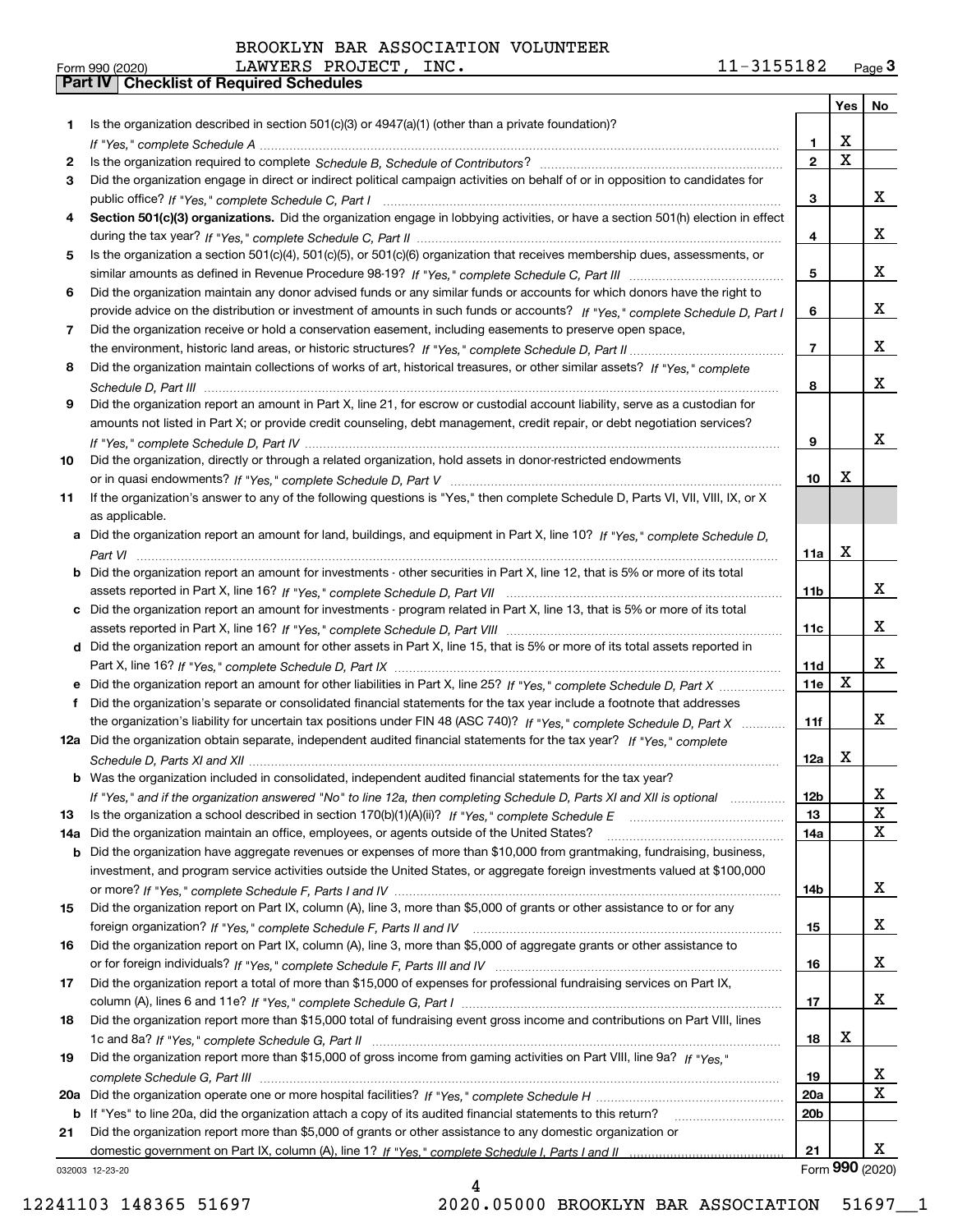| Form 990 (2020) |                                                       | LAWYERS PROJECT | INC. | 1-3155182. | Page 4 |
|-----------------|-------------------------------------------------------|-----------------|------|------------|--------|
|                 | Part IV   Checklist of Required Schedules (continued) |                 |      |            |        |

|          | <b>Part IV</b>   Griecklist of Required Scriedules $_{(continued)}$                                                                                                                                                                                   |                 |     |                 |
|----------|-------------------------------------------------------------------------------------------------------------------------------------------------------------------------------------------------------------------------------------------------------|-----------------|-----|-----------------|
|          |                                                                                                                                                                                                                                                       |                 | Yes | No              |
| 22       | Did the organization report more than \$5,000 of grants or other assistance to or for domestic individuals on                                                                                                                                         |                 |     |                 |
|          |                                                                                                                                                                                                                                                       | 22              |     | X               |
| 23       | Did the organization answer "Yes" to Part VII, Section A, line 3, 4, or 5 about compensation of the organization's current                                                                                                                            |                 |     |                 |
|          | and former officers, directors, trustees, key employees, and highest compensated employees? If "Yes," complete                                                                                                                                        |                 |     |                 |
|          |                                                                                                                                                                                                                                                       | 23              | Χ   |                 |
|          | 24a Did the organization have a tax-exempt bond issue with an outstanding principal amount of more than \$100,000 as of the                                                                                                                           |                 |     |                 |
|          | last day of the year, that was issued after December 31, 2002? If "Yes," answer lines 24b through 24d and complete                                                                                                                                    |                 |     |                 |
|          |                                                                                                                                                                                                                                                       | 24a             |     | x               |
|          | <b>b</b> Did the organization invest any proceeds of tax-exempt bonds beyond a temporary period exception?                                                                                                                                            | 24b             |     |                 |
|          | c Did the organization maintain an escrow account other than a refunding escrow at any time during the year to defease                                                                                                                                |                 |     |                 |
|          |                                                                                                                                                                                                                                                       | 24c             |     |                 |
|          |                                                                                                                                                                                                                                                       | 24d             |     |                 |
|          | 25a Section 501(c)(3), 501(c)(4), and 501(c)(29) organizations. Did the organization engage in an excess benefit                                                                                                                                      | 25a             |     | x               |
|          |                                                                                                                                                                                                                                                       |                 |     |                 |
|          | b Is the organization aware that it engaged in an excess benefit transaction with a disqualified person in a prior year, and<br>that the transaction has not been reported on any of the organization's prior Forms 990 or 990-EZ? If "Yes," complete |                 |     |                 |
|          |                                                                                                                                                                                                                                                       | 25b             |     | x               |
| 26       | Schedule L. Part I<br>Did the organization report any amount on Part X, line 5 or 22, for receivables from or payables to any current                                                                                                                 |                 |     |                 |
|          | or former officer, director, trustee, key employee, creator or founder, substantial contributor, or 35%                                                                                                                                               |                 |     |                 |
|          |                                                                                                                                                                                                                                                       | 26              |     | x               |
| 27       | Did the organization provide a grant or other assistance to any current or former officer, director, trustee, key employee,                                                                                                                           |                 |     |                 |
|          | creator or founder, substantial contributor or employee thereof, a grant selection committee member, or to a 35% controlled                                                                                                                           |                 |     |                 |
|          | entity (including an employee thereof) or family member of any of these persons? If "Yes," complete Schedule L, Part III                                                                                                                              | 27              |     | х               |
| 28       | Was the organization a party to a business transaction with one of the following parties (see Schedule L, Part IV                                                                                                                                     |                 |     |                 |
|          | instructions, for applicable filing thresholds, conditions, and exceptions):                                                                                                                                                                          |                 |     |                 |
|          | a A current or former officer, director, trustee, key employee, creator or founder, or substantial contributor? If                                                                                                                                    |                 |     |                 |
|          |                                                                                                                                                                                                                                                       | 28a             |     | x               |
|          |                                                                                                                                                                                                                                                       | 28 <sub>b</sub> |     | X               |
|          | c A 35% controlled entity of one or more individuals and/or organizations described in lines 28a or 28b? If                                                                                                                                           |                 |     |                 |
|          |                                                                                                                                                                                                                                                       | 28c             |     | x               |
| 29       |                                                                                                                                                                                                                                                       | 29              |     | X               |
| 30       | Did the organization receive contributions of art, historical treasures, or other similar assets, or qualified conservation                                                                                                                           |                 |     |                 |
|          |                                                                                                                                                                                                                                                       | 30              |     | x               |
| 31       | Did the organization liquidate, terminate, or dissolve and cease operations? If "Yes," complete Schedule N, Part I                                                                                                                                    | 31              |     | х               |
| 32       | Did the organization sell, exchange, dispose of, or transfer more than 25% of its net assets? If "Yes," complete                                                                                                                                      |                 |     |                 |
|          | Schedule N. Part II                                                                                                                                                                                                                                   | 32              |     | X               |
| 33       | Did the organization own 100% of an entity disregarded as separate from the organization under Regulations                                                                                                                                            |                 |     |                 |
|          |                                                                                                                                                                                                                                                       | 33              |     | x               |
| 34       | Was the organization related to any tax-exempt or taxable entity? If "Yes," complete Schedule R, Part II, III, or IV, and                                                                                                                             |                 |     |                 |
|          |                                                                                                                                                                                                                                                       | 34              |     | x               |
|          | 35a Did the organization have a controlled entity within the meaning of section 512(b)(13)?                                                                                                                                                           | <b>35a</b>      |     | X               |
|          | <b>b</b> If "Yes" to line 35a, did the organization receive any payment from or engage in any transaction with a controlled entity                                                                                                                    |                 |     |                 |
|          |                                                                                                                                                                                                                                                       | 35b             |     |                 |
| 36       | Section 501(c)(3) organizations. Did the organization make any transfers to an exempt non-charitable related organization?                                                                                                                            |                 |     | x               |
|          |                                                                                                                                                                                                                                                       | 36              |     |                 |
| 37       | Did the organization conduct more than 5% of its activities through an entity that is not a related organization                                                                                                                                      |                 |     | x               |
| 38       | and that is treated as a partnership for federal income tax purposes? If "Yes," complete Schedule R, Part VI<br>Did the organization complete Schedule O and provide explanations in Schedule O for Part VI, lines 11b and 19?                        | 37              |     |                 |
|          | Note: All Form 990 filers are required to complete Schedule O                                                                                                                                                                                         | 38              | X   |                 |
| ∣ Part V | <b>Statements Regarding Other IRS Filings and Tax Compliance</b>                                                                                                                                                                                      |                 |     |                 |
|          | Check if Schedule O contains a response or note to any line in this Part V                                                                                                                                                                            |                 |     |                 |
|          |                                                                                                                                                                                                                                                       |                 | Yes | No              |
|          | 6<br>1a                                                                                                                                                                                                                                               |                 |     |                 |
|          | 0<br><b>b</b> Enter the number of Forms W-2G included in line 1a. Enter -0- if not applicable<br>1b                                                                                                                                                   |                 |     |                 |
| c        | Did the organization comply with backup withholding rules for reportable payments to vendors and reportable gaming                                                                                                                                    |                 |     |                 |
|          | (gambling) winnings to prize winners?                                                                                                                                                                                                                 | 1c              | X   |                 |
|          | 032004 12-23-20                                                                                                                                                                                                                                       |                 |     | Form 990 (2020) |
|          | 5                                                                                                                                                                                                                                                     |                 |     |                 |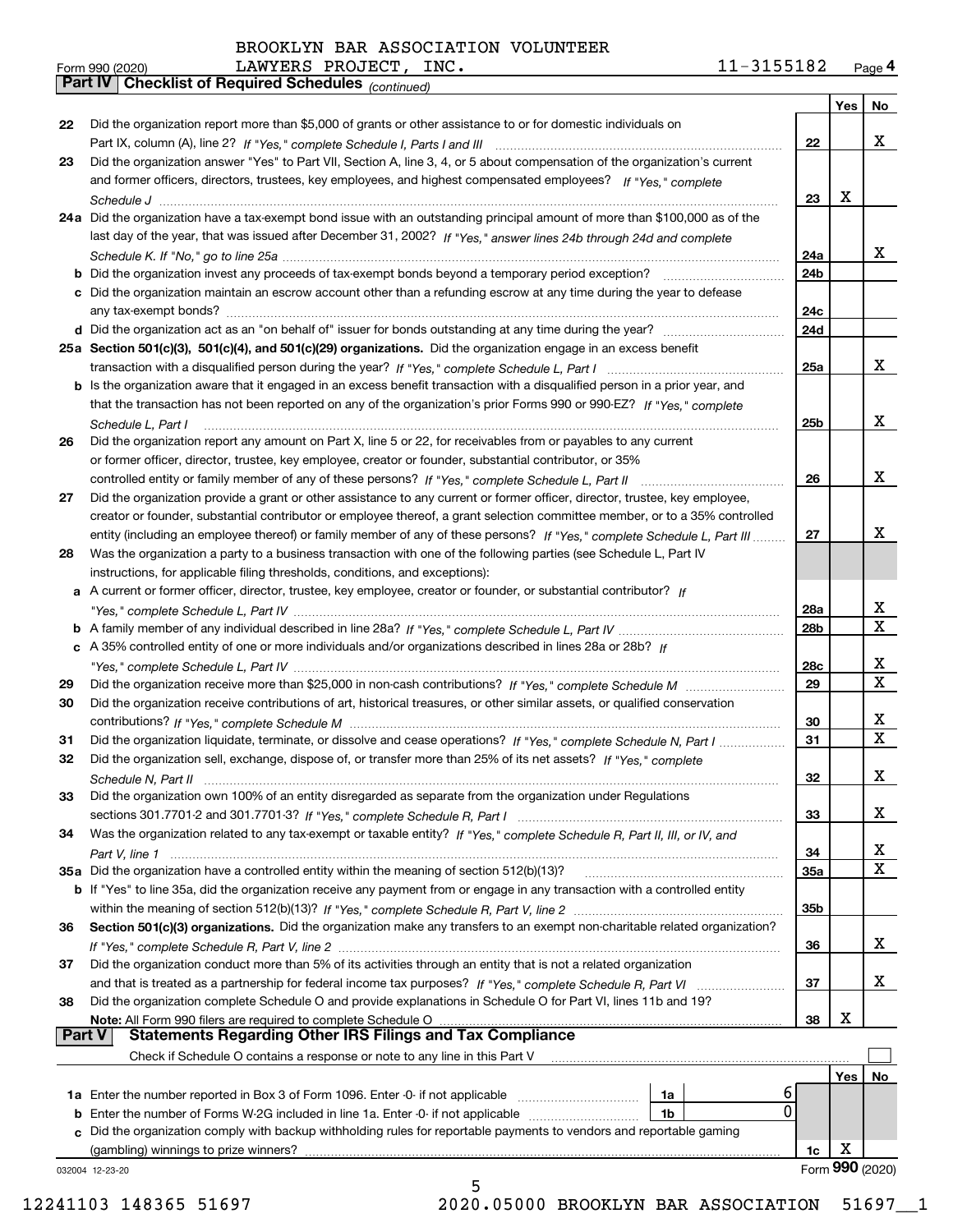|        |  | LAWYERS PROJECT, INC.<br>Form 990 (2020)                                                                                                        |                 | 11-3155182 |     |     | $Page$ <sup>5</sup> |  |  |  |  |
|--------|--|-------------------------------------------------------------------------------------------------------------------------------------------------|-----------------|------------|-----|-----|---------------------|--|--|--|--|
| Part V |  | Statements Regarding Other IRS Filings and Tax Compliance (continued)                                                                           |                 |            |     |     |                     |  |  |  |  |
|        |  |                                                                                                                                                 |                 |            |     | Yes | No                  |  |  |  |  |
|        |  | 2a Enter the number of employees reported on Form W-3, Transmittal of Wage and Tax Statements,                                                  |                 |            |     |     |                     |  |  |  |  |
|        |  | filed for the calendar year ending with or within the year covered by this return                                                               | 2a              | 10         |     | х   |                     |  |  |  |  |
|        |  |                                                                                                                                                 |                 |            |     |     |                     |  |  |  |  |
|        |  |                                                                                                                                                 |                 |            |     |     |                     |  |  |  |  |
| За     |  | Did the organization have unrelated business gross income of \$1,000 or more during the year?                                                   |                 |            | 3a  |     | х                   |  |  |  |  |
| b      |  |                                                                                                                                                 |                 |            | 3b  |     |                     |  |  |  |  |
|        |  | 4a At any time during the calendar year, did the organization have an interest in, or a signature or other authority over, a                    |                 |            |     |     |                     |  |  |  |  |
|        |  |                                                                                                                                                 |                 |            | 4a  |     | х                   |  |  |  |  |
|        |  | <b>b</b> If "Yes," enter the name of the foreign country $\blacktriangleright$                                                                  |                 |            |     |     |                     |  |  |  |  |
|        |  | See instructions for filing requirements for FinCEN Form 114, Report of Foreign Bank and Financial Accounts (FBAR).                             |                 |            |     |     |                     |  |  |  |  |
| 5а     |  | Was the organization a party to a prohibited tax shelter transaction at any time during the tax year?                                           |                 |            | 5a  |     | х                   |  |  |  |  |
| b      |  |                                                                                                                                                 |                 |            | 5b  |     | X                   |  |  |  |  |
| с      |  |                                                                                                                                                 |                 |            | 5c  |     |                     |  |  |  |  |
|        |  | 6a Does the organization have annual gross receipts that are normally greater than \$100,000, and did the organization solicit                  |                 |            |     |     |                     |  |  |  |  |
|        |  | any contributions that were not tax deductible as charitable contributions?                                                                     |                 |            | 6a  |     | x                   |  |  |  |  |
|        |  | <b>b</b> If "Yes," did the organization include with every solicitation an express statement that such contributions or gifts                   |                 |            |     |     |                     |  |  |  |  |
|        |  | were not tax deductible?                                                                                                                        |                 |            | 6b  |     |                     |  |  |  |  |
| 7      |  | Organizations that may receive deductible contributions under section 170(c).                                                                   |                 |            |     |     | х                   |  |  |  |  |
| а      |  | Did the organization receive a payment in excess of \$75 made partly as a contribution and partly for goods and services provided to the payor? |                 |            | 7a  |     |                     |  |  |  |  |
| b      |  | If "Yes," did the organization notify the donor of the value of the goods or services provided?                                                 |                 |            | 7b  |     |                     |  |  |  |  |
|        |  | Did the organization sell, exchange, or otherwise dispose of tangible personal property for which it was required                               |                 |            |     |     | х                   |  |  |  |  |
|        |  |                                                                                                                                                 | 7d              |            | 7c  |     |                     |  |  |  |  |
| d<br>е |  | Did the organization receive any funds, directly or indirectly, to pay premiums on a personal benefit contract?                                 |                 |            | 7e  |     | х                   |  |  |  |  |
| f      |  | Did the organization, during the year, pay premiums, directly or indirectly, on a personal benefit contract?                                    |                 |            | 7f  |     | X                   |  |  |  |  |
| g      |  | If the organization received a contribution of qualified intellectual property, did the organization file Form 8899 as required?                |                 |            | 7g  |     |                     |  |  |  |  |
| h      |  | If the organization received a contribution of cars, boats, airplanes, or other vehicles, did the organization file a Form 1098-C?              |                 |            | 7h  |     |                     |  |  |  |  |
| 8      |  | Sponsoring organizations maintaining donor advised funds. Did a donor advised fund maintained by the                                            |                 |            |     |     |                     |  |  |  |  |
|        |  | sponsoring organization have excess business holdings at any time during the year?                                                              |                 |            | 8   |     |                     |  |  |  |  |
| 9      |  | Sponsoring organizations maintaining donor advised funds.                                                                                       |                 |            |     |     |                     |  |  |  |  |
| а      |  | Did the sponsoring organization make any taxable distributions under section 4966?                                                              |                 |            | 9а  |     |                     |  |  |  |  |
| b      |  | Did the sponsoring organization make a distribution to a donor, donor advisor, or related person?                                               |                 |            | 9b  |     |                     |  |  |  |  |
| 10     |  | Section 501(c)(7) organizations. Enter:                                                                                                         |                 |            |     |     |                     |  |  |  |  |
| а      |  |                                                                                                                                                 | 10a             |            |     |     |                     |  |  |  |  |
|        |  | Gross receipts, included on Form 990, Part VIII, line 12, for public use of club facilities                                                     | 10b             |            |     |     |                     |  |  |  |  |
| 11     |  | Section 501(c)(12) organizations. Enter:                                                                                                        |                 |            |     |     |                     |  |  |  |  |
| а      |  | Gross income from members or shareholders                                                                                                       | 11a             |            |     |     |                     |  |  |  |  |
| b      |  | Gross income from other sources (Do not net amounts due or paid to other sources against                                                        |                 |            |     |     |                     |  |  |  |  |
|        |  |                                                                                                                                                 | 11b             |            |     |     |                     |  |  |  |  |
|        |  | 12a Section 4947(a)(1) non-exempt charitable trusts. Is the organization filing Form 990 in lieu of Form 1041?                                  |                 |            | 12a |     |                     |  |  |  |  |
|        |  | <b>b</b> If "Yes," enter the amount of tax-exempt interest received or accrued during the year                                                  | 12b             |            |     |     |                     |  |  |  |  |
| 13     |  | Section 501(c)(29) qualified nonprofit health insurance issuers.                                                                                |                 |            |     |     |                     |  |  |  |  |
| a      |  | Is the organization licensed to issue qualified health plans in more than one state?                                                            |                 |            | 13a |     |                     |  |  |  |  |
|        |  | Note: See the instructions for additional information the organization must report on Schedule O.                                               |                 |            |     |     |                     |  |  |  |  |
| b      |  | Enter the amount of reserves the organization is required to maintain by the states in which the                                                |                 |            |     |     |                     |  |  |  |  |
|        |  |                                                                                                                                                 | 13 <sub>b</sub> |            |     |     |                     |  |  |  |  |
| с      |  |                                                                                                                                                 | 13с             |            |     |     |                     |  |  |  |  |
| 14a    |  | Did the organization receive any payments for indoor tanning services during the tax year?                                                      |                 |            | 14a |     | x                   |  |  |  |  |
|        |  | <b>b</b> If "Yes," has it filed a Form 720 to report these payments? If "No," provide an explanation on Schedule O                              |                 |            | 14b |     |                     |  |  |  |  |
| 15     |  | Is the organization subject to the section 4960 tax on payment(s) of more than \$1,000,000 in remuneration or                                   |                 |            |     |     |                     |  |  |  |  |
|        |  |                                                                                                                                                 |                 |            | 15  |     | х                   |  |  |  |  |
|        |  | If "Yes," see instructions and file Form 4720, Schedule N.                                                                                      |                 |            |     |     |                     |  |  |  |  |
| 16     |  | Is the organization an educational institution subject to the section 4968 excise tax on net investment income?                                 |                 |            | 16  |     | х                   |  |  |  |  |
|        |  | If "Yes," complete Form 4720, Schedule O.                                                                                                       |                 |            |     |     |                     |  |  |  |  |

Form (2020) **990**

032005 12-23-20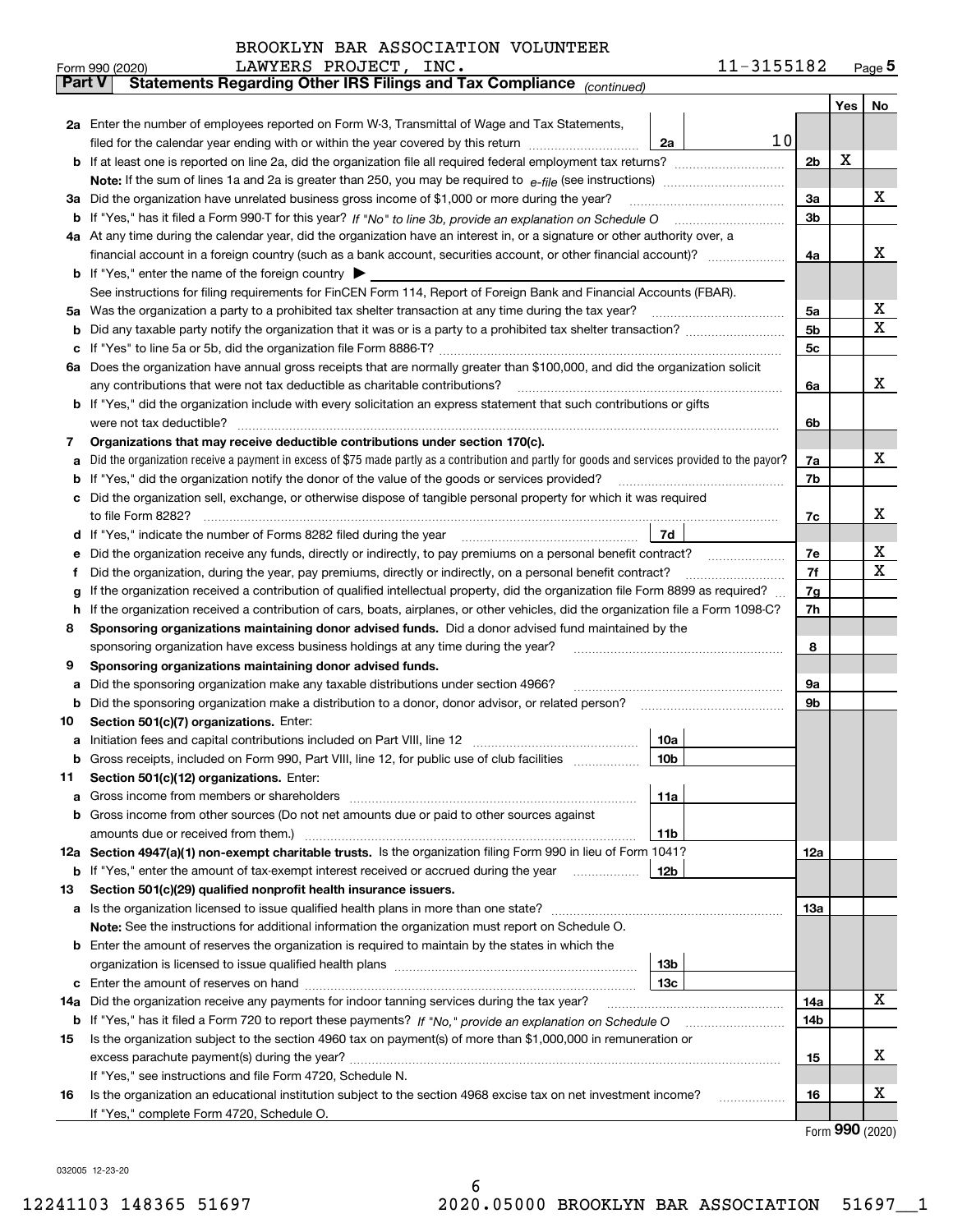*For each "Yes" response to lines 2 through 7b below, and for a "No" response to line 8a, 8b, or 10b below, describe the circumstances, processes, or changes on Schedule O. See instructions.* Form 990 (2020) **CONVICTS BROJECT, INC.** The same of the same of the same of the set of the set of the set of the set of the set of the set of the set of the set of the set of the set of the set of the set of the set of th

|     |                                                                                                                                                                                                                                |    |    |                         | Yes <sub>1</sub> | No          |
|-----|--------------------------------------------------------------------------------------------------------------------------------------------------------------------------------------------------------------------------------|----|----|-------------------------|------------------|-------------|
|     | <b>1a</b> Enter the number of voting members of the governing body at the end of the tax year <i>manumum</i>                                                                                                                   | 1a | 20 |                         |                  |             |
|     | If there are material differences in voting rights among members of the governing body, or if the governing                                                                                                                    |    |    |                         |                  |             |
|     | body delegated broad authority to an executive committee or similar committee, explain on Schedule O.                                                                                                                          |    |    |                         |                  |             |
|     | Enter the number of voting members included on line 1a, above, who are independent                                                                                                                                             | 1b | 20 |                         |                  |             |
| 2   | Did any officer, director, trustee, or key employee have a family relationship or a business relationship with any other                                                                                                       |    |    |                         |                  |             |
|     | officer, director, trustee, or key employee?                                                                                                                                                                                   |    |    | $\mathbf{2}$            |                  | х           |
| 3   | Did the organization delegate control over management duties customarily performed by or under the direct supervision                                                                                                          |    |    |                         |                  |             |
|     |                                                                                                                                                                                                                                |    |    | 3                       |                  | х           |
| 4   | Did the organization make any significant changes to its governing documents since the prior Form 990 was filed?                                                                                                               |    |    | $\overline{\mathbf{4}}$ |                  | $\mathbf X$ |
| 5   |                                                                                                                                                                                                                                |    |    | 5                       |                  | $\mathbf X$ |
| 6   | Did the organization have members or stockholders?                                                                                                                                                                             |    |    | 6                       |                  | $\mathbf x$ |
| 7a  | Did the organization have members, stockholders, or other persons who had the power to elect or appoint one or                                                                                                                 |    |    |                         |                  |             |
|     |                                                                                                                                                                                                                                |    |    | 7a                      |                  | х           |
|     | <b>b</b> Are any governance decisions of the organization reserved to (or subject to approval by) members, stockholders, or                                                                                                    |    |    |                         |                  |             |
|     | persons other than the governing body?                                                                                                                                                                                         |    |    | 7b                      |                  | х           |
| 8   | Did the organization contemporaneously document the meetings held or written actions undertaken during the year by the following:                                                                                              |    |    |                         |                  |             |
| a   |                                                                                                                                                                                                                                |    |    | 8a                      | х                |             |
|     |                                                                                                                                                                                                                                |    |    | 8b                      | X                |             |
| 9   | Is there any officer, director, trustee, or key employee listed in Part VII, Section A, who cannot be reached at the                                                                                                           |    |    |                         |                  |             |
|     |                                                                                                                                                                                                                                |    |    | 9                       |                  | х           |
|     |                                                                                                                                                                                                                                |    |    |                         |                  |             |
|     | Section B. Policies (This Section B requests information about policies not required by the Internal Revenue Code.)                                                                                                            |    |    |                         | Yes              |             |
|     |                                                                                                                                                                                                                                |    |    |                         |                  | No<br>X     |
|     |                                                                                                                                                                                                                                |    |    | 10a                     |                  |             |
|     | <b>b</b> If "Yes," did the organization have written policies and procedures governing the activities of such chapters, affiliates,                                                                                            |    |    |                         |                  |             |
|     |                                                                                                                                                                                                                                |    |    | 10 <sub>b</sub>         |                  |             |
|     | 11a Has the organization provided a complete copy of this Form 990 to all members of its governing body before filing the form?                                                                                                |    |    | 11a                     | X                |             |
|     | <b>b</b> Describe in Schedule O the process, if any, used by the organization to review this Form 990.                                                                                                                         |    |    |                         |                  |             |
| 12a |                                                                                                                                                                                                                                |    |    | <b>12a</b>              | х                |             |
| b   |                                                                                                                                                                                                                                |    |    | 12b                     | X                |             |
|     | c Did the organization regularly and consistently monitor and enforce compliance with the policy? If "Yes," describe                                                                                                           |    |    |                         |                  |             |
|     | in Schedule O how this was done measured and contained a strategie of the state of the state of the strategie o                                                                                                                |    |    | 12c                     | х                |             |
| 13  | Did the organization have a written whistleblower policy?<br>The content of the content of the content of the content of the content of the content of the content of the c                                                    |    |    | 13                      | X                |             |
| 14  | Did the organization have a written document retention and destruction policy? manufactured and the organization have a written document retention and destruction policy?                                                     |    |    | 14                      | X                |             |
| 15  | Did the process for determining compensation of the following persons include a review and approval by independent                                                                                                             |    |    |                         |                  |             |
|     | persons, comparability data, and contemporaneous substantiation of the deliberation and decision?                                                                                                                              |    |    |                         |                  |             |
|     | a The organization's CEO, Executive Director, or top management official [11] [12] The organization's CEO, Executive Director, or top management official [12] [12] [12] [12] The organization's CEO, Executive Director, or t |    |    | 15a                     | х                |             |
|     | <b>b</b> Other officers or key employees of the organization entering contained and the organization of the organization                                                                                                       |    |    | 15b                     | $\mathbf X$      |             |
|     | If "Yes" to line 15a or 15b, describe the process in Schedule O (see instructions).                                                                                                                                            |    |    |                         |                  |             |
|     | 16a Did the organization invest in, contribute assets to, or participate in a joint venture or similar arrangement with a                                                                                                      |    |    |                         |                  |             |
|     | taxable entity during the year?                                                                                                                                                                                                |    |    | 16a                     |                  | х           |
|     | b If "Yes," did the organization follow a written policy or procedure requiring the organization to evaluate its participation                                                                                                 |    |    |                         |                  |             |
|     | in joint venture arrangements under applicable federal tax law, and take steps to safeguard the organization's                                                                                                                 |    |    |                         |                  |             |
|     |                                                                                                                                                                                                                                |    |    | 16b                     |                  |             |
|     | <b>Section C. Disclosure</b>                                                                                                                                                                                                   |    |    |                         |                  |             |
| 17  | List the states with which a copy of this Form 990 is required to be filed $\blacktriangleright$ NY                                                                                                                            |    |    |                         |                  |             |
| 18  | Section 6104 requires an organization to make its Forms 1023 (1024 or 1024-A, if applicable), 990, and 990-T (Section 501(c)(3)s only) available                                                                               |    |    |                         |                  |             |
|     | for public inspection. Indicate how you made these available. Check all that apply.                                                                                                                                            |    |    |                         |                  |             |
|     | $ X $ Own website<br>$X$ Upon request<br>Another's website<br>Other (explain on Schedule O)                                                                                                                                    |    |    |                         |                  |             |
| 19  | Describe on Schedule O whether (and if so, how) the organization made its governing documents, conflict of interest policy, and financial                                                                                      |    |    |                         |                  |             |
|     | statements available to the public during the tax year.                                                                                                                                                                        |    |    |                         |                  |             |
| 20  | State the name, address, and telephone number of the person who possesses the organization's books and records                                                                                                                 |    |    |                         |                  |             |
|     | HEIDI LEE HENDERSON - 718-624-5446                                                                                                                                                                                             |    |    |                         |                  |             |
|     | 44 COURT STREET, BROOKLYN, NY<br>11201                                                                                                                                                                                         |    |    |                         |                  |             |
|     |                                                                                                                                                                                                                                |    |    |                         |                  |             |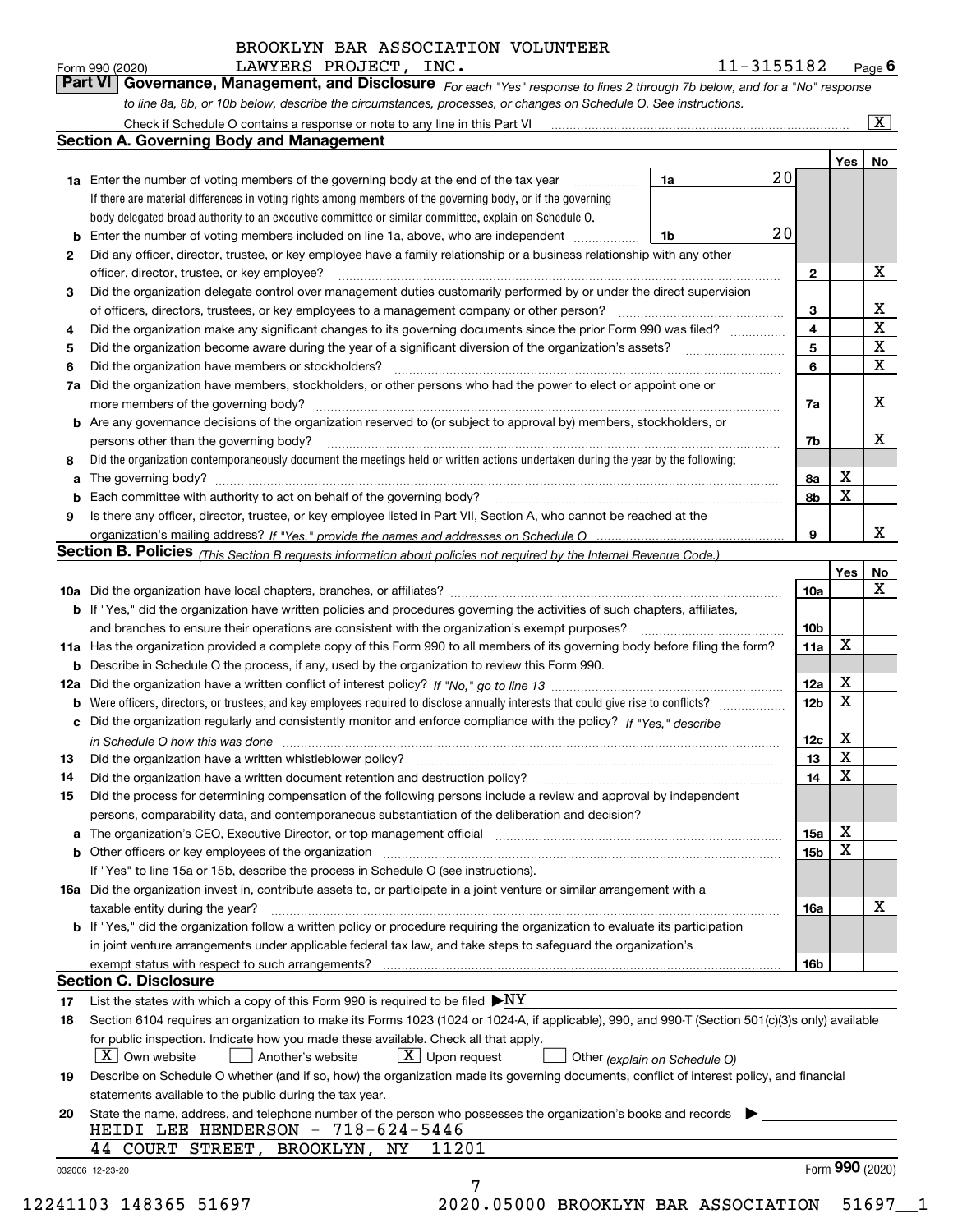|  | BROOKLYN BAR ASSOCIATION VOLUNTEER |  |
|--|------------------------------------|--|
|  |                                    |  |

 $\mathcal{L}^{\text{max}}$ 

#### Form 990 (2020) LAWYERS PROJECT, INC. 1 $1$ - $3155182$  Page **7Part VII Compensation of Officers, Directors, Trustees, Key Employees, Highest Compensated Employees, and Independent Contractors**

Check if Schedule O contains a response or note to any line in this Part VII

**Section A. Officers, Directors, Trustees, Key Employees, and Highest Compensated Employees**

**1a**  Complete this table for all persons required to be listed. Report compensation for the calendar year ending with or within the organization's tax year. **•** List all of the organization's current officers, directors, trustees (whether individuals or organizations), regardless of amount of compensation.

Enter -0- in columns (D), (E), and (F) if no compensation was paid.

 $\bullet$  List all of the organization's  $\,$ current key employees, if any. See instructions for definition of "key employee."

**•** List the organization's five current highest compensated employees (other than an officer, director, trustee, or key employee) who received reportable compensation (Box 5 of Form W-2 and/or Box 7 of Form 1099-MISC) of more than \$100,000 from the organization and any related organizations.

**•** List all of the organization's former officers, key employees, and highest compensated employees who received more than \$100,000 of reportable compensation from the organization and any related organizations.

**former directors or trustees**  ¥ List all of the organization's that received, in the capacity as a former director or trustee of the organization, more than \$10,000 of reportable compensation from the organization and any related organizations.

See instructions for the order in which to list the persons above.

Check this box if neither the organization nor any related organization compensated any current officer, director, or trustee.  $\mathcal{L}^{\text{max}}$ 

| (A)                                 | (B)                    |                                         |                                                                  | (C)         |              |                                  |        | (D)                 | (E)                              | (F)                      |
|-------------------------------------|------------------------|-----------------------------------------|------------------------------------------------------------------|-------------|--------------|----------------------------------|--------|---------------------|----------------------------------|--------------------------|
| Name and title                      | Average                | Position<br>(do not check more than one |                                                                  |             |              |                                  |        | Reportable          | Reportable                       | Estimated                |
|                                     | hours per              |                                         | box, unless person is both an<br>officer and a director/trustee) |             |              |                                  |        | compensation        | compensation                     | amount of                |
|                                     | week                   |                                         |                                                                  |             |              |                                  |        | from                | from related                     | other                    |
|                                     | (list any<br>hours for |                                         |                                                                  |             |              |                                  |        | the<br>organization | organizations<br>(W-2/1099-MISC) | compensation<br>from the |
|                                     | related                |                                         |                                                                  |             |              |                                  |        | (W-2/1099-MISC)     |                                  | organization             |
|                                     | organizations          |                                         |                                                                  |             |              |                                  |        |                     |                                  | and related              |
|                                     | below                  | ndividual trustee or director           | Institutional trustee                                            |             | Key employee |                                  |        |                     |                                  | organizations            |
|                                     | line)                  |                                         |                                                                  | Officer     |              | Highest compensated<br> employee | Former |                     |                                  |                          |
| HEIDI LEE HENDERSON, ESQ.<br>(1)    | 40.00                  |                                         |                                                                  |             |              |                                  |        |                     |                                  |                          |
| PRESIDENT & CEO                     |                        |                                         |                                                                  | $\mathbf X$ |              |                                  |        | 163,723.            | 0.                               | 9,961.                   |
| (2)<br>MELISSA STARR                | 40.00                  |                                         |                                                                  |             |              |                                  |        |                     |                                  |                          |
| SR DIR OF DEV/STRATEGIC INITIATIVES |                        |                                         |                                                                  |             |              | Χ                                |        | 139,666.            | $\mathbf 0$ .                    | 12,817.                  |
| SIDNEY CHERUBIN<br>(3)              | 40.00                  |                                         |                                                                  |             |              |                                  |        |                     |                                  |                          |
| DIRECTOR OF LEGAL SERVICES          |                        |                                         |                                                                  |             |              | X                                |        | 113,635.            | $\mathbf 0$ .                    | 14,501.                  |
| (4)<br>LYNN E. JUDELL               | 2.00                   |                                         |                                                                  |             |              |                                  |        |                     |                                  |                          |
| CHAIR                               |                        | X                                       |                                                                  | X           |              |                                  |        | 0.                  | 0.                               | $0_{.}$                  |
| LAWRENCE F. DIGIOVANNA<br>(5)       | 2.00                   |                                         |                                                                  |             |              |                                  |        |                     |                                  |                          |
| VICE CHAIR                          |                        | $\mathbf X$                             |                                                                  | X           |              |                                  |        | 0.                  | $\mathbf 0$ .                    | $0_{.}$                  |
| (6)<br>GREGORY M. MESSER            | 2.00                   |                                         |                                                                  |             |              |                                  |        |                     |                                  |                          |
| TREASURER                           |                        | X                                       |                                                                  | X           |              |                                  |        | 0.                  | 0.                               | $\mathbf 0$ .            |
| STEPHEN Z. WILLIAMSON<br>(7)        | 2.00                   |                                         |                                                                  |             |              |                                  |        |                     |                                  |                          |
| <b>SECRETARY</b>                    |                        | X                                       |                                                                  | X           |              |                                  |        | $\mathbf 0$ .       | $\mathbf 0$ .                    | $0_{.}$                  |
| DANIEL ANGEL<br>(8)                 | 1.00                   |                                         |                                                                  |             |              |                                  |        |                     |                                  |                          |
| <b>BOARD MEMBER</b>                 |                        | X                                       |                                                                  |             |              |                                  |        | 0.                  | $\mathbf 0$ .                    | $0_{.}$                  |
| RACHEL S. BLUMENFELD<br>(9)         | 1.00                   |                                         |                                                                  |             |              |                                  |        |                     |                                  |                          |
| BOARD MEMBER (THRU 2/2020)          |                        | $\overline{\textbf{X}}$                 |                                                                  |             |              |                                  |        | 0.                  | $\mathbf 0$ .                    | $0_{.}$                  |
| (10) LISA BRAUN                     | 1.00                   |                                         |                                                                  |             |              |                                  |        |                     |                                  |                          |
| BOARD MEMBER                        |                        | X                                       |                                                                  |             |              |                                  |        | $\mathbf 0$ .       | $\mathbf 0$ .                    | 0.                       |
| (11) CAROLINE CONWAY                | 1.00                   |                                         |                                                                  |             |              |                                  |        |                     |                                  |                          |
| <b>BOARD MEMBER</b>                 |                        | X                                       |                                                                  |             |              |                                  |        | 0.                  | 0.                               | $0_{.}$                  |
| (12) JEFFREY GEWIRTZ                | 1.00                   |                                         |                                                                  |             |              |                                  |        |                     |                                  |                          |
| <b>BOARD MEMBER</b>                 |                        | X                                       |                                                                  |             |              |                                  |        | 0.                  | $\mathbf 0$ .                    | $0_{.}$                  |
| (13) ADAM B. GILBERT                | 1.00                   |                                         |                                                                  |             |              |                                  |        |                     |                                  |                          |
| BOARD MEMBER                        |                        | X                                       |                                                                  |             |              |                                  |        | $\mathbf 0$ .       | 0.                               | $0_{.}$                  |
| (14) SEAN MIKALA GRAY               | 1.00                   |                                         |                                                                  |             |              |                                  |        |                     |                                  |                          |
| <b>BOARD MEMBER</b>                 |                        | $\mathbf x$                             |                                                                  |             |              |                                  |        | $\mathbf 0$ .       | $\mathbf 0$ .                    | $\mathbf 0$ .            |
| (15) ALEXANDER KAPLAN               | 1.00                   |                                         |                                                                  |             |              |                                  |        |                     |                                  |                          |
| <b>BOARD MEMBER</b>                 |                        | X                                       |                                                                  |             |              |                                  |        | $\mathbf 0$ .       | 0.                               | $\mathbf 0$ .            |
| (16) COLIN KELLY                    | 1.00                   |                                         |                                                                  |             |              |                                  |        |                     |                                  |                          |
| <b>BOARD MEMBER</b>                 |                        | X                                       |                                                                  |             |              |                                  |        | $\mathbf 0$ .       | $\mathbf 0$ .                    | 0.                       |
| (17) MARK LANDE                     | 1.00                   |                                         |                                                                  |             |              |                                  |        |                     |                                  |                          |
| <b>BOARD MEMBER</b>                 |                        | $\mathbf X$                             |                                                                  |             |              |                                  |        | 0.                  | $\mathbf 0$ .                    | 0.<br>$\overline{2}$     |

8

032007 12-23-20

Form (2020) **990**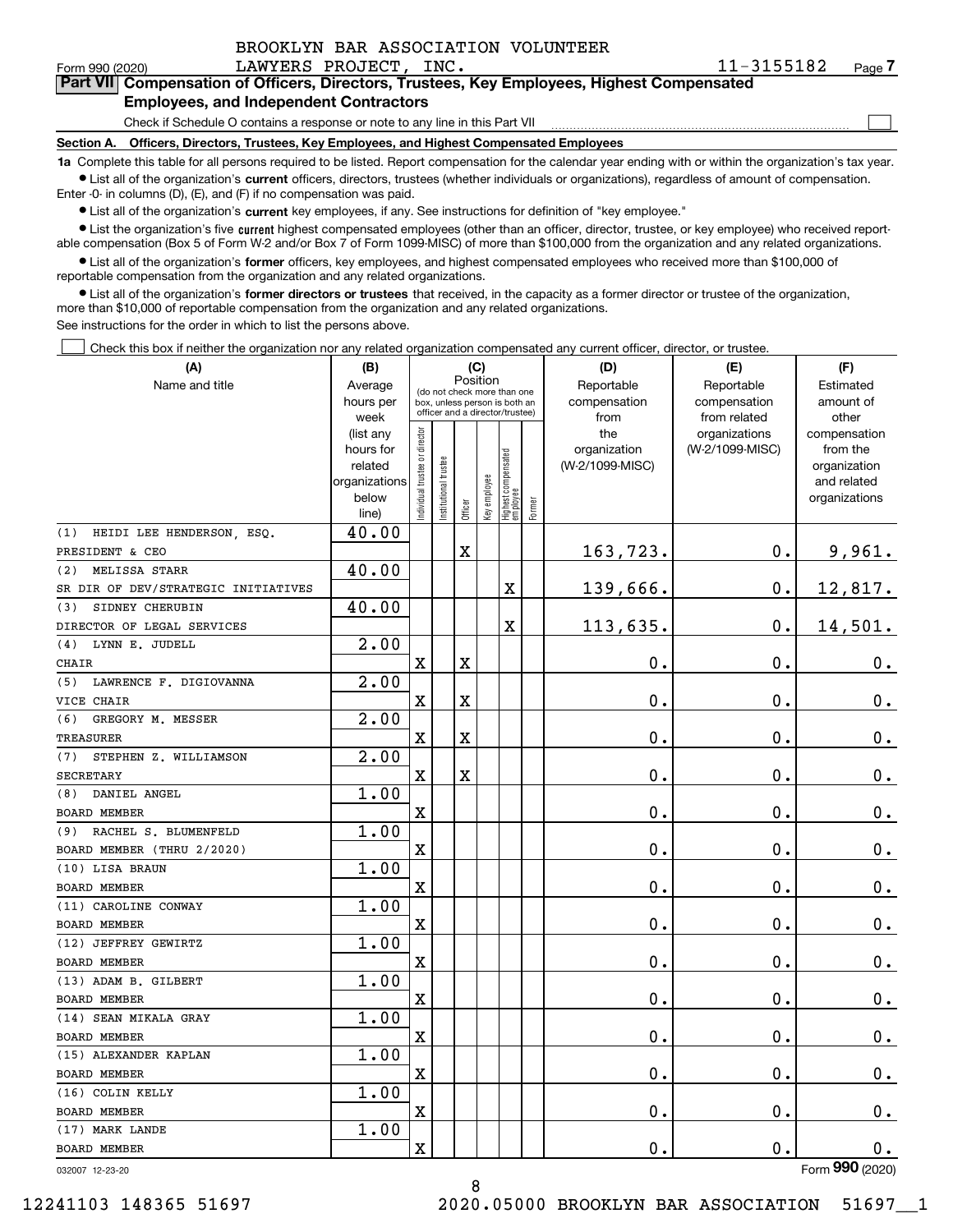| LAWYERS PROJECT, INC.<br>Form 990 (2020)                                                                                                                                                                                                                                         |                                                                                                                            |                                                                                                                                                                |                       |         |              |                                  |        |                                                | 11-3155182                                       |          |                     |                                                                                   | Page 8 |
|----------------------------------------------------------------------------------------------------------------------------------------------------------------------------------------------------------------------------------------------------------------------------------|----------------------------------------------------------------------------------------------------------------------------|----------------------------------------------------------------------------------------------------------------------------------------------------------------|-----------------------|---------|--------------|----------------------------------|--------|------------------------------------------------|--------------------------------------------------|----------|---------------------|-----------------------------------------------------------------------------------|--------|
| <b>Part VII</b><br>Section A. Officers, Directors, Trustees, Key Employees, and Highest Compensated Employees (continued)                                                                                                                                                        |                                                                                                                            |                                                                                                                                                                |                       |         |              |                                  |        |                                                |                                                  |          |                     |                                                                                   |        |
| (A)<br>Name and title                                                                                                                                                                                                                                                            | (B)<br>Average<br>hours per<br>week                                                                                        | (C)<br>(E)<br>(D)<br>Position<br>Reportable<br>(do not check more than one<br>compensation<br>box, unless person is both an<br>officer and a director/trustee) |                       |         |              |                                  |        |                                                | Reportable<br>compensation                       |          |                     | (F)<br>Estimated<br>amount of                                                     |        |
|                                                                                                                                                                                                                                                                                  | (list any<br>hours for<br>related<br>organizations<br>below<br>line)                                                       | Individual trustee or director                                                                                                                                 | Institutional trustee | Officer | Key employee | Highest compensated<br> employee | Former | from<br>the<br>organization<br>(W-2/1099-MISC) | from related<br>organizations<br>(W-2/1099-MISC) |          |                     | other<br>compensation<br>from the<br>organization<br>and related<br>organizations |        |
| (18) MICHAEL WILLIAM LEAHY<br><b>BOARD MEMBER</b>                                                                                                                                                                                                                                | 1.00                                                                                                                       | X                                                                                                                                                              |                       |         |              |                                  |        | 0.                                             |                                                  | 0.       |                     |                                                                                   | 0.     |
| (19) SCOTTYE LINDSEY<br><b>BOARD MEMBER</b>                                                                                                                                                                                                                                      | $\overline{2.00}$                                                                                                          | X                                                                                                                                                              |                       |         |              |                                  |        | 0.                                             |                                                  | 0.       |                     |                                                                                   | 0.     |
| (20) MANAS MOHAPATRA<br><b>BOARD MEMBER</b>                                                                                                                                                                                                                                      | 1.00                                                                                                                       | $\mathbf X$                                                                                                                                                    |                       |         |              |                                  |        | 0.                                             |                                                  | 0.       |                     |                                                                                   | 0.     |
| (21) THANYA POLONIO-JONES<br><b>BOARD MEMBER</b>                                                                                                                                                                                                                                 | 1.00                                                                                                                       | $\mathbf X$                                                                                                                                                    |                       |         |              |                                  |        | 0.                                             |                                                  | 0.       |                     |                                                                                   | 0.     |
| (22) ADAM KEITH SHEPHERD<br><b>BOARD MEMBER</b>                                                                                                                                                                                                                                  | 1.00                                                                                                                       | $\mathbf X$                                                                                                                                                    |                       |         |              |                                  |        | 0.                                             |                                                  | 0.       |                     |                                                                                   | 0.     |
| (23) MICHAEL WATSON<br><b>BOARD MEMBER</b>                                                                                                                                                                                                                                       | 1.00                                                                                                                       | $\mathbf X$                                                                                                                                                    |                       |         |              |                                  |        | 0.                                             |                                                  | 0.       |                     |                                                                                   | $0$ .  |
| (24) STEVEN L. ZELKOWITZ<br><b>BOARD MEMBER</b>                                                                                                                                                                                                                                  | 1.00                                                                                                                       | X                                                                                                                                                              |                       |         |              |                                  |        | 0.                                             |                                                  | 0.       |                     |                                                                                   | $0$ .  |
|                                                                                                                                                                                                                                                                                  |                                                                                                                            |                                                                                                                                                                |                       |         |              |                                  |        |                                                |                                                  |          |                     |                                                                                   |        |
| 1b Subtotal                                                                                                                                                                                                                                                                      |                                                                                                                            |                                                                                                                                                                |                       |         |              |                                  | ▶      | 417,024.                                       |                                                  | 0.       |                     | 37,279.                                                                           |        |
|                                                                                                                                                                                                                                                                                  |                                                                                                                            |                                                                                                                                                                |                       |         |              |                                  | ▶      | 0.<br>417,024.                                 |                                                  | 0.<br>0. |                     | 37,279.                                                                           | $0$ .  |
| Total number of individuals (including but not limited to those listed above) who received more than \$100,000 of reportable<br>2<br>compensation from the organization $\blacktriangleright$                                                                                    |                                                                                                                            |                                                                                                                                                                |                       |         |              |                                  |        |                                                |                                                  |          |                     |                                                                                   | 3      |
| 3<br>Did the organization list any former officer, director, trustee, key employee, or highest compensated employee on                                                                                                                                                           |                                                                                                                            |                                                                                                                                                                |                       |         |              |                                  |        |                                                |                                                  |          |                     | Yes                                                                               | No     |
| line 1a? If "Yes," complete Schedule J for such individual manufactured contained and the 1a? If "Yes," complete Schedule J for such individual<br>For any individual listed on line 1a, is the sum of reportable compensation and other compensation from the organization<br>4 |                                                                                                                            |                                                                                                                                                                |                       |         |              |                                  |        |                                                |                                                  |          | 3                   |                                                                                   | X      |
| 5                                                                                                                                                                                                                                                                                | Did any person listed on line 1a receive or accrue compensation from any unrelated organization or individual for services |                                                                                                                                                                |                       |         |              |                                  |        |                                                |                                                  |          | 4                   | X                                                                                 |        |
| rendered to the organization? If "Yes." complete Schedule J for such person<br><b>Section B. Independent Contractors</b>                                                                                                                                                         |                                                                                                                            |                                                                                                                                                                |                       |         |              |                                  |        |                                                |                                                  |          | 5                   |                                                                                   | x      |
| Complete this table for your five highest compensated independent contractors that received more than \$100,000 of compensation from<br>1<br>the organization. Report compensation for the calendar year ending with or within the organization's tax year.                      |                                                                                                                            |                                                                                                                                                                |                       |         |              |                                  |        |                                                |                                                  |          |                     |                                                                                   |        |
| (A)<br>Name and business address                                                                                                                                                                                                                                                 |                                                                                                                            |                                                                                                                                                                | <b>NONE</b>           |         |              |                                  |        | (B)<br>Description of services                 |                                                  |          | (C)<br>Compensation |                                                                                   |        |
|                                                                                                                                                                                                                                                                                  |                                                                                                                            |                                                                                                                                                                |                       |         |              |                                  |        |                                                |                                                  |          |                     |                                                                                   |        |

| Name and business address<br><b>NONE</b>                                                                                         | Description of services | Compensation    |
|----------------------------------------------------------------------------------------------------------------------------------|-------------------------|-----------------|
|                                                                                                                                  |                         |                 |
|                                                                                                                                  |                         |                 |
|                                                                                                                                  |                         |                 |
|                                                                                                                                  |                         |                 |
|                                                                                                                                  |                         |                 |
|                                                                                                                                  |                         |                 |
|                                                                                                                                  |                         |                 |
|                                                                                                                                  |                         |                 |
|                                                                                                                                  |                         |                 |
|                                                                                                                                  |                         |                 |
| Total number of independent contractors (including but not limited to those listed above) who received more than<br>$\mathbf{2}$ |                         |                 |
| \$100,000 of compensation from the organization >                                                                                |                         |                 |
|                                                                                                                                  |                         | Form 990 (2020) |

032008 12-23-20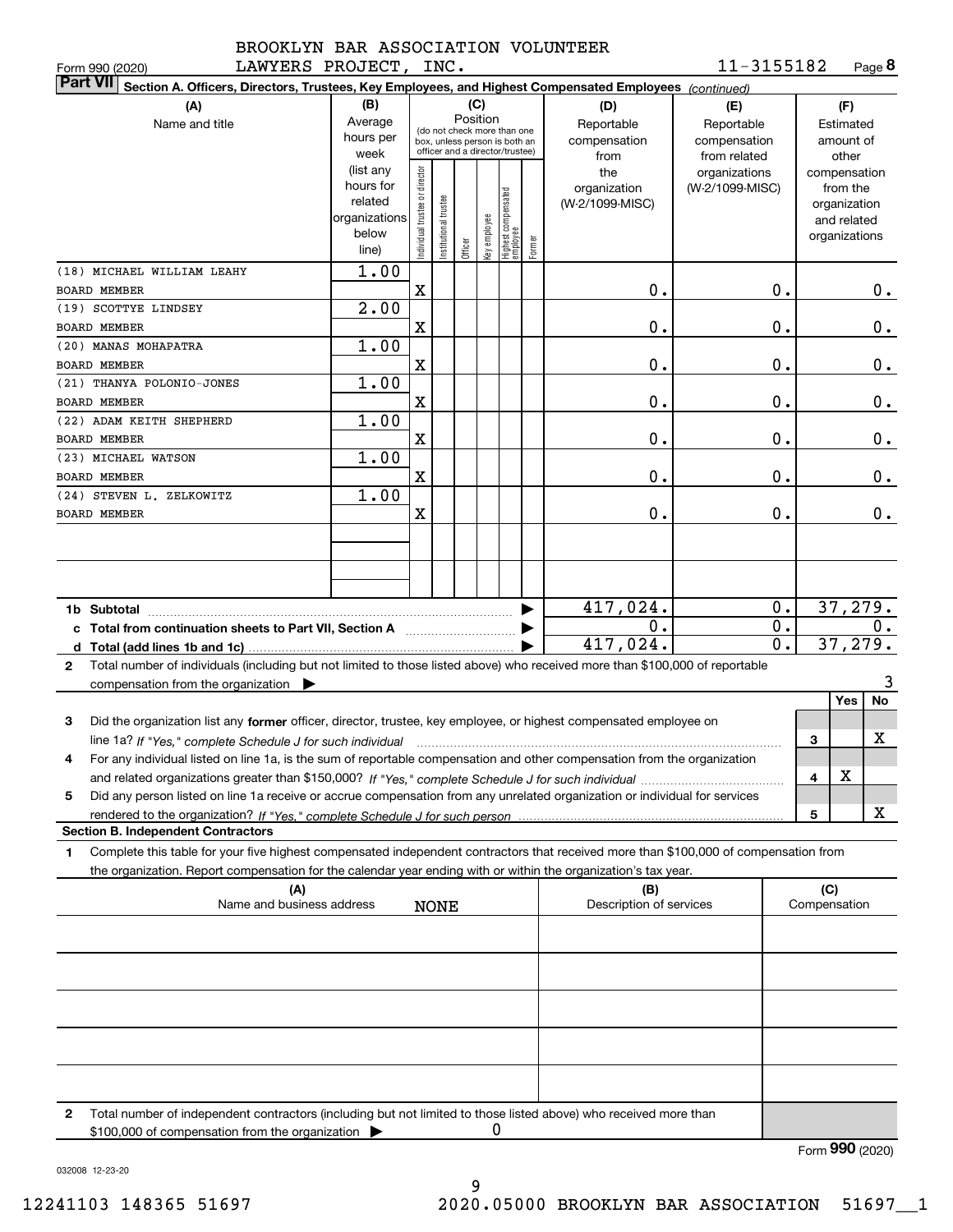|                                                           | <b>Part VIII</b> |   | <b>Statement of Revenue</b>                                                                                           |                                            |                       |                                    |                                              |                                                  |                                                                 |
|-----------------------------------------------------------|------------------|---|-----------------------------------------------------------------------------------------------------------------------|--------------------------------------------|-----------------------|------------------------------------|----------------------------------------------|--------------------------------------------------|-----------------------------------------------------------------|
|                                                           |                  |   | Check if Schedule O contains a response or note to any line in this Part VIII                                         |                                            |                       |                                    |                                              |                                                  |                                                                 |
|                                                           |                  |   |                                                                                                                       |                                            |                       | (A)<br>Total revenue               | (B)<br>Related or exempt<br>function revenue | $\overline{C}$<br>Unrelated<br> business revenue | (D)<br>Revenue excluded<br>from tax under<br>sections 512 - 514 |
|                                                           |                  |   | <b>1 a</b> Federated campaigns<br><b>b</b> Membership dues<br>$\ldots \ldots \ldots \ldots \ldots$                    | 1a<br>.<br>1 <sub>b</sub>                  |                       |                                    |                                              |                                                  |                                                                 |
|                                                           |                  |   | c Fundraising events                                                                                                  | 1 <sub>c</sub>                             | 569,984.              |                                    |                                              |                                                  |                                                                 |
|                                                           |                  |   | d Related organizations                                                                                               | 1 <sub>d</sub><br>$\overline{\phantom{a}}$ |                       |                                    |                                              |                                                  |                                                                 |
|                                                           |                  |   | e Government grants (contributions)                                                                                   | 1e                                         | 870, 151.             |                                    |                                              |                                                  |                                                                 |
| Contributions, Gifts, Grants<br>and Other Similar Amounts |                  |   | f All other contributions, gifts, grants, and<br>similar amounts not included above                                   | 1f                                         | 189,019.              |                                    |                                              |                                                  |                                                                 |
|                                                           |                  |   | Noncash contributions included in lines 1a-1f                                                                         | $1g$ \$                                    |                       |                                    |                                              |                                                  |                                                                 |
|                                                           |                  |   |                                                                                                                       |                                            |                       | $\blacktriangleright$ $1,629,154.$ |                                              |                                                  |                                                                 |
|                                                           |                  |   |                                                                                                                       |                                            | <b>Business Code</b>  |                                    |                                              |                                                  |                                                                 |
|                                                           | 2a               |   | <u> 1989 - Johann Barn, mars ann an t-Amhain Aonaich an t-Aonaich an t-Aonaich ann an t-Aonaich ann an t-Aonaich</u>  |                                            |                       |                                    |                                              |                                                  |                                                                 |
|                                                           |                  | b | the control of the control of the control of the control of the control of                                            |                                            |                       |                                    |                                              |                                                  |                                                                 |
|                                                           |                  | с | the contract of the contract of the contract of the contract of the contract of                                       |                                            |                       |                                    |                                              |                                                  |                                                                 |
|                                                           |                  | d | <u> 1989 - Johann Barn, mars ann an t-Amhain ann an t-Amhain an t-Amhain an t-Amhain an t-Amhain ann an t-Amhain </u> |                                            |                       |                                    |                                              |                                                  |                                                                 |
| Program Service<br>Revenue                                |                  | е |                                                                                                                       |                                            |                       |                                    |                                              |                                                  |                                                                 |
|                                                           |                  |   | f All other program service revenue                                                                                   |                                            |                       |                                    |                                              |                                                  |                                                                 |
|                                                           | 3                |   | Investment income (including dividends, interest, and                                                                 |                                            |                       |                                    |                                              |                                                  |                                                                 |
|                                                           |                  |   |                                                                                                                       |                                            |                       | 20, 810.                           |                                              |                                                  | 20,810.                                                         |
|                                                           | 4                |   | Income from investment of tax-exempt bond proceeds                                                                    |                                            |                       |                                    |                                              |                                                  |                                                                 |
|                                                           | 5                |   |                                                                                                                       |                                            |                       |                                    |                                              |                                                  |                                                                 |
|                                                           |                  |   |                                                                                                                       | (i) Real                                   | (ii) Personal         |                                    |                                              |                                                  |                                                                 |
|                                                           |                  |   | 6 a Gross rents<br>l 6a                                                                                               |                                            |                       |                                    |                                              |                                                  |                                                                 |
|                                                           |                  | b | 6b<br>Less: rental expenses                                                                                           |                                            |                       |                                    |                                              |                                                  |                                                                 |
|                                                           |                  | c | Rental income or (loss)<br>6c                                                                                         |                                            |                       |                                    |                                              |                                                  |                                                                 |
|                                                           |                  |   | d Net rental income or (loss)                                                                                         |                                            |                       |                                    |                                              |                                                  |                                                                 |
|                                                           |                  |   | 7 a Gross amount from sales of                                                                                        | (i) Securities                             | (ii) Other            |                                    |                                              |                                                  |                                                                 |
|                                                           |                  |   | assets other than inventory                                                                                           | 7a 686, 044.                               |                       |                                    |                                              |                                                  |                                                                 |
|                                                           |                  |   | <b>b</b> Less: cost or other basis                                                                                    |                                            |                       |                                    |                                              |                                                  |                                                                 |
|                                                           |                  |   |                                                                                                                       |                                            |                       |                                    |                                              |                                                  |                                                                 |
| Revenue                                                   |                  |   |                                                                                                                       |                                            |                       |                                    |                                              |                                                  |                                                                 |
| 늦                                                         |                  |   |                                                                                                                       |                                            | ▶                     | $-16, 702.$                        |                                              |                                                  | $-16,702.$                                                      |
| <b>Other</b>                                              |                  |   | 8 a Gross income from fundraising events (not<br>including \$<br>contributions reported on line 1c). See              | $569,984.$ of                              |                       |                                    |                                              |                                                  |                                                                 |
|                                                           |                  |   |                                                                                                                       | 8a                                         | 0.                    |                                    |                                              |                                                  |                                                                 |
|                                                           |                  |   | <b>b</b> Less: direct expenses                                                                                        | 8b                                         | 68,343.               |                                    |                                              |                                                  |                                                                 |
|                                                           |                  |   | c Net income or (loss) from fundraising events                                                                        |                                            | ▶                     | $-68, 343.$                        |                                              |                                                  | $-68, 343.$                                                     |
|                                                           |                  |   | 9 a Gross income from gaming activities. See                                                                          |                                            |                       |                                    |                                              |                                                  |                                                                 |
|                                                           |                  |   |                                                                                                                       | 9a                                         |                       |                                    |                                              |                                                  |                                                                 |
|                                                           |                  |   | <b>b</b> Less: direct expenses                                                                                        | 9 <sub>b</sub>                             |                       |                                    |                                              |                                                  |                                                                 |
|                                                           |                  |   | c Net income or (loss) from gaming activities                                                                         |                                            |                       |                                    |                                              |                                                  |                                                                 |
|                                                           |                  |   | 10 a Gross sales of inventory, less returns                                                                           |                                            |                       |                                    |                                              |                                                  |                                                                 |
|                                                           |                  |   |                                                                                                                       | 10a                                        |                       |                                    |                                              |                                                  |                                                                 |
|                                                           |                  |   | <b>b</b> Less: cost of goods sold                                                                                     | 10bl                                       |                       |                                    |                                              |                                                  |                                                                 |
|                                                           |                  |   | c Net income or (loss) from sales of inventory                                                                        |                                            | <b>Business Code</b>  |                                    |                                              |                                                  |                                                                 |
|                                                           |                  |   | 11 a OTHER                                                                                                            |                                            | 900099                | 5,478.                             | 5,478.                                       |                                                  |                                                                 |
|                                                           |                  | b |                                                                                                                       |                                            |                       |                                    |                                              |                                                  |                                                                 |
|                                                           |                  | c |                                                                                                                       |                                            |                       |                                    |                                              |                                                  |                                                                 |
| Miscellaneous<br>Revenue                                  |                  |   |                                                                                                                       |                                            |                       |                                    |                                              |                                                  |                                                                 |
|                                                           |                  |   |                                                                                                                       |                                            | $\blacktriangleright$ | 5,478.                             |                                              |                                                  |                                                                 |
|                                                           | 12               |   |                                                                                                                       |                                            |                       | 1,570,397.                         | 5,478.                                       | 0.                                               | $-64, 235.$                                                     |
| 032009 12-23-20                                           |                  |   |                                                                                                                       |                                            |                       |                                    |                                              |                                                  | Form 990 (2020)                                                 |

032009 12-23-20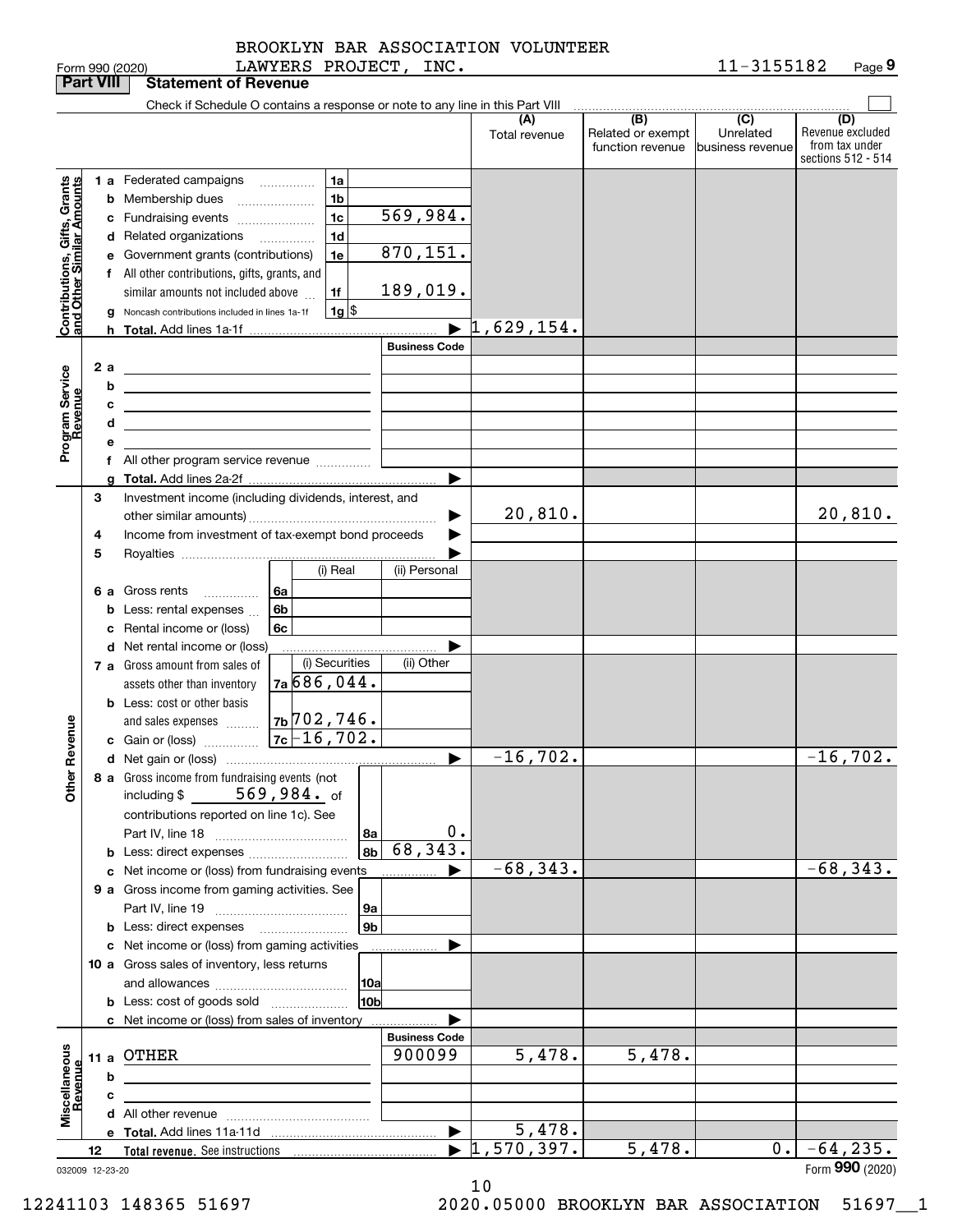#### Form 990 (2020) Page **Part IX Statement of Functional Expenses** LAWYERS PROJECT, INC. 11-3155182 BROOKLYN BAR ASSOCIATION VOLUNTEER

**10**

|              | Section 501(c)(3) and 501(c)(4) organizations must complete all columns. All other organizations must complete column (A).                                                                                 |                        |                             |                                    |                         |
|--------------|------------------------------------------------------------------------------------------------------------------------------------------------------------------------------------------------------------|------------------------|-----------------------------|------------------------------------|-------------------------|
|              | Check if Schedule O contains a response or note to any line in this Part IX                                                                                                                                |                        | (B)                         | (C)                                | (D)                     |
|              | Do not include amounts reported on lines 6b,<br>7b, 8b, 9b, and 10b of Part VIII.                                                                                                                          | (A)<br>Total expenses  | Program service<br>expenses | Management and<br>general expenses | Fundraising<br>expenses |
| 1.           | Grants and other assistance to domestic organizations                                                                                                                                                      |                        |                             |                                    |                         |
|              | and domestic governments. See Part IV, line 21<br>$\cdots$                                                                                                                                                 | 250.                   | 250.                        |                                    |                         |
| $\mathbf{2}$ | Grants and other assistance to domestic                                                                                                                                                                    |                        |                             |                                    |                         |
|              | individuals. See Part IV, line 22<br>$\overline{\phantom{a}}$                                                                                                                                              | 500.                   | 500.                        |                                    |                         |
| 3            | Grants and other assistance to foreign                                                                                                                                                                     |                        |                             |                                    |                         |
|              | organizations, foreign governments, and foreign                                                                                                                                                            |                        |                             |                                    |                         |
|              | individuals. See Part IV, lines 15 and 16                                                                                                                                                                  |                        |                             |                                    |                         |
| 4            | Benefits paid to or for members                                                                                                                                                                            |                        |                             |                                    |                         |
| 5            | Compensation of current officers, directors,                                                                                                                                                               |                        |                             |                                    |                         |
|              |                                                                                                                                                                                                            | 171,536.               | 128,761.                    | 7,888.                             | 34,887.                 |
| 6            | Compensation not included above to disqualified                                                                                                                                                            |                        |                             |                                    |                         |
|              | persons (as defined under section 4958(f)(1)) and                                                                                                                                                          |                        |                             |                                    |                         |
|              | persons described in section 4958(c)(3)(B)                                                                                                                                                                 | 798,348.               | 599,919.                    | 36,062.                            | 162, 367.               |
| 7            |                                                                                                                                                                                                            |                        |                             |                                    |                         |
| 8            | Pension plan accruals and contributions (include                                                                                                                                                           |                        | 23,794.                     | 643.                               |                         |
|              | section 401(k) and 403(b) employer contributions)                                                                                                                                                          | 27,171.<br>64,572.     | 56,876.                     | 2,002.                             | $\frac{2,734}{5,694}$   |
| 9            |                                                                                                                                                                                                            | 70,882.                | 53,207.                     | 3,259.                             | 14,416.                 |
| 10           |                                                                                                                                                                                                            |                        |                             |                                    |                         |
| 11           | Fees for services (nonemployees):                                                                                                                                                                          |                        |                             |                                    |                         |
| a            |                                                                                                                                                                                                            |                        |                             |                                    |                         |
| b            |                                                                                                                                                                                                            | 45,800.                |                             | 45,800.                            |                         |
| c            |                                                                                                                                                                                                            |                        |                             |                                    |                         |
| d<br>e       | Professional fundraising services. See Part IV, line 17                                                                                                                                                    |                        |                             |                                    |                         |
| f            | Investment management fees                                                                                                                                                                                 | 9,155.                 |                             | 9,155.                             |                         |
| $\mathbf{q}$ | Other. (If line 11g amount exceeds 10% of line 25,                                                                                                                                                         |                        |                             |                                    |                         |
|              | column (A) amount, list line 11g expenses on Sch 0.)                                                                                                                                                       | 9,154.                 | 9,154.                      |                                    |                         |
| 12           |                                                                                                                                                                                                            |                        |                             |                                    |                         |
| 13           |                                                                                                                                                                                                            | 85,037.                | 73,722.                     | 1,401.                             | 9,914.                  |
| 14           |                                                                                                                                                                                                            | 32,707.                | 18,454.                     | 8, 294.                            | $\overline{5,959.}$     |
| 15           |                                                                                                                                                                                                            |                        |                             |                                    |                         |
| 16           |                                                                                                                                                                                                            | 175,290.               | 169,890.                    | 1,075.                             | 4,325.                  |
| 17           |                                                                                                                                                                                                            |                        |                             |                                    |                         |
| 18           | Payments of travel or entertainment expenses                                                                                                                                                               |                        |                             |                                    |                         |
|              | for any federal, state, or local public officials                                                                                                                                                          |                        |                             |                                    |                         |
| 19           | Conferences, conventions, and meetings                                                                                                                                                                     |                        |                             |                                    |                         |
| 20           | Interest                                                                                                                                                                                                   |                        |                             |                                    |                         |
| 21           |                                                                                                                                                                                                            |                        |                             |                                    |                         |
| 22           | Depreciation, depletion, and amortization                                                                                                                                                                  | $\overline{55}$ , 972. | 46,457.                     | 1,679.                             | 7,836.                  |
| 23           | Insurance                                                                                                                                                                                                  | 11,040.                | 10,684.                     | 267.                               | 89.                     |
| 24           | Other expenses. Itemize expenses not covered<br>above (List miscellaneous expenses on line 24e. If<br>line 24e amount exceeds 10% of line 25, column (A)<br>amount, list line 24e expenses on Schedule 0.) |                        |                             |                                    |                         |
| a            | MISC. PROGRAM EXPENSES                                                                                                                                                                                     | 12,387.                | 12,382.                     | 5.                                 |                         |
| b            | <b>OHTER</b>                                                                                                                                                                                               | 1,248.                 | 564.                        | 270.                               | 414.                    |
| C            | RECRUITMENT & RECOGNITI                                                                                                                                                                                    | 1,063.                 | 1,063.                      |                                    |                         |
| d            |                                                                                                                                                                                                            |                        |                             |                                    |                         |
| е            | All other expenses                                                                                                                                                                                         |                        |                             |                                    |                         |
| 25           | Total functional expenses. Add lines 1 through 24e                                                                                                                                                         | 1,572,112.             | $\overline{1,205},677.$     | 117,800.                           | 248,635.                |
| 26           | Joint costs. Complete this line only if the organization                                                                                                                                                   |                        |                             |                                    |                         |
|              | reported in column (B) joint costs from a combined                                                                                                                                                         |                        |                             |                                    |                         |
|              | educational campaign and fundraising solicitation.                                                                                                                                                         |                        |                             |                                    |                         |
|              | Check here $\blacktriangleright$<br>if following SOP 98-2 (ASC 958-720)                                                                                                                                    |                        |                             |                                    |                         |

11

032010 12-23-20

Form (2020) **990**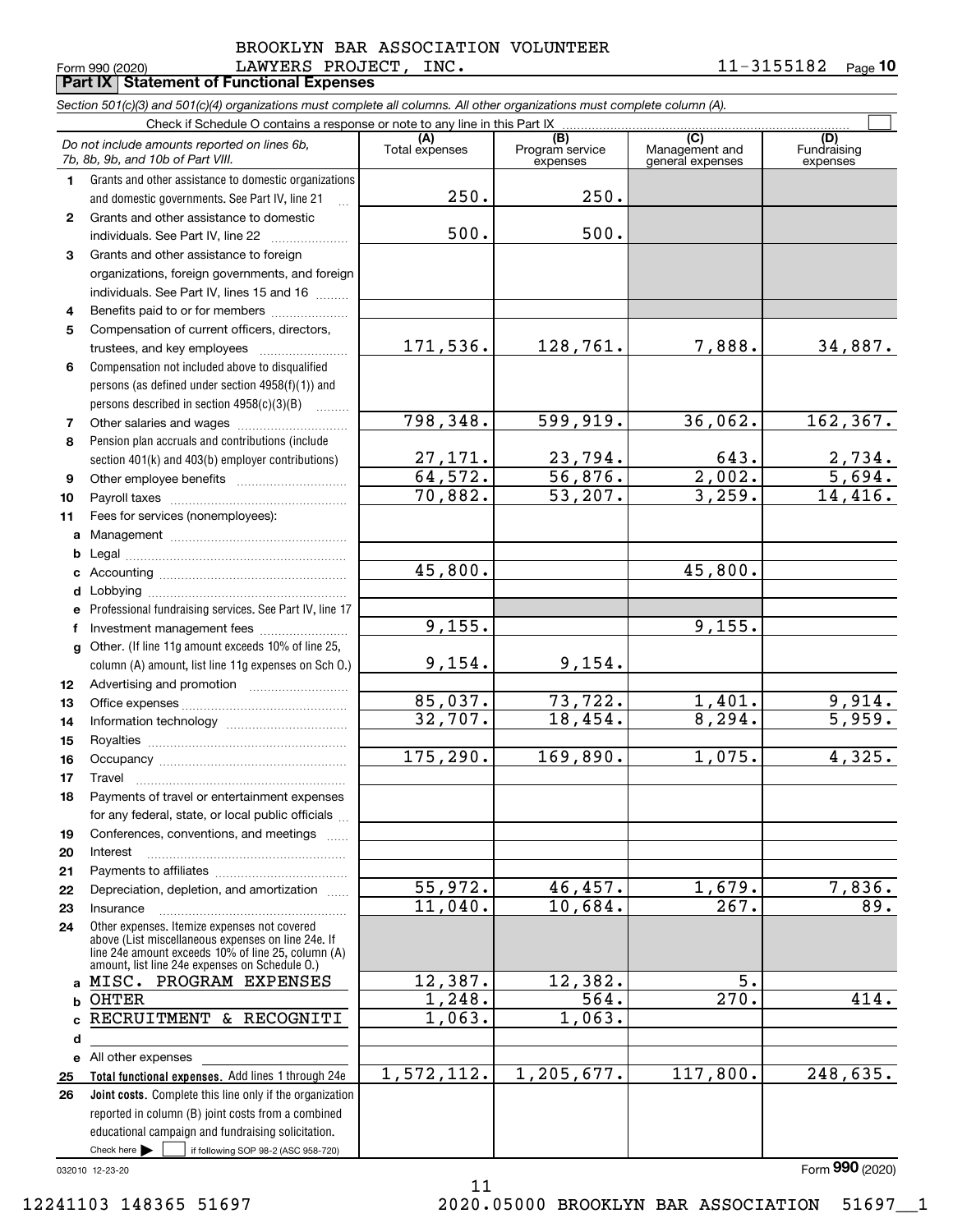|  | Form 990 (2020) |
|--|-----------------|
|  |                 |

#### Form 990 (2020) LAWYERS PROJECT, INC. 1 $1\text{--}3155182$  Page BROOKLYN BAR ASSOCIATION VOLUNTEER

|                             | Form 990 (2020)<br>Part X | UAWILKS PROULCI, INC.<br><b>Balance Sheet</b>                                                                                                                                                                                  |                         |                             |                            |                 | TT-PISSIOT<br>Page II           |
|-----------------------------|---------------------------|--------------------------------------------------------------------------------------------------------------------------------------------------------------------------------------------------------------------------------|-------------------------|-----------------------------|----------------------------|-----------------|---------------------------------|
|                             |                           |                                                                                                                                                                                                                                |                         |                             |                            |                 |                                 |
|                             |                           |                                                                                                                                                                                                                                |                         |                             |                            |                 |                                 |
|                             |                           |                                                                                                                                                                                                                                |                         |                             | (A)<br>Beginning of year   |                 | (B)<br>End of year              |
|                             | 1                         | Cash - non-interest-bearing                                                                                                                                                                                                    |                         |                             | <u>557,198.</u>            | $\mathbf{1}$    | $\overline{679}$ , 903.         |
|                             | 2                         |                                                                                                                                                                                                                                |                         |                             | 41,373.                    | $\mathbf{2}$    | 61,645.                         |
|                             | з                         |                                                                                                                                                                                                                                |                         |                             | 21, 209.                   | 3               | $\overline{282}$ , 455.         |
|                             | 4                         |                                                                                                                                                                                                                                | $\overline{222,795}$ .  | 4                           |                            |                 |                                 |
|                             | 5                         | Loans and other receivables from any current or former officer, director,                                                                                                                                                      |                         |                             |                            |                 |                                 |
|                             |                           | trustee, key employee, creator or founder, substantial contributor, or 35%                                                                                                                                                     |                         |                             |                            |                 |                                 |
|                             |                           | controlled entity or family member of any of these persons                                                                                                                                                                     |                         | 5                           |                            |                 |                                 |
|                             | 6                         | Loans and other receivables from other disqualified persons (as defined                                                                                                                                                        |                         |                             |                            |                 |                                 |
|                             |                           | under section 4958(f)(1)), and persons described in section 4958(c)(3)(B)                                                                                                                                                      |                         | $\ldots$                    |                            | 6               |                                 |
|                             | 7                         |                                                                                                                                                                                                                                |                         |                             |                            | $\overline{7}$  |                                 |
| Assets                      | 8                         |                                                                                                                                                                                                                                |                         |                             |                            | 8               |                                 |
|                             | 9                         | Prepaid expenses and deferred charges                                                                                                                                                                                          |                         |                             | 61,424.                    | 9               | 20, 160.                        |
|                             |                           | 10a Land, buildings, and equipment: cost or other                                                                                                                                                                              |                         |                             |                            |                 |                                 |
|                             |                           | basis. Complete Part VI of Schedule D  10a                                                                                                                                                                                     |                         |                             |                            |                 |                                 |
|                             |                           | <u>  10b</u>  <br><b>b</b> Less: accumulated depreciation                                                                                                                                                                      |                         | $\frac{375,923.}{199,316.}$ | 204,680.                   | 10 <sub>c</sub> | <u>176,607.</u>                 |
|                             | 11                        |                                                                                                                                                                                                                                |                         |                             | 991, 717.                  | 11              | 1,039,437.                      |
|                             | 12                        |                                                                                                                                                                                                                                |                         | 12                          |                            |                 |                                 |
|                             | 13                        |                                                                                                                                                                                                                                |                         | 13                          |                            |                 |                                 |
|                             | 14                        | Intangible assets                                                                                                                                                                                                              |                         | 14                          |                            |                 |                                 |
|                             | 15                        |                                                                                                                                                                                                                                | 31,412.                 | 15                          | 31,412.                    |                 |                                 |
|                             | 16                        |                                                                                                                                                                                                                                | $\overline{2,131},808.$ | 16                          | 2, 291, 619.               |                 |                                 |
|                             | 17                        |                                                                                                                                                                                                                                | $\overline{23,018}$ .   | 17                          | 23,395.                    |                 |                                 |
|                             | 18                        |                                                                                                                                                                                                                                |                         |                             | 18                         |                 |                                 |
|                             | 19                        | Deferred revenue material contracts and a contract of the contract of the contract of the contract of the contract of the contract of the contract of the contract of the contract of the contract of the contract of the cont |                         |                             | 85,000.                    | 19              | 5,953.                          |
|                             | 20                        |                                                                                                                                                                                                                                |                         |                             |                            | 20              |                                 |
|                             | 21                        | Escrow or custodial account liability. Complete Part IV of Schedule D                                                                                                                                                          |                         |                             |                            | 21              |                                 |
|                             | 22                        | Loans and other payables to any current or former officer, director,                                                                                                                                                           |                         |                             |                            |                 |                                 |
|                             |                           | trustee, key employee, creator or founder, substantial contributor, or 35%                                                                                                                                                     |                         |                             |                            |                 |                                 |
| Liabilities                 |                           | controlled entity or family member of any of these persons                                                                                                                                                                     |                         |                             |                            | 22              |                                 |
|                             | 23                        |                                                                                                                                                                                                                                |                         |                             |                            | 23              |                                 |
|                             | 24                        |                                                                                                                                                                                                                                |                         |                             |                            | 24              | 172,905.                        |
|                             | 25                        | Other liabilities (including federal income tax, payables to related third                                                                                                                                                     |                         |                             |                            |                 |                                 |
|                             |                           | parties, and other liabilities not included on lines 17-24). Complete Part X                                                                                                                                                   |                         |                             |                            |                 |                                 |
|                             |                           | of Schedule D                                                                                                                                                                                                                  |                         |                             | $\frac{43,323}{151,341}$ . | 25              | <u>36,426.</u>                  |
|                             | 26                        | Total liabilities. Add lines 17 through 25                                                                                                                                                                                     |                         |                             |                            | 26              | 238,679.                        |
|                             |                           | Organizations that follow FASB ASC 958, check here $\blacktriangleright \boxed{X}$                                                                                                                                             |                         |                             |                            |                 |                                 |
|                             |                           | and complete lines 27, 28, 32, and 33.                                                                                                                                                                                         |                         |                             |                            |                 |                                 |
|                             | 27                        | Net assets without donor restrictions                                                                                                                                                                                          |                         |                             | <u>1,945,538.</u>          | 27              | $\frac{2,006,166.}{46,774.}$    |
|                             | 28                        | Net assets with donor restrictions                                                                                                                                                                                             |                         |                             | 34,929.                    | 28              |                                 |
|                             |                           | Organizations that do not follow FASB ASC 958, check here ▶ □                                                                                                                                                                  |                         |                             |                            |                 |                                 |
|                             |                           | and complete lines 29 through 33.                                                                                                                                                                                              |                         |                             |                            |                 |                                 |
|                             | 29                        |                                                                                                                                                                                                                                |                         |                             |                            | 29              |                                 |
|                             | 30                        | Paid-in or capital surplus, or land, building, or equipment fund                                                                                                                                                               |                         |                             |                            | 30              |                                 |
| Net Assets or Fund Balances | 31                        | Retained earnings, endowment, accumulated income, or other funds                                                                                                                                                               |                         |                             |                            | 31              |                                 |
|                             | 32                        |                                                                                                                                                                                                                                |                         |                             | <u>1,980,467.</u>          | 32              | $\frac{2,052,940.}{2,291,619.}$ |
|                             | 33                        |                                                                                                                                                                                                                                |                         |                             | $\overline{2,131,808}$ .   | 33              |                                 |

Form (2020) **990**

032011 12-23-20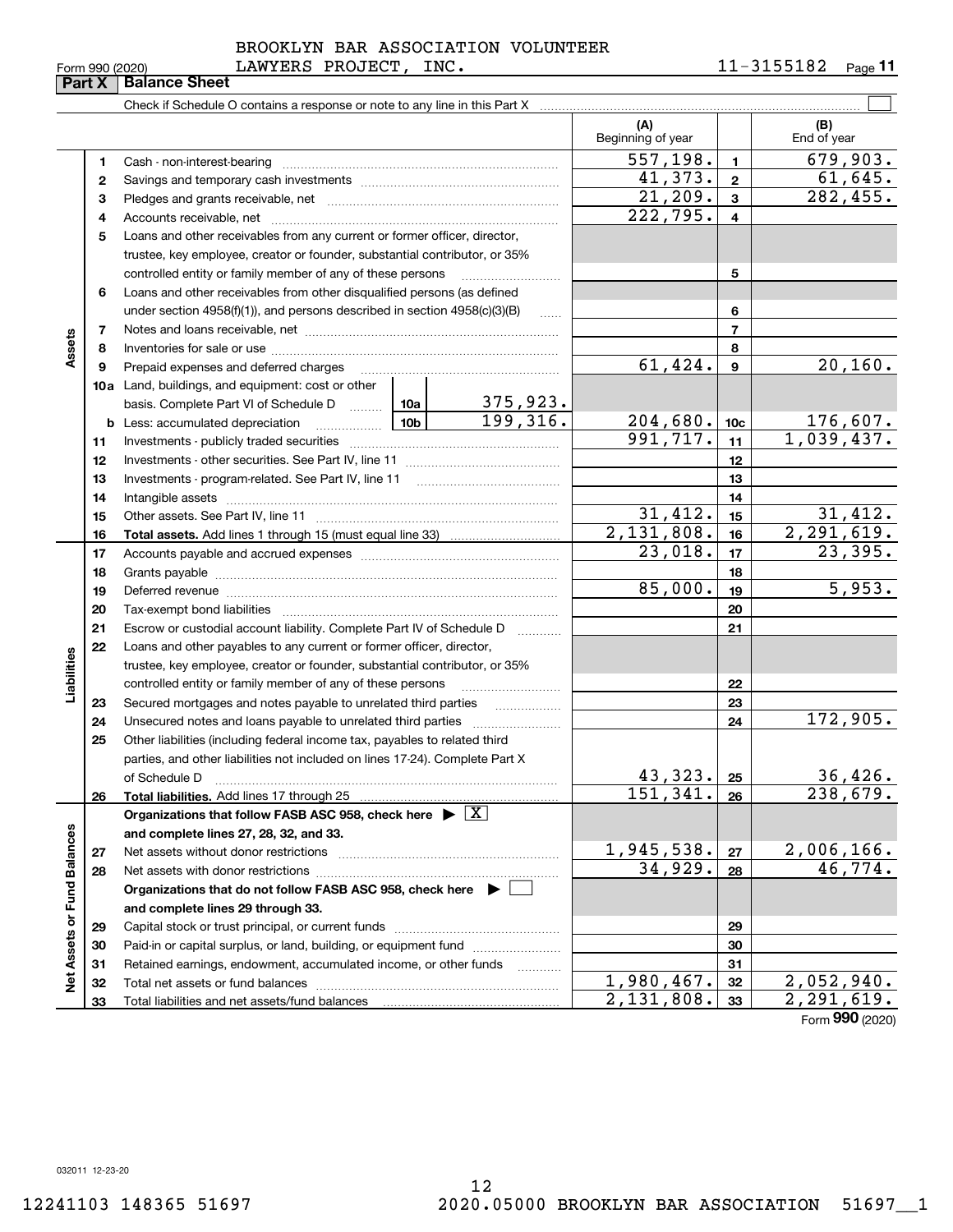|    | BROOKLYN BAR ASSOCIATION VOLUNTEER                                                                                                                                                                                                                                                                                                                                                                                                                                      |                |                |            |                     |
|----|-------------------------------------------------------------------------------------------------------------------------------------------------------------------------------------------------------------------------------------------------------------------------------------------------------------------------------------------------------------------------------------------------------------------------------------------------------------------------|----------------|----------------|------------|---------------------|
|    | LAWYERS PROJECT, INC.<br>Form 990 (2020)                                                                                                                                                                                                                                                                                                                                                                                                                                |                | 11-3155182     |            | $_{\text{Page}}$ 12 |
|    | Part XI I<br><b>Reconciliation of Net Assets</b>                                                                                                                                                                                                                                                                                                                                                                                                                        |                |                |            |                     |
|    |                                                                                                                                                                                                                                                                                                                                                                                                                                                                         |                |                |            |                     |
|    |                                                                                                                                                                                                                                                                                                                                                                                                                                                                         |                |                |            |                     |
| 1  |                                                                                                                                                                                                                                                                                                                                                                                                                                                                         | $\mathbf 1$    | 1,570,397.     |            |                     |
| 2  |                                                                                                                                                                                                                                                                                                                                                                                                                                                                         | $\mathbf{2}$   | 1,572,112.     |            |                     |
| 3  | Revenue less expenses. Subtract line 2 from line 1                                                                                                                                                                                                                                                                                                                                                                                                                      | 3              |                |            | $-1, 715.$          |
| 4  |                                                                                                                                                                                                                                                                                                                                                                                                                                                                         | $\overline{4}$ | 1,980,467.     |            |                     |
| 5  |                                                                                                                                                                                                                                                                                                                                                                                                                                                                         | 5              |                |            | 74,188.             |
| 6  | Donated services and use of facilities [111] Donated and the service of facilities [11] Donated services and use of facilities [11] Donated and the service of the service of the service of the service of the service of the                                                                                                                                                                                                                                          | 6              |                |            |                     |
| 7  |                                                                                                                                                                                                                                                                                                                                                                                                                                                                         | $\overline{7}$ |                |            |                     |
| 8  | Prior period adjustments<br>$\begin{minipage}{0.5\textwidth} \begin{tabular}{ l l l } \hline \multicolumn{1}{ l l l } \hline \multicolumn{1}{ l l } \multicolumn{1}{ l } \multicolumn{1}{ l } \multicolumn{1}{ l } \multicolumn{1}{ l } \multicolumn{1}{ l } \multicolumn{1}{ l } \multicolumn{1}{ l } \multicolumn{1}{ l } \multicolumn{1}{ l } \multicolumn{1}{ l } \multicolumn{1}{ l } \multicolumn{1}{ l } \multicolumn{1}{ l } \multicolumn{1}{ l } \multicolumn$ | 8              |                |            |                     |
| 9  | Other changes in net assets or fund balances (explain on Schedule O)                                                                                                                                                                                                                                                                                                                                                                                                    | 9              |                |            | 0.                  |
| 10 | Net assets or fund balances at end of year. Combine lines 3 through 9 (must equal Part X, line 32,                                                                                                                                                                                                                                                                                                                                                                      |                |                |            |                     |
|    | column (B))                                                                                                                                                                                                                                                                                                                                                                                                                                                             | 10             | 2,052,940.     |            |                     |
|    | Part XII Financial Statements and Reporting                                                                                                                                                                                                                                                                                                                                                                                                                             |                |                |            |                     |
|    |                                                                                                                                                                                                                                                                                                                                                                                                                                                                         |                |                |            |                     |
|    |                                                                                                                                                                                                                                                                                                                                                                                                                                                                         |                |                | Yes        | <b>No</b>           |
| 1  | $\boxed{\mathbf{X}}$ Accrual<br>Accounting method used to prepare the Form 990: <u>II</u> Cash<br>Other                                                                                                                                                                                                                                                                                                                                                                 |                |                |            |                     |
|    | If the organization changed its method of accounting from a prior year or checked "Other," explain in Schedule O.                                                                                                                                                                                                                                                                                                                                                       |                |                |            |                     |
|    | 2a Were the organization's financial statements compiled or reviewed by an independent accountant?                                                                                                                                                                                                                                                                                                                                                                      |                | 2a             |            | X                   |
|    | If "Yes," check a box below to indicate whether the financial statements for the year were compiled or reviewed on a                                                                                                                                                                                                                                                                                                                                                    |                |                |            |                     |
|    | separate basis, consolidated basis, or both:                                                                                                                                                                                                                                                                                                                                                                                                                            |                |                |            |                     |
|    | Separate basis<br>Consolidated basis<br>Both consolidated and separate basis                                                                                                                                                                                                                                                                                                                                                                                            |                |                |            |                     |
| b  | Were the organization's financial statements audited by an independent accountant?                                                                                                                                                                                                                                                                                                                                                                                      |                | 2 <sub>b</sub> | х          |                     |
|    | If "Yes," check a box below to indicate whether the financial statements for the year were audited on a separate basis,                                                                                                                                                                                                                                                                                                                                                 |                |                |            |                     |
|    | consolidated basis, or both:                                                                                                                                                                                                                                                                                                                                                                                                                                            |                |                |            |                     |
|    | $\boxed{\textbf{X}}$ Separate basis<br>Consolidated basis<br><b>Both consolidated and separate basis</b>                                                                                                                                                                                                                                                                                                                                                                |                |                |            |                     |
|    | c If "Yes" to line 2a or 2b, does the organization have a committee that assumes responsibility for oversight of the audit,                                                                                                                                                                                                                                                                                                                                             |                |                |            |                     |
|    |                                                                                                                                                                                                                                                                                                                                                                                                                                                                         |                | 2c             | X          |                     |
|    | If the organization changed either its oversight process or selection process during the tax year, explain on Schedule O.                                                                                                                                                                                                                                                                                                                                               |                |                |            |                     |
|    | 3a As a result of a federal award, was the organization required to undergo an audit or audits as set forth in the Single Audit                                                                                                                                                                                                                                                                                                                                         |                |                |            |                     |
|    |                                                                                                                                                                                                                                                                                                                                                                                                                                                                         |                | За             |            | x                   |
|    | b If "Yes," did the organization undergo the required audit or audits? If the organization did not undergo the required audit                                                                                                                                                                                                                                                                                                                                           |                |                |            |                     |
|    |                                                                                                                                                                                                                                                                                                                                                                                                                                                                         |                | 3b             | <u>nnn</u> |                     |

Form (2020) **990**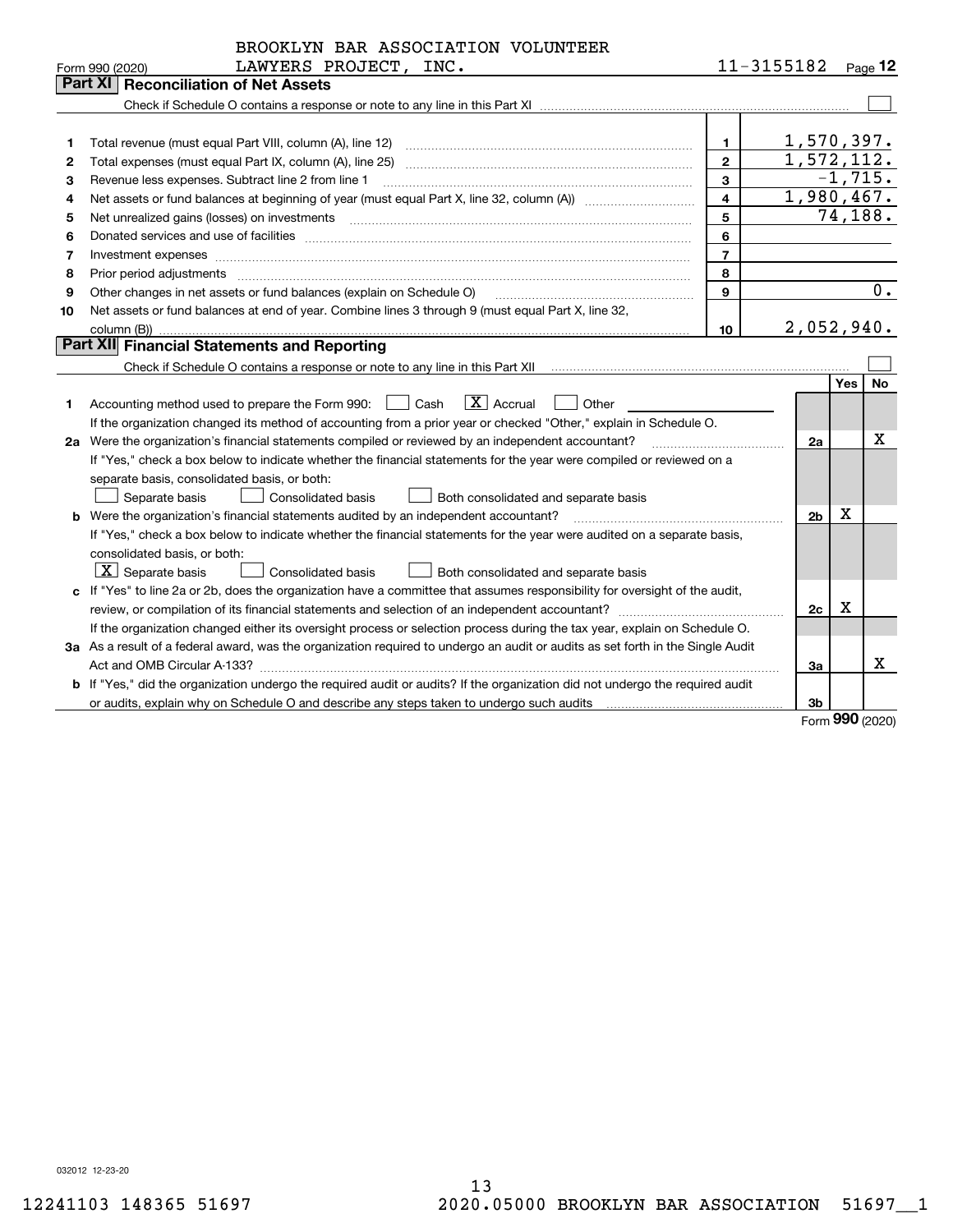| <b>SCHEDULE A</b>    |                            |  |                                                                        |                                                                                                                                                                                                                                                                                  |     |                                                                |                            | OMB No. 1545-0047                     |
|----------------------|----------------------------|--|------------------------------------------------------------------------|----------------------------------------------------------------------------------------------------------------------------------------------------------------------------------------------------------------------------------------------------------------------------------|-----|----------------------------------------------------------------|----------------------------|---------------------------------------|
| (Form 990 or 990-EZ) |                            |  | <b>Public Charity Status and Public Support</b>                        |                                                                                                                                                                                                                                                                                  |     |                                                                |                            |                                       |
|                      |                            |  |                                                                        | Complete if the organization is a section 501(c)(3) organization or a section<br>4947(a)(1) nonexempt charitable trust.                                                                                                                                                          |     |                                                                |                            |                                       |
|                      | Department of the Treasury |  |                                                                        | Attach to Form 990 or Form 990-EZ.                                                                                                                                                                                                                                               |     |                                                                |                            | <b>Open to Public</b>                 |
|                      | Internal Revenue Service   |  |                                                                        | Go to www.irs.gov/Form990 for instructions and the latest information.                                                                                                                                                                                                           |     |                                                                |                            | Inspection                            |
|                      | Name of the organization   |  |                                                                        | BROOKLYN BAR ASSOCIATION VOLUNTEER                                                                                                                                                                                                                                               |     |                                                                |                            | <b>Employer identification number</b> |
|                      |                            |  | LAWYERS PROJECT, INC.                                                  |                                                                                                                                                                                                                                                                                  |     |                                                                |                            | 11-3155182                            |
| Part I               |                            |  |                                                                        | Reason for Public Charity Status. (All organizations must complete this part.) See instructions.                                                                                                                                                                                 |     |                                                                |                            |                                       |
|                      |                            |  |                                                                        | The organization is not a private foundation because it is: (For lines 1 through 12, check only one box.)                                                                                                                                                                        |     |                                                                |                            |                                       |
| 1                    |                            |  |                                                                        | A church, convention of churches, or association of churches described in section 170(b)(1)(A)(i).                                                                                                                                                                               |     |                                                                |                            |                                       |
| 2                    |                            |  |                                                                        | A school described in section 170(b)(1)(A)(ii). (Attach Schedule E (Form 990 or 990-EZ).)                                                                                                                                                                                        |     |                                                                |                            |                                       |
| 3<br>4               |                            |  |                                                                        | A hospital or a cooperative hospital service organization described in section 170(b)(1)(A)(iii).<br>A medical research organization operated in conjunction with a hospital described in section 170(b)(1)(A)(iii). Enter the hospital's name,                                  |     |                                                                |                            |                                       |
|                      | city, and state:           |  |                                                                        |                                                                                                                                                                                                                                                                                  |     |                                                                |                            |                                       |
| 5                    |                            |  |                                                                        | An organization operated for the benefit of a college or university owned or operated by a governmental unit described in                                                                                                                                                        |     |                                                                |                            |                                       |
|                      |                            |  | section 170(b)(1)(A)(iv). (Complete Part II.)                          |                                                                                                                                                                                                                                                                                  |     |                                                                |                            |                                       |
| 6                    |                            |  |                                                                        | A federal, state, or local government or governmental unit described in section 170(b)(1)(A)(v).                                                                                                                                                                                 |     |                                                                |                            |                                       |
| $\overline{7}$       | X                          |  |                                                                        | An organization that normally receives a substantial part of its support from a governmental unit or from the general public described in                                                                                                                                        |     |                                                                |                            |                                       |
|                      |                            |  | section 170(b)(1)(A)(vi). (Complete Part II.)                          |                                                                                                                                                                                                                                                                                  |     |                                                                |                            |                                       |
| 8                    |                            |  |                                                                        | A community trust described in section 170(b)(1)(A)(vi). (Complete Part II.)                                                                                                                                                                                                     |     |                                                                |                            |                                       |
| 9                    |                            |  |                                                                        | An agricultural research organization described in section 170(b)(1)(A)(ix) operated in conjunction with a land-grant college                                                                                                                                                    |     |                                                                |                            |                                       |
|                      |                            |  |                                                                        | or university or a non-land-grant college of agriculture (see instructions). Enter the name, city, and state of the college or                                                                                                                                                   |     |                                                                |                            |                                       |
|                      | university:                |  |                                                                        |                                                                                                                                                                                                                                                                                  |     |                                                                |                            |                                       |
| 10                   |                            |  |                                                                        | An organization that normally receives (1) more than 33 1/3% of its support from contributions, membership fees, and gross receipts from                                                                                                                                         |     |                                                                |                            |                                       |
|                      |                            |  |                                                                        | activities related to its exempt functions, subject to certain exceptions; and (2) no more than 33 1/3% of its support from gross investment                                                                                                                                     |     |                                                                |                            |                                       |
|                      |                            |  |                                                                        | income and unrelated business taxable income (less section 511 tax) from businesses acquired by the organization after June 30, 1975.                                                                                                                                            |     |                                                                |                            |                                       |
|                      |                            |  | See section 509(a)(2). (Complete Part III.)                            |                                                                                                                                                                                                                                                                                  |     |                                                                |                            |                                       |
| 11                   |                            |  |                                                                        | An organization organized and operated exclusively to test for public safety. See section 509(a)(4).                                                                                                                                                                             |     |                                                                |                            |                                       |
| 12                   |                            |  |                                                                        | An organization organized and operated exclusively for the benefit of, to perform the functions of, or to carry out the purposes of one or<br>more publicly supported organizations described in section 509(a)(1) or section 509(a)(2). See section 509(a)(3). Check the box in |     |                                                                |                            |                                       |
|                      |                            |  |                                                                        | lines 12a through 12d that describes the type of supporting organization and complete lines 12e, 12f, and 12g.                                                                                                                                                                   |     |                                                                |                            |                                       |
| a                    |                            |  |                                                                        | Type I. A supporting organization operated, supervised, or controlled by its supported organization(s), typically by giving                                                                                                                                                      |     |                                                                |                            |                                       |
|                      |                            |  |                                                                        | the supported organization(s) the power to regularly appoint or elect a majority of the directors or trustees of the supporting                                                                                                                                                  |     |                                                                |                            |                                       |
|                      |                            |  | organization. You must complete Part IV, Sections A and B.             |                                                                                                                                                                                                                                                                                  |     |                                                                |                            |                                       |
| b                    |                            |  |                                                                        | Type II. A supporting organization supervised or controlled in connection with its supported organization(s), by having                                                                                                                                                          |     |                                                                |                            |                                       |
|                      |                            |  |                                                                        | control or management of the supporting organization vested in the same persons that control or manage the supported                                                                                                                                                             |     |                                                                |                            |                                       |
|                      |                            |  | organization(s). You must complete Part IV, Sections A and C.          |                                                                                                                                                                                                                                                                                  |     |                                                                |                            |                                       |
| с                    |                            |  |                                                                        | Type III functionally integrated. A supporting organization operated in connection with, and functionally integrated with,                                                                                                                                                       |     |                                                                |                            |                                       |
|                      |                            |  |                                                                        | its supported organization(s) (see instructions). You must complete Part IV, Sections A, D, and E.                                                                                                                                                                               |     |                                                                |                            |                                       |
| d                    |                            |  |                                                                        | Type III non-functionally integrated. A supporting organization operated in connection with its supported organization(s)                                                                                                                                                        |     |                                                                |                            |                                       |
|                      |                            |  |                                                                        | that is not functionally integrated. The organization generally must satisfy a distribution requirement and an attentiveness                                                                                                                                                     |     |                                                                |                            |                                       |
|                      |                            |  |                                                                        | requirement (see instructions). You must complete Part IV, Sections A and D, and Part V.                                                                                                                                                                                         |     |                                                                |                            |                                       |
| е                    |                            |  |                                                                        | Check this box if the organization received a written determination from the IRS that it is a Type I, Type II, Type III                                                                                                                                                          |     |                                                                |                            |                                       |
|                      |                            |  |                                                                        | functionally integrated, or Type III non-functionally integrated supporting organization.                                                                                                                                                                                        |     |                                                                |                            |                                       |
|                      |                            |  | Provide the following information about the supported organization(s). |                                                                                                                                                                                                                                                                                  |     |                                                                |                            |                                       |
|                      | (i) Name of supported      |  | (ii) EIN                                                               | (iii) Type of organization                                                                                                                                                                                                                                                       |     | (iv) Is the organization listed<br>in your governing document? | (v) Amount of monetary     | (vi) Amount of other                  |
|                      | organization               |  |                                                                        | (described on lines 1-10<br>above (see instructions))                                                                                                                                                                                                                            | Yes | No                                                             | support (see instructions) | support (see instructions)            |
|                      |                            |  |                                                                        |                                                                                                                                                                                                                                                                                  |     |                                                                |                            |                                       |
|                      |                            |  |                                                                        |                                                                                                                                                                                                                                                                                  |     |                                                                |                            |                                       |
|                      |                            |  |                                                                        |                                                                                                                                                                                                                                                                                  |     |                                                                |                            |                                       |
|                      |                            |  |                                                                        |                                                                                                                                                                                                                                                                                  |     |                                                                |                            |                                       |
|                      |                            |  |                                                                        |                                                                                                                                                                                                                                                                                  |     |                                                                |                            |                                       |
|                      |                            |  |                                                                        |                                                                                                                                                                                                                                                                                  |     |                                                                |                            |                                       |
|                      |                            |  |                                                                        |                                                                                                                                                                                                                                                                                  |     |                                                                |                            |                                       |
|                      |                            |  |                                                                        |                                                                                                                                                                                                                                                                                  |     |                                                                |                            |                                       |
|                      |                            |  |                                                                        |                                                                                                                                                                                                                                                                                  |     |                                                                |                            |                                       |
|                      |                            |  |                                                                        |                                                                                                                                                                                                                                                                                  |     |                                                                |                            |                                       |
| Total                |                            |  |                                                                        | UA For Departually Poduction Act Notice, and the Instructions for Form 000 or 000 F7 - 200004 of 05 of                                                                                                                                                                           |     |                                                                |                            | Schodule A (Form 000 or 000 FZ) 2020  |

LHA For Paperwork Reduction Act Notice, see the Instructions for Form 990 or 990-EZ. <sub>032021</sub> o1-25-21 Schedule A (Form 990 or 990-EZ) 2020 14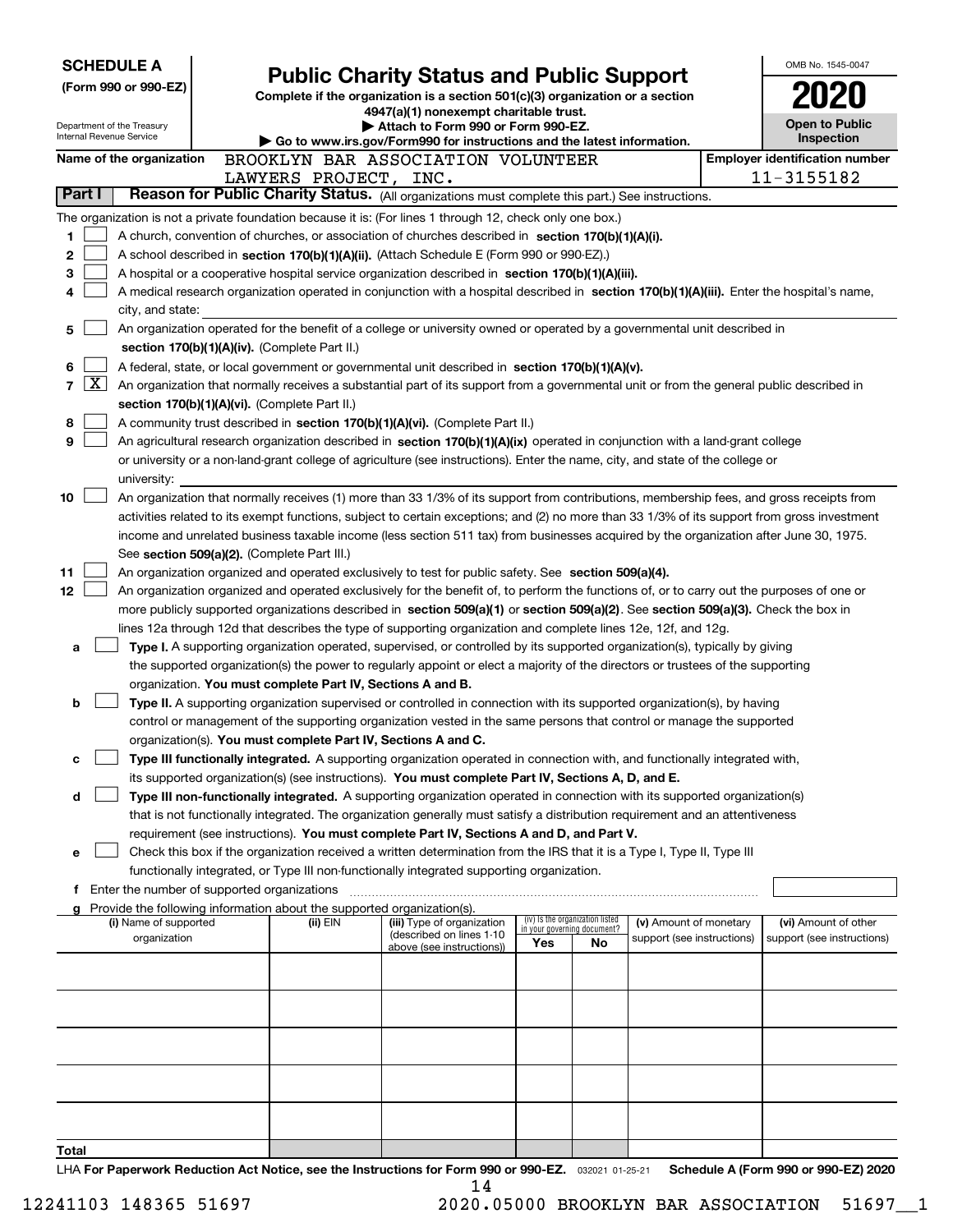Schedule A (Form 990 or 990-EZ) 2020 Page LAWYERS PROJECT, INC. 11-3155182

11-3155182 Page 2

(Complete only if you checked the box on line 5, 7, or 8 of Part I or if the organization failed to qualify under Part III. If the organization fails to qualify under the tests listed below, please complete Part III.) **Part II Support Schedule for Organizations Described in Sections 170(b)(1)(A)(iv) and 170(b)(1)(A)(vi)**

|    | <b>Section A. Public Support</b>                                                                                                               |          |          |            |                    |                                      |                                          |
|----|------------------------------------------------------------------------------------------------------------------------------------------------|----------|----------|------------|--------------------|--------------------------------------|------------------------------------------|
|    | Calendar year (or fiscal year beginning in)                                                                                                    | (a) 2016 | (b) 2017 | $(c)$ 2018 | $(d)$ 2019         | (e) 2020                             | (f) Total                                |
|    | 1 Gifts, grants, contributions, and                                                                                                            |          |          |            |                    |                                      |                                          |
|    | membership fees received. (Do not                                                                                                              |          |          |            |                    |                                      |                                          |
|    | include any "unusual grants.")                                                                                                                 | 1258115. | 1229566. | 1366547.   | 1402605.           | 1629154.                             | 6885987.                                 |
|    | 2 Tax revenues levied for the organ-                                                                                                           |          |          |            |                    |                                      |                                          |
|    | ization's benefit and either paid to                                                                                                           |          |          |            |                    |                                      |                                          |
|    | or expended on its behalf                                                                                                                      |          |          |            |                    |                                      |                                          |
|    | 3 The value of services or facilities                                                                                                          |          |          |            |                    |                                      |                                          |
|    | furnished by a governmental unit to                                                                                                            |          |          |            |                    |                                      |                                          |
|    | the organization without charge                                                                                                                |          |          |            |                    |                                      |                                          |
|    | 4 Total. Add lines 1 through 3                                                                                                                 | 1258115. | 1229566. | 1366547.   | 1402605.           | 1629154.                             | 6885987.                                 |
| 5. | The portion of total contributions                                                                                                             |          |          |            |                    |                                      |                                          |
|    | by each person (other than a                                                                                                                   |          |          |            |                    |                                      |                                          |
|    | governmental unit or publicly                                                                                                                  |          |          |            |                    |                                      |                                          |
|    | supported organization) included                                                                                                               |          |          |            |                    |                                      |                                          |
|    | on line 1 that exceeds 2% of the                                                                                                               |          |          |            |                    |                                      |                                          |
|    | amount shown on line 11,                                                                                                                       |          |          |            |                    |                                      |                                          |
|    | column (f)                                                                                                                                     |          |          |            |                    |                                      |                                          |
|    | 6 Public support. Subtract line 5 from line 4.                                                                                                 |          |          |            |                    |                                      | 6885987.                                 |
|    | <b>Section B. Total Support</b>                                                                                                                |          |          |            |                    |                                      |                                          |
|    | Calendar year (or fiscal year beginning in)                                                                                                    | (a) 2016 | (b) 2017 | $(c)$ 2018 | $(d)$ 2019         | (e) 2020                             | (f) Total                                |
|    | <b>7</b> Amounts from line 4                                                                                                                   | 1258115. | 1229566. | 1366547.   | 1402605.           | 1629154.                             | 6885987.                                 |
|    | 8 Gross income from interest,                                                                                                                  |          |          |            |                    |                                      |                                          |
|    | dividends, payments received on                                                                                                                |          |          |            |                    |                                      |                                          |
|    |                                                                                                                                                |          |          |            |                    |                                      |                                          |
|    | securities loans, rents, royalties,<br>and income from similar sources                                                                         | 14,558.  | 13,057.  | 24,519.    | 19,010.            | 20,810.                              | 91,954.                                  |
|    | <b>9</b> Net income from unrelated business                                                                                                    |          |          |            |                    |                                      |                                          |
|    |                                                                                                                                                |          |          |            |                    |                                      |                                          |
|    | activities, whether or not the                                                                                                                 |          |          |            |                    |                                      |                                          |
|    | business is regularly carried on                                                                                                               |          |          |            |                    |                                      |                                          |
|    | 10 Other income. Do not include gain                                                                                                           |          |          |            |                    |                                      |                                          |
|    | or loss from the sale of capital                                                                                                               | 507.     | 1,765.   |            | $44,072.$ 110,518. | 5,478.                               |                                          |
|    | assets (Explain in Part VI.)                                                                                                                   |          |          |            |                    |                                      | 162, 340.<br>7140281.                    |
|    | 11 Total support. Add lines 7 through 10                                                                                                       |          |          |            |                    |                                      |                                          |
|    | 12 Gross receipts from related activities, etc. (see instructions)                                                                             |          |          |            |                    | 12                                   |                                          |
|    | 13 First 5 years. If the Form 990 is for the organization's first, second, third, fourth, or fifth tax year as a section 501(c)(3)             |          |          |            |                    |                                      |                                          |
|    | organization, check this box and stop here                                                                                                     |          |          |            |                    |                                      |                                          |
|    | <b>Section C. Computation of Public Support Percentage</b>                                                                                     |          |          |            |                    |                                      |                                          |
|    | 14 Public support percentage for 2020 (line 6, column (f), divided by line 11, column (f) <i>mummumumum</i>                                    |          |          |            |                    | 14                                   | 96.44<br>%                               |
|    |                                                                                                                                                |          |          |            |                    | 15                                   | 96.44<br>%                               |
|    | 16a 33 1/3% support test - 2020. If the organization did not check the box on line 13, and line 14 is 33 1/3% or more, check this box and      |          |          |            |                    |                                      |                                          |
|    | stop here. The organization qualifies as a publicly supported organization                                                                     |          |          |            |                    |                                      | $\blacktriangleright$ $\boxed{\text{X}}$ |
|    | b 33 1/3% support test - 2019. If the organization did not check a box on line 13 or 16a, and line 15 is 33 1/3% or more, check this box       |          |          |            |                    |                                      |                                          |
|    | and stop here. The organization qualifies as a publicly supported organization                                                                 |          |          |            |                    |                                      |                                          |
|    | 17a 10% -facts-and-circumstances test - 2020. If the organization did not check a box on line 13, 16a, or 16b, and line 14 is 10% or more,     |          |          |            |                    |                                      |                                          |
|    | and if the organization meets the facts-and-circumstances test, check this box and stop here. Explain in Part VI how the organization          |          |          |            |                    |                                      |                                          |
|    | meets the facts-and-circumstances test. The organization qualifies as a publicly supported organization                                        |          |          |            |                    |                                      |                                          |
|    | <b>b 10% -facts-and-circumstances test - 2019.</b> If the organization did not check a box on line 13, 16a, 16b, or 17a, and line 15 is 10% or |          |          |            |                    |                                      |                                          |
|    | more, and if the organization meets the facts-and-circumstances test, check this box and stop here. Explain in Part VI how the                 |          |          |            |                    |                                      |                                          |
|    | organization meets the facts-and-circumstances test. The organization qualifies as a publicly supported organization                           |          |          |            |                    |                                      |                                          |
|    | 18 Private foundation. If the organization did not check a box on line 13, 16a, 16b, 17a, or 17b, check this box and see instructions          |          |          |            |                    |                                      |                                          |
|    |                                                                                                                                                |          |          |            |                    | Schedule A (Form 990 or 990-F7) 2020 |                                          |

**Schedule A (Form 990 or 990-EZ) 2020**

032022 01-25-21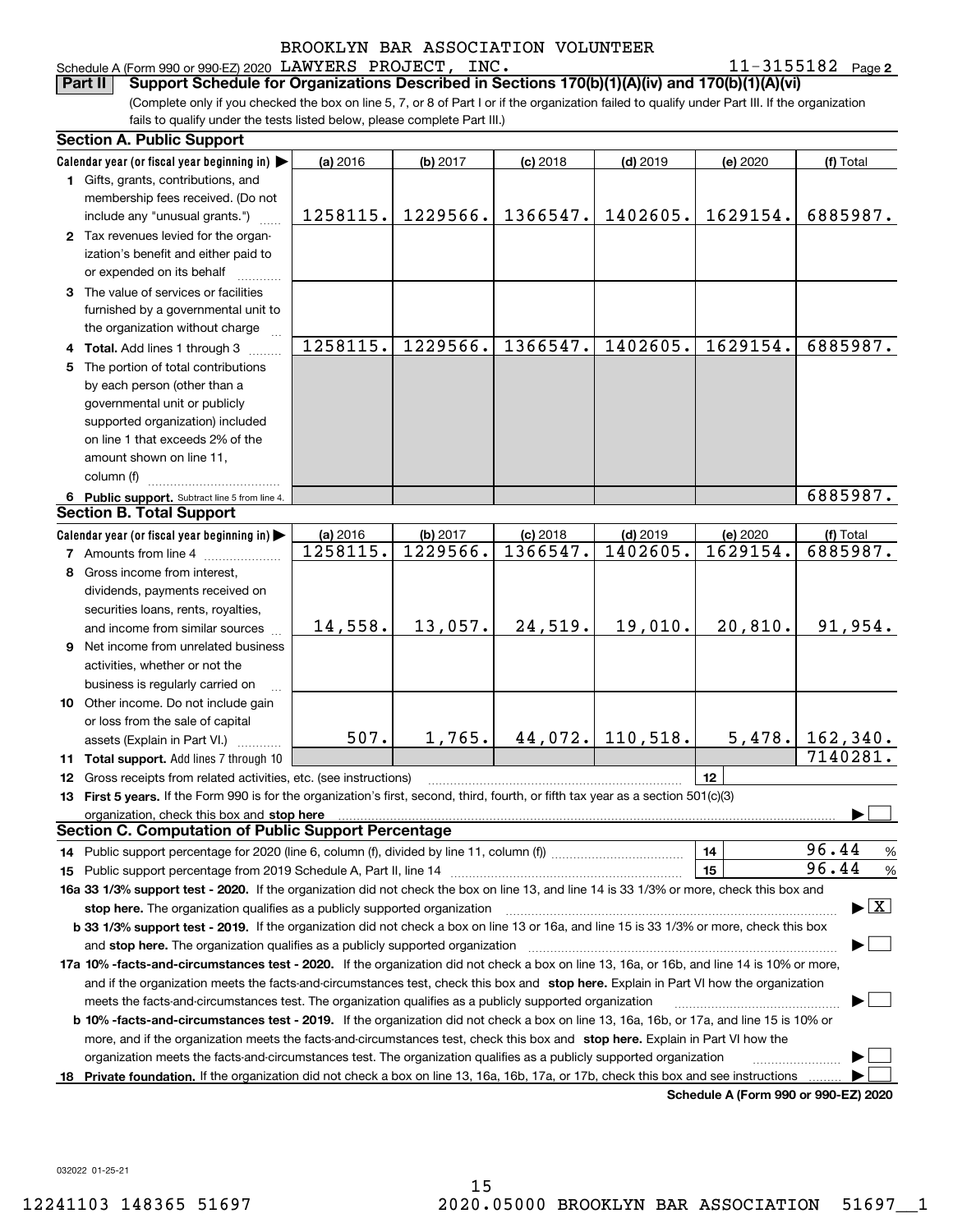Schedule A (Form 990 or 990-EZ) 2020 Page LAWYERS PROJECT, INC. 11-3155182

(Complete only if you checked the box on line 10 of Part I or if the organization failed to qualify under Part II. If the organization fails to **Part III Support Schedule for Organizations Described in Section 509(a)(2)** 

qualify under the tests listed below, please complete Part II.)

|    | <b>Section A. Public Support</b>                                                                                                                                                                |          |          |            |            |          |                                      |
|----|-------------------------------------------------------------------------------------------------------------------------------------------------------------------------------------------------|----------|----------|------------|------------|----------|--------------------------------------|
|    | Calendar year (or fiscal year beginning in) $\blacktriangleright$                                                                                                                               | (a) 2016 | (b) 2017 | $(c)$ 2018 | $(d)$ 2019 | (e) 2020 | (f) Total                            |
|    | 1 Gifts, grants, contributions, and                                                                                                                                                             |          |          |            |            |          |                                      |
|    | membership fees received. (Do not                                                                                                                                                               |          |          |            |            |          |                                      |
|    | include any "unusual grants.")                                                                                                                                                                  |          |          |            |            |          |                                      |
|    | <b>2</b> Gross receipts from admissions,<br>merchandise sold or services per-<br>formed, or facilities furnished in<br>any activity that is related to the<br>organization's tax-exempt purpose |          |          |            |            |          |                                      |
|    | 3 Gross receipts from activities that                                                                                                                                                           |          |          |            |            |          |                                      |
|    | are not an unrelated trade or bus-                                                                                                                                                              |          |          |            |            |          |                                      |
|    | iness under section 513                                                                                                                                                                         |          |          |            |            |          |                                      |
|    | 4 Tax revenues levied for the organ-                                                                                                                                                            |          |          |            |            |          |                                      |
|    | ization's benefit and either paid to                                                                                                                                                            |          |          |            |            |          |                                      |
|    | or expended on its behalf<br>.                                                                                                                                                                  |          |          |            |            |          |                                      |
|    | 5 The value of services or facilities<br>furnished by a governmental unit to                                                                                                                    |          |          |            |            |          |                                      |
|    | the organization without charge                                                                                                                                                                 |          |          |            |            |          |                                      |
|    | <b>6 Total.</b> Add lines 1 through 5                                                                                                                                                           |          |          |            |            |          |                                      |
|    | 7a Amounts included on lines 1, 2, and<br>3 received from disqualified persons                                                                                                                  |          |          |            |            |          |                                      |
|    | <b>b</b> Amounts included on lines 2 and 3 received<br>from other than disqualified persons that<br>exceed the greater of \$5,000 or 1% of the<br>amount on line 13 for the year                |          |          |            |            |          |                                      |
|    | c Add lines 7a and 7b                                                                                                                                                                           |          |          |            |            |          |                                      |
|    | 8 Public support. (Subtract line 7c from line 6.)<br>Section B. Total Support                                                                                                                   |          |          |            |            |          |                                      |
|    | Calendar year (or fiscal year beginning in)                                                                                                                                                     | (a) 2016 | (b) 2017 | $(c)$ 2018 | $(d)$ 2019 | (e) 2020 | (f) Total                            |
|    | 9 Amounts from line 6                                                                                                                                                                           |          |          |            |            |          |                                      |
|    | <b>10a</b> Gross income from interest,<br>dividends, payments received on<br>securities loans, rents, royalties,<br>and income from similar sources                                             |          |          |            |            |          |                                      |
|    | <b>b</b> Unrelated business taxable income                                                                                                                                                      |          |          |            |            |          |                                      |
|    | (less section 511 taxes) from businesses                                                                                                                                                        |          |          |            |            |          |                                      |
|    | acquired after June 30, 1975                                                                                                                                                                    |          |          |            |            |          |                                      |
|    | c Add lines 10a and 10b                                                                                                                                                                         |          |          |            |            |          |                                      |
|    | 11 Net income from unrelated business<br>activities not included in line 10b,<br>whether or not the business is<br>regularly carried on                                                         |          |          |            |            |          |                                      |
|    | 12 Other income. Do not include gain<br>or loss from the sale of capital<br>assets (Explain in Part VI.)                                                                                        |          |          |            |            |          |                                      |
|    | <b>13</b> Total support. (Add lines 9, 10c, 11, and 12.)                                                                                                                                        |          |          |            |            |          |                                      |
|    | 14 First 5 years. If the Form 990 is for the organization's first, second, third, fourth, or fifth tax year as a section 501(c)(3) organization,                                                |          |          |            |            |          |                                      |
|    | check this box and stop here www.altamana.com/management/community/community/community/community/community/comm                                                                                 |          |          |            |            |          |                                      |
|    | <b>Section C. Computation of Public Support Percentage</b>                                                                                                                                      |          |          |            |            |          |                                      |
|    | 15 Public support percentage for 2020 (line 8, column (f), divided by line 13, column (f))                                                                                                      |          |          |            |            | 15       | %                                    |
|    | 16 Public support percentage from 2019 Schedule A, Part III, line 15                                                                                                                            |          |          |            |            | 16       | %                                    |
|    | <b>Section D. Computation of Investment Income Percentage</b>                                                                                                                                   |          |          |            |            |          |                                      |
|    | 17 Investment income percentage for 2020 (line 10c, column (f), divided by line 13, column (f))                                                                                                 |          |          |            |            | 17       | %                                    |
|    | 18 Investment income percentage from 2019 Schedule A, Part III, line 17                                                                                                                         |          |          |            |            | 18       | %                                    |
|    | 19a 33 1/3% support tests - 2020. If the organization did not check the box on line 14, and line 15 is more than 33 1/3%, and line 17 is not                                                    |          |          |            |            |          |                                      |
|    | more than 33 1/3%, check this box and stop here. The organization qualifies as a publicly supported organization                                                                                |          |          |            |            |          | $\sim$ 1                             |
|    | b 33 1/3% support tests - 2019. If the organization did not check a box on line 14 or line 19a, and line 16 is more than 33 1/3%, and                                                           |          |          |            |            |          |                                      |
|    | line 18 is not more than 33 1/3%, check this box and stop here. The organization qualifies as a publicly supported organization                                                                 |          |          |            |            |          |                                      |
| 20 | Private foundation. If the organization did not check a box on line 14, 19a, or 19b, check this box and see instructions                                                                        |          |          |            |            |          |                                      |
|    | 032023 01-25-21                                                                                                                                                                                 |          |          |            |            |          | Schedule A (Form 990 or 990-EZ) 2020 |
|    |                                                                                                                                                                                                 |          | 16       |            |            |          |                                      |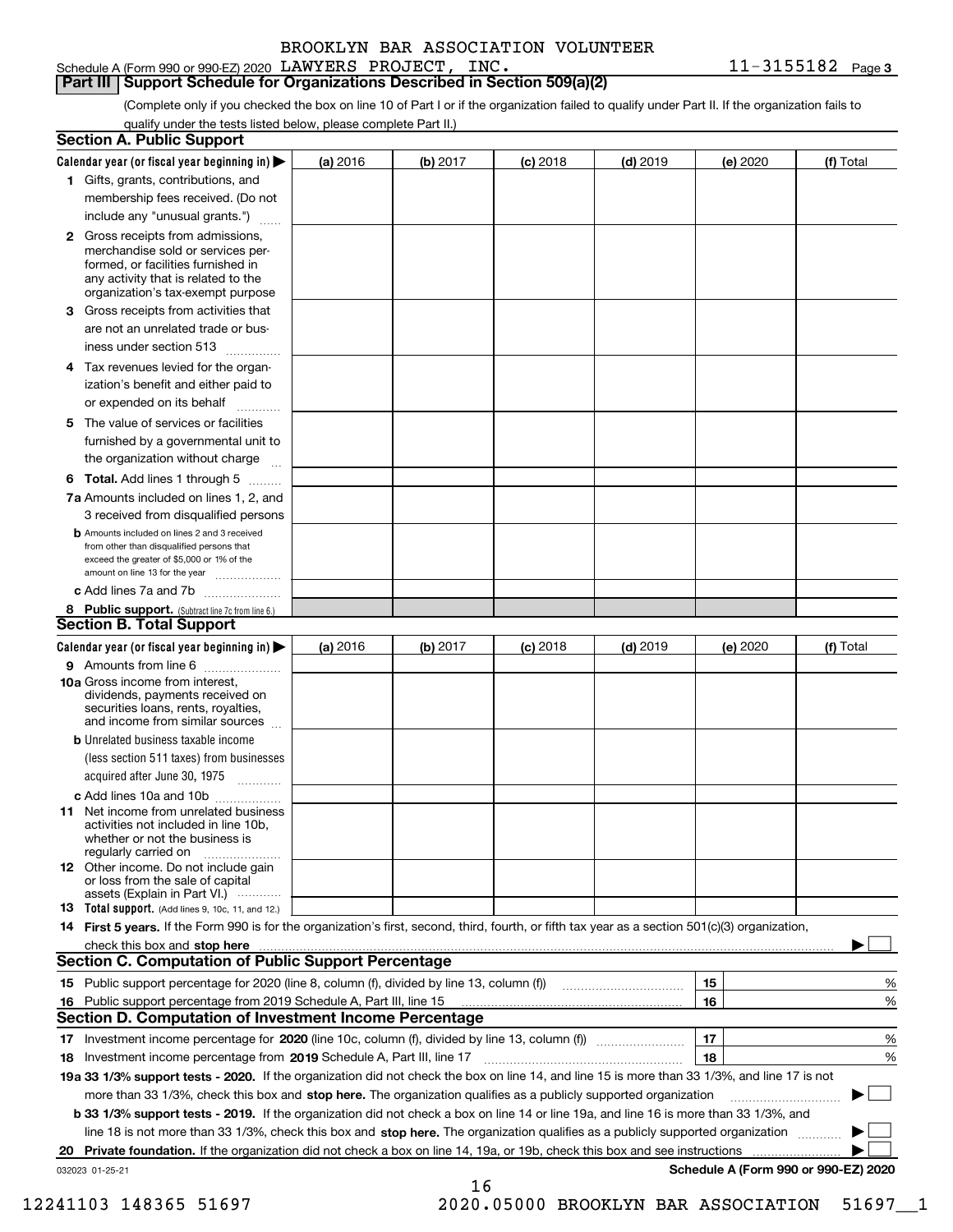#### Schedule A (Form 990 or 990-EZ) 2020 Page LAWYERS PROJECT, INC. 11-3155182 **Part IV Supporting Organizations**

(Complete only if you checked a box in line 12 on Part I. If you checked box 12a, Part I, complete Sections A and B. If you checked box 12b, Part I, complete Sections A and C. If you checked box 12c, Part I, complete Sections A, D, and E. If you checked box 12d, Part I, complete Sections A and D, and complete Part V.)

#### **Section A. All Supporting Organizations**

- **1** Are all of the organization's supported organizations listed by name in the organization's governing documents? If "No," describe in **Part VI** how the supported organizations are designated. If designated by *class or purpose, describe the designation. If historic and continuing relationship, explain.*
- **2**under section 509(a)(1) or (2)? If "Yes," explain in Part VI how the organization determined that the supported *organization was described in section 509(a)(1) or (2).* Did the organization have any supported organization that does not have an IRS determination of status
- **3a** Did the organization have a supported organization described in section 501(c)(4), (5), or (6)? If "Yes," answer *lines 3b and 3c below.*
- **b** Did the organization confirm that each supported organization qualified under section 501(c)(4), (5), or (6) and satisfied the public support tests under section 509(a)(2)? If "Yes," describe in **Part VI** when and how the *organization made the determination.*
- **c**Did the organization ensure that all support to such organizations was used exclusively for section 170(c)(2)(B) purposes? If "Yes," explain in **Part VI** what controls the organization put in place to ensure such use.
- **4a** *If* Was any supported organization not organized in the United States ("foreign supported organization")? *"Yes," and if you checked box 12a or 12b in Part I, answer lines 4b and 4c below.*
- **b** Did the organization have ultimate control and discretion in deciding whether to make grants to the foreign supported organization? If "Yes," describe in **Part VI** how the organization had such control and discretion *despite being controlled or supervised by or in connection with its supported organizations.*
- **c** Did the organization support any foreign supported organization that does not have an IRS determination under sections 501(c)(3) and 509(a)(1) or (2)? If "Yes," explain in **Part VI** what controls the organization used *to ensure that all support to the foreign supported organization was used exclusively for section 170(c)(2)(B) purposes.*
- **5a***If "Yes,"* Did the organization add, substitute, or remove any supported organizations during the tax year? answer lines 5b and 5c below (if applicable). Also, provide detail in **Part VI,** including (i) the names and EIN *numbers of the supported organizations added, substituted, or removed; (ii) the reasons for each such action; (iii) the authority under the organization's organizing document authorizing such action; and (iv) how the action was accomplished (such as by amendment to the organizing document).*
- **b** Type I or Type II only. Was any added or substituted supported organization part of a class already designated in the organization's organizing document?
- **cSubstitutions only.**  Was the substitution the result of an event beyond the organization's control?
- **6** Did the organization provide support (whether in the form of grants or the provision of services or facilities) to **Part VI.** *If "Yes," provide detail in* support or benefit one or more of the filing organization's supported organizations? anyone other than (i) its supported organizations, (ii) individuals that are part of the charitable class benefited by one or more of its supported organizations, or (iii) other supporting organizations that also
- **7**Did the organization provide a grant, loan, compensation, or other similar payment to a substantial contributor *If "Yes," complete Part I of Schedule L (Form 990 or 990-EZ).* regard to a substantial contributor? (as defined in section 4958(c)(3)(C)), a family member of a substantial contributor, or a 35% controlled entity with
- **8***If "Yes," complete Part I of Schedule L (Form 990 or 990-EZ).* Did the organization make a loan to a disqualified person (as defined in section 4958) not described in line 7?
- **9a** Was the organization controlled directly or indirectly at any time during the tax year by one or more in section 509(a)(1) or (2))? If "Yes," *provide detail in* <code>Part VI.</code> disqualified persons, as defined in section 4946 (other than foundation managers and organizations described
- **b**the supporting organization had an interest? If "Yes," provide detail in P**art VI**. Did one or more disqualified persons (as defined in line 9a) hold a controlling interest in any entity in which
- **c**Did a disqualified person (as defined in line 9a) have an ownership interest in, or derive any personal benefit from, assets in which the supporting organization also had an interest? If "Yes," provide detail in P**art VI.**
- **10a** Was the organization subject to the excess business holdings rules of section 4943 because of section supporting organizations)? If "Yes," answer line 10b below. 4943(f) (regarding certain Type II supporting organizations, and all Type III non-functionally integrated
- **b** Did the organization have any excess business holdings in the tax year? (Use Schedule C, Form 4720, to *determine whether the organization had excess business holdings.)*

032024 01-25-21

| $\mathbf{1}$    |  |  |
|-----------------|--|--|
|                 |  |  |
|                 |  |  |
| $\overline{2}$  |  |  |
|                 |  |  |
| $\frac{3a}{2}$  |  |  |
|                 |  |  |
|                 |  |  |
|                 |  |  |
| 3 <sub>b</sub>  |  |  |
|                 |  |  |
| $\frac{3c}{2}$  |  |  |
|                 |  |  |
| <u>4a</u>       |  |  |
|                 |  |  |
|                 |  |  |
| 4 <sub>b</sub>  |  |  |
|                 |  |  |
|                 |  |  |
|                 |  |  |
| 4 <sub>c</sub>  |  |  |
|                 |  |  |
|                 |  |  |
|                 |  |  |
|                 |  |  |
| <u>5a</u>       |  |  |
|                 |  |  |
| <u>5b</u>       |  |  |
| <u>5c</u>       |  |  |
|                 |  |  |
|                 |  |  |
|                 |  |  |
|                 |  |  |
|                 |  |  |
| $6 \overline{}$ |  |  |
|                 |  |  |
|                 |  |  |
| $\overline{1}$  |  |  |
|                 |  |  |
| 8               |  |  |
|                 |  |  |
|                 |  |  |
| <u>9a</u>       |  |  |
|                 |  |  |
| <u>9b</u>       |  |  |
|                 |  |  |
| <u>9c</u>       |  |  |
|                 |  |  |
|                 |  |  |
| 10a             |  |  |

11-3155182 Page 4

**YesNo**

**Schedule A (Form 990 or 990-EZ) 2020**

**10b**

17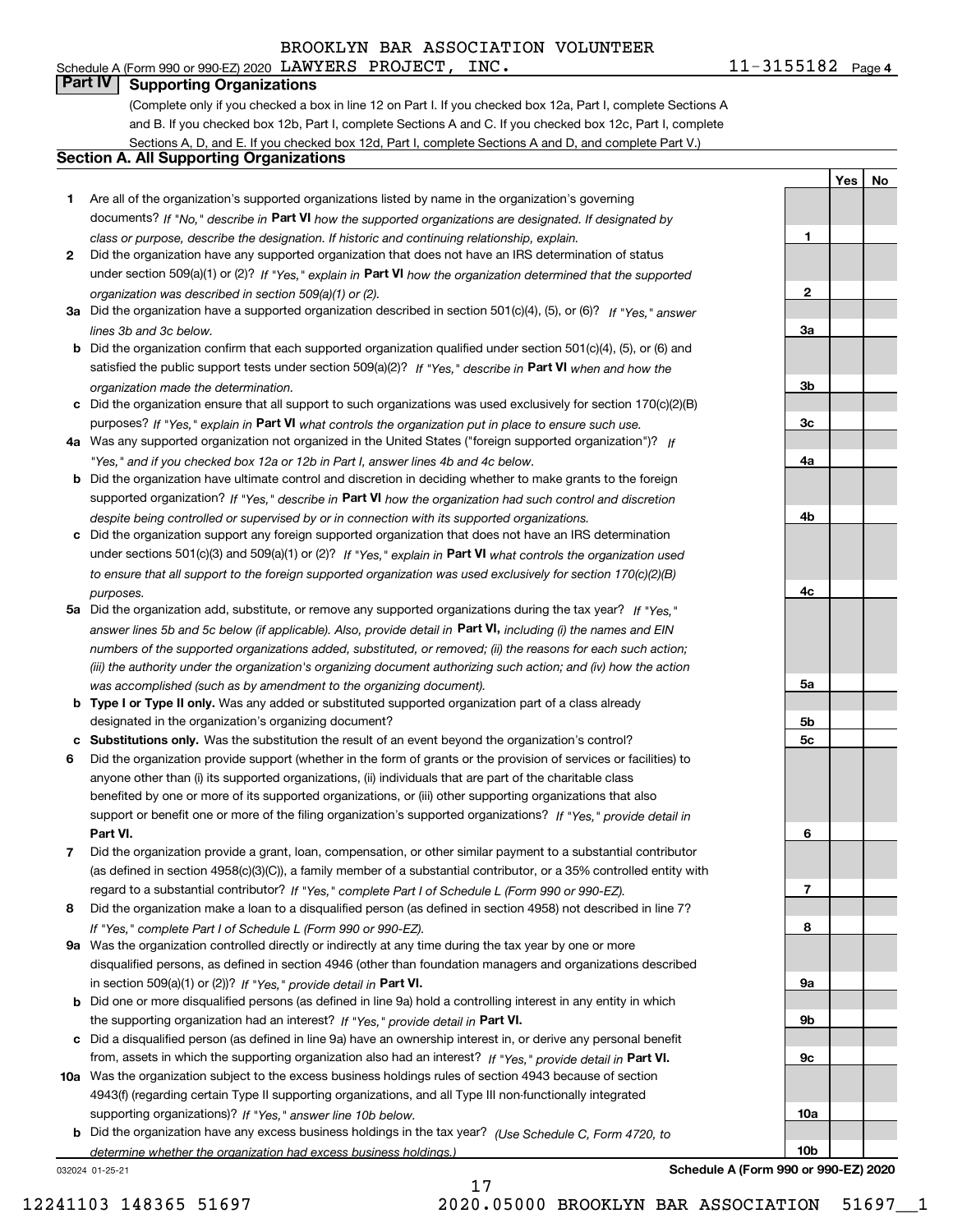**Yes No 11** Has the organization accepted a gift or contribution from any of the following persons? **a**A person who directly or indirectly controls, either alone or together with persons described in lines 11b and **b** A family member of a person described in line 11a above? **c** A 35% controlled entity of a person described in line 11a or 11b above? If "Yes" to line 11a, 11b, or 11c, provide **11a11bPart VI. 11c Yes No 12** Did the organization operate for the benefit of any supported organization other than the supported directors, or trustees at all times during the tax year? If "No," describe in **Part VI** how the supported organization(s) **12Part VI**  *how providing such benefit carried out the purposes of the supported organization(s) that operated,* **Yes No 1** Were a majority of the organization's directors or trustees during the tax year also a majority of the directors or trustees of each of the organization's supported organization(s)? If "No," describe in **Part VI** how control **1Yes No 1** Did the organization provide to each of its supported organizations, by the last day of the fifth month of the **2** Were any of the organization's officers, directors, or trustees either (i) appointed or elected by the supported **3123**organization(s) or (ii) serving on the governing body of a supported organization? If "No," explain in **Part VI** how income or assets at all times during the tax year? If "Yes," describe in **Part VI** the role the organization's **12Answer lines 2a and 2b below. Yes No** Activities Test. **3**Check the box next to the method that the organization used to satisfy the Integral Part Test during the year (see instructions). **abclinupy** The organization satisfied the Activities Test. Complete line 2 below. The organization is the parent of each of its supported organizations. *Complete* line 3 *below.* The organization supported a governmental entity. *Describe in* Part **VI** *how you supported a governmental entity (see instruction<u>s).</u>* **a** Did substantially all of the organization's activities during the tax year directly further the exempt purposes of **b** Did the activities described in line 2a, above, constitute activities that, but for the organization's involvement, **a** Did the organization have the power to regularly appoint or elect a majority of the officers, directors, or the supported organization(s) to which the organization was responsive? If "Yes," then in **Part VI identify those supported organizations and explain**  *how these activities directly furthered their exempt purposes,* **2a 2b3aPart VI**  *the reasons for the organization's position that its supported organization(s) would have engaged in* Parent of Supported Organizations. Answer lines 3a and 3b below. trustees of each of the supported organizations? If "Yes" or "No" provide details in **Part VI.** *detail in effectively operated, supervised, or controlled the organization's activities. If the organization had more than one supported organization, describe how the powers to appoint and/or remove officers, directors, or trustees were allocated among the supported organizations and what conditions or restrictions, if any, applied to such powers during the tax year. If "Yes," explain in* organization(s) that operated, supervised, or controlled the supporting organization? *supervised, or controlled the supporting organization. or management of the supporting organization was vested in the same persons that controlled or managed the supported organization(s). the organization maintained a close and continuous working relationship with the supported organization(s). supported organizations played in this regard. how the organization was responsive to those supported organizations, and how the organization determined that these activities constituted substantially all of its activities.* one or more of the organization's supported organization(s) would have been engaged in? If "Yes," e*xplain in these activities but for the organization's involvement.* 11c below, the governing body of a supported organization? Did the governing body, members of the governing body, officers acting in their official capacity, or membership of one or more supported organizations have the power to regularly appoint or elect at least a majority of the organization's officers, organization's tax year, (i) a written notice describing the type and amount of support provided during the prior tax year, (ii) a copy of the Form 990 that was most recently filed as of the date of notification, and (iii) copies of the organization's governing documents in effect on the date of notification, to the extent not previously provided? By reason of the relationship described in line 2, above, did the organization's supported organizations have a significant voice in the organization's investment policies and in directing the use of the organization's **Part IV Supporting Organizations** *(continued)* **Section B. Type I Supporting Organizations Section C. Type II Supporting Organizations Section D. All Type III Supporting Organizations Section E. Type III Functionally Integrated Supporting Organizations**  $\mathcal{L}^{\text{max}}$  $\mathcal{L}^{\text{max}}$ 

**b** Did the organization exercise a substantial degree of direction over the policies, programs, and activities of each of its supported organizations? If "Yes," describe in Part VI the role played by the organization in this regard.

18

032025 01-25-21

**Schedule A (Form 990 or 990-EZ) 2020**

**3b**

12241103 148365 51697 2020.05000 BROOKLYN BAR ASSOCIATION 51697\_\_1

# Schedule A (Form 990 or 990-EZ) 2020 Page LAWYERS PROJECT, INC. 11-3155182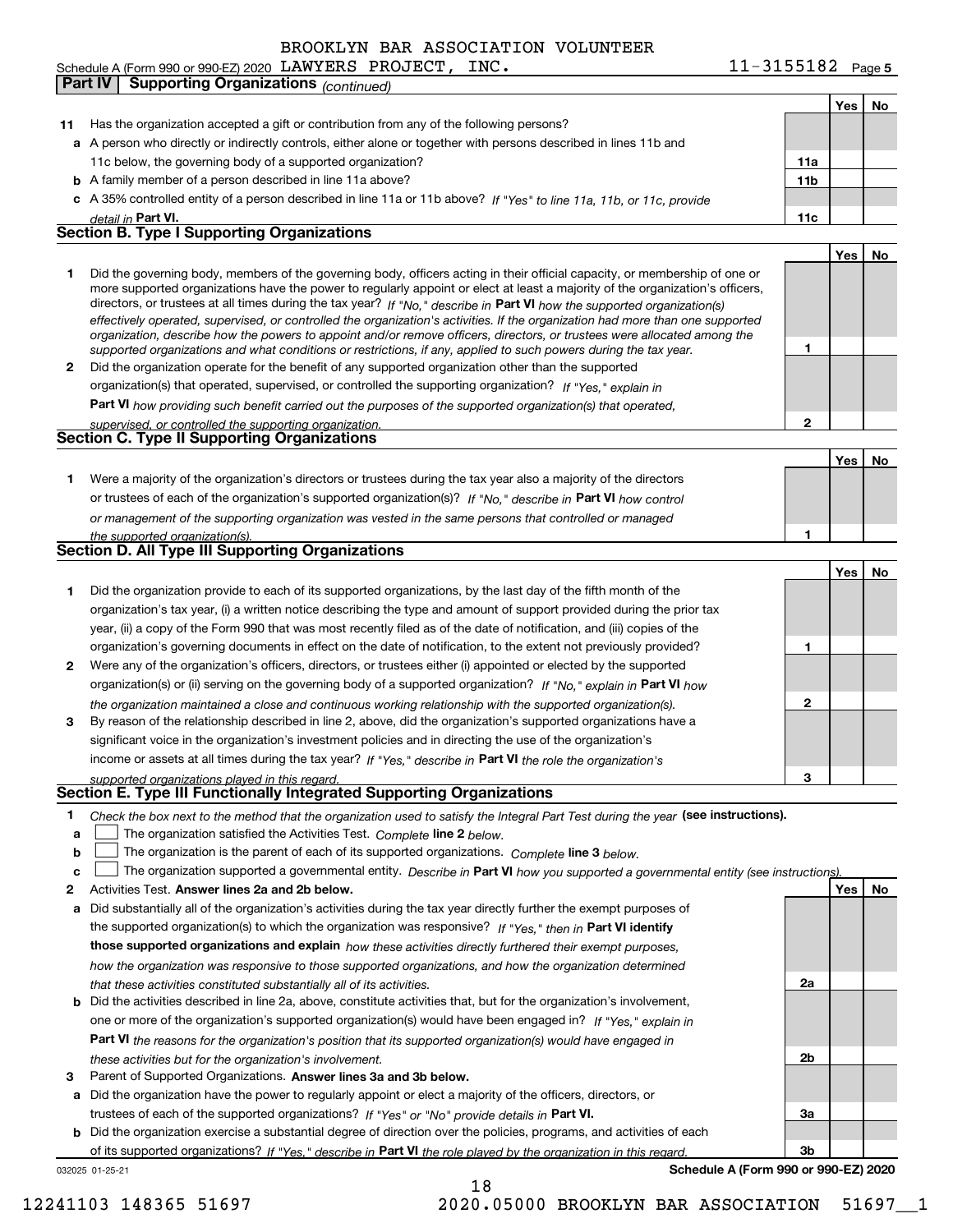#### **1Part VI** Check here if the organization satisfied the Integral Part Test as a qualifying trust on Nov. 20, 1970 ( explain in Part **VI**). See instructions. **Section A - Adjusted Net Income 123** Other gross income (see instructions) **4**Add lines 1 through 3. **56** Portion of operating expenses paid or incurred for production or **7** Other expenses (see instructions) **8** Adjusted Net Income (subtract lines 5, 6, and 7 from line 4) **8 8 1234567Section B - Minimum Asset Amount 1**Aggregate fair market value of all non-exempt-use assets (see **2**Acquisition indebtedness applicable to non-exempt-use assets **3** Subtract line 2 from line 1d. **4**Cash deemed held for exempt use. Enter 0.015 of line 3 (for greater amount, **5** Net value of non-exempt-use assets (subtract line 4 from line 3) **678a** Average monthly value of securities **b** Average monthly cash balances **c**Fair market value of other non-exempt-use assets **dTotal**  (add lines 1a, 1b, and 1c) **eDiscount** claimed for blockage or other factors **1a1b1c1d2345678**(explain in detail in Part VI): **Minimum Asset Amount**  (add line 7 to line 6) **Section C - Distributable Amount 12**Enter 0.85 of line 1. **3456123456Distributable Amount.** Subtract line 5 from line 4, unless subject to All other Type III non-functionally integrated supporting organizations must complete Sections A through E. (B) Current Year (optional)(A) Prior Year Net short-term capital gain Recoveries of prior-year distributions Depreciation and depletion collection of gross income or for management, conservation, or maintenance of property held for production of income (see instructions) (B) Current Year (optional)(A) Prior Year instructions for short tax year or assets held for part of year): see instructions). Multiply line 5 by 0.035. Recoveries of prior-year distributions Current Year Adjusted net income for prior year (from Section A, line 8, column A) Minimum asset amount for prior year (from Section B, line 8, column A) Enter greater of line 2 or line 3. Income tax imposed in prior year emergency temporary reduction (see instructions). **Part V Type III Non-Functionally Integrated 509(a)(3) Supporting Organizations**   $\mathcal{L}^{\text{max}}$

**7**Check here if the current year is the organization's first as a non-functionally integrated Type III supporting organization (see instructions). $\mathcal{L}^{\text{max}}$ 

**Schedule A (Form 990 or 990-EZ) 2020**

032026 01-25-21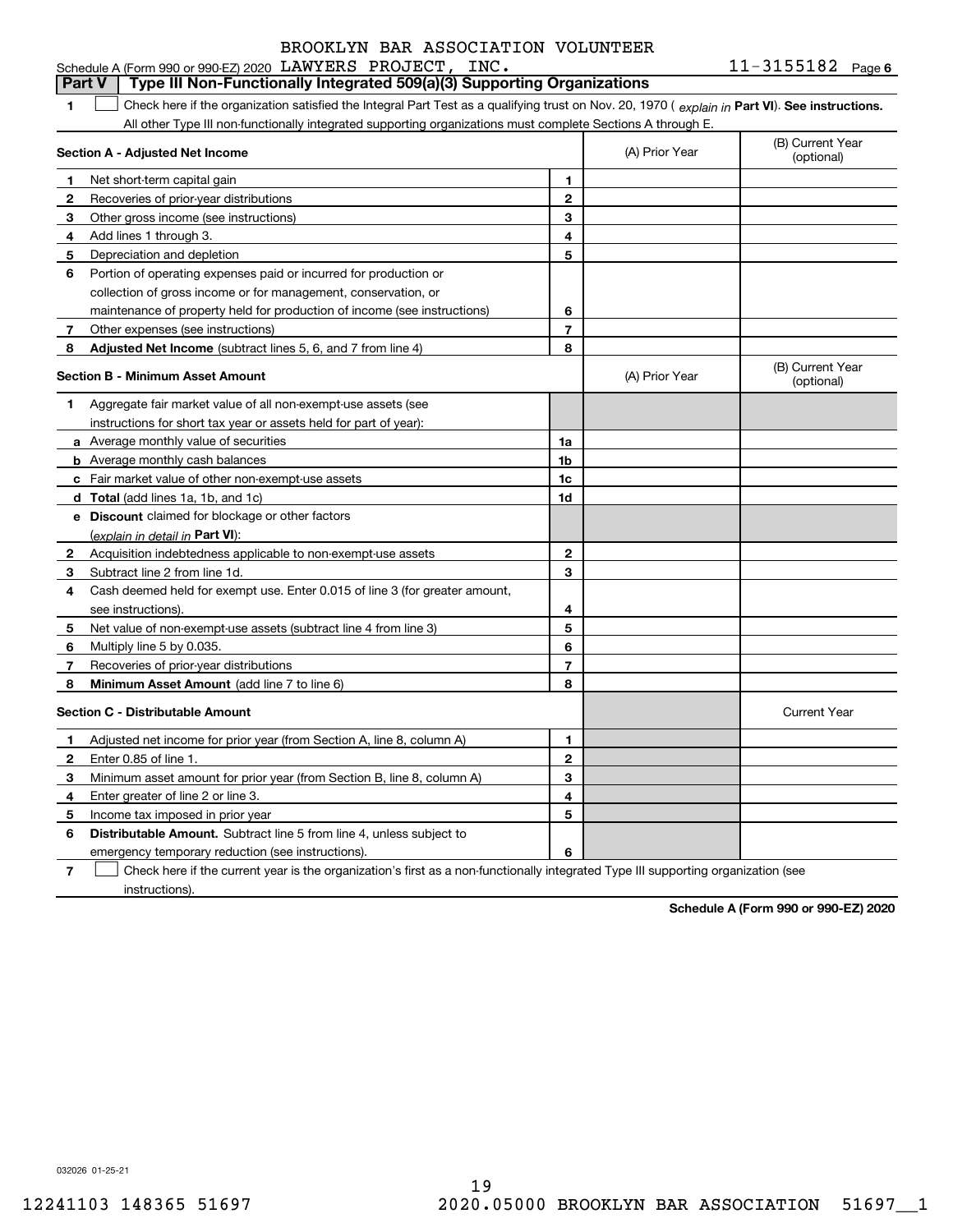|  | ⊥-3155182 <sub>Page 7</sub> |
|--|-----------------------------|
|--|-----------------------------|

|               | Schedule A (Form 990 or 990-EZ) 2020 LAWYERS PROJECT, INC.                                    |                                    |                                               |    | $11 - 3155182$ Page 7                            |
|---------------|-----------------------------------------------------------------------------------------------|------------------------------------|-----------------------------------------------|----|--------------------------------------------------|
| <b>Part V</b> | Type III Non-Functionally Integrated 509(a)(3) Supporting Organizations                       |                                    | (continued)                                   |    |                                                  |
|               | Section D - Distributions                                                                     |                                    |                                               |    | <b>Current Year</b>                              |
| 1.            | Amounts paid to supported organizations to accomplish exempt purposes                         |                                    |                                               | 1  |                                                  |
| 2             | Amounts paid to perform activity that directly furthers exempt purposes of supported          |                                    |                                               |    |                                                  |
|               | organizations, in excess of income from activity                                              |                                    | 2                                             |    |                                                  |
| 3             | Administrative expenses paid to accomplish exempt purposes of supported organizations         |                                    |                                               | 3  |                                                  |
| 4             | Amounts paid to acquire exempt-use assets                                                     |                                    |                                               | 4  |                                                  |
| 5             | Qualified set-aside amounts (prior IRS approval required - <i>provide details in</i> Part VI) |                                    |                                               | 5  |                                                  |
| 6             | Other distributions (describe in Part VI). See instructions.                                  |                                    |                                               | 6  |                                                  |
| 7             | Total annual distributions. Add lines 1 through 6.                                            |                                    |                                               | 7  |                                                  |
| 8             | Distributions to attentive supported organizations to which the organization is responsive    |                                    |                                               |    |                                                  |
|               | ( <i>provide details in</i> Part VI). See instructions.                                       |                                    |                                               | 8  |                                                  |
| 9             | Distributable amount for 2020 from Section C, line 6                                          |                                    |                                               | 9  |                                                  |
| 10            | Line 8 amount divided by line 9 amount                                                        |                                    |                                               | 10 |                                                  |
|               | <b>Section E - Distribution Allocations</b> (see instructions)                                | (i)<br><b>Excess Distributions</b> | (ii)<br><b>Underdistributions</b><br>Pre-2020 |    | (iii)<br><b>Distributable</b><br>Amount for 2020 |
| 1             | Distributable amount for 2020 from Section C, line 6                                          |                                    |                                               |    |                                                  |
| 2             | Underdistributions, if any, for years prior to 2020 (reason-                                  |                                    |                                               |    |                                                  |
|               | able cause required $\cdot$ explain in Part VI). See instructions.                            |                                    |                                               |    |                                                  |
| 3             | Excess distributions carryover, if any, to 2020                                               |                                    |                                               |    |                                                  |
|               | <b>a</b> From 2015                                                                            |                                    |                                               |    |                                                  |
|               | <b>b</b> From 2016                                                                            |                                    |                                               |    |                                                  |
|               | <b>c</b> From 2017                                                                            |                                    |                                               |    |                                                  |
|               | d From 2018                                                                                   |                                    |                                               |    |                                                  |
|               | e From 2019                                                                                   |                                    |                                               |    |                                                  |
|               | f Total of lines 3a through 3e                                                                |                                    |                                               |    |                                                  |
|               | g Applied to underdistributions of prior years                                                |                                    |                                               |    |                                                  |
|               | <b>h</b> Applied to 2020 distributable amount                                                 |                                    |                                               |    |                                                  |
| Ť.            | Carryover from 2015 not applied (see instructions)                                            |                                    |                                               |    |                                                  |
|               | Remainder. Subtract lines 3g, 3h, and 3i from line 3f.                                        |                                    |                                               |    |                                                  |
| 4             | Distributions for 2020 from Section D.                                                        |                                    |                                               |    |                                                  |
|               | \$<br>line $7:$                                                                               |                                    |                                               |    |                                                  |
|               | a Applied to underdistributions of prior years                                                |                                    |                                               |    |                                                  |
|               | <b>b</b> Applied to 2020 distributable amount                                                 |                                    |                                               |    |                                                  |
|               | <b>c</b> Remainder. Subtract lines 4a and 4b from line 4.                                     |                                    |                                               |    |                                                  |
|               | Remaining underdistributions for years prior to 2020, if                                      |                                    |                                               |    |                                                  |
|               | any. Subtract lines 3g and 4a from line 2. For result greater                                 |                                    |                                               |    |                                                  |
|               | than zero, explain in Part VI. See instructions.                                              |                                    |                                               |    |                                                  |
| 6             | Remaining underdistributions for 2020. Subtract lines 3h                                      |                                    |                                               |    |                                                  |
|               | and 4b from line 1. For result greater than zero, explain in                                  |                                    |                                               |    |                                                  |
|               | <b>Part VI.</b> See instructions.                                                             |                                    |                                               |    |                                                  |
| 7             | Excess distributions carryover to 2021. Add lines 3j                                          |                                    |                                               |    |                                                  |
|               | and 4c.                                                                                       |                                    |                                               |    |                                                  |
| 8             | Breakdown of line 7:                                                                          |                                    |                                               |    |                                                  |
|               | a Excess from 2016                                                                            |                                    |                                               |    |                                                  |
|               | <b>b</b> Excess from 2017                                                                     |                                    |                                               |    |                                                  |
|               | c Excess from 2018                                                                            |                                    |                                               |    |                                                  |
|               | d Excess from 2019                                                                            |                                    |                                               |    |                                                  |
|               | e Excess from 2020                                                                            |                                    |                                               |    |                                                  |
|               |                                                                                               |                                    |                                               |    |                                                  |

**Schedule A (Form 990 or 990-EZ) 2020**

032027 01-25-21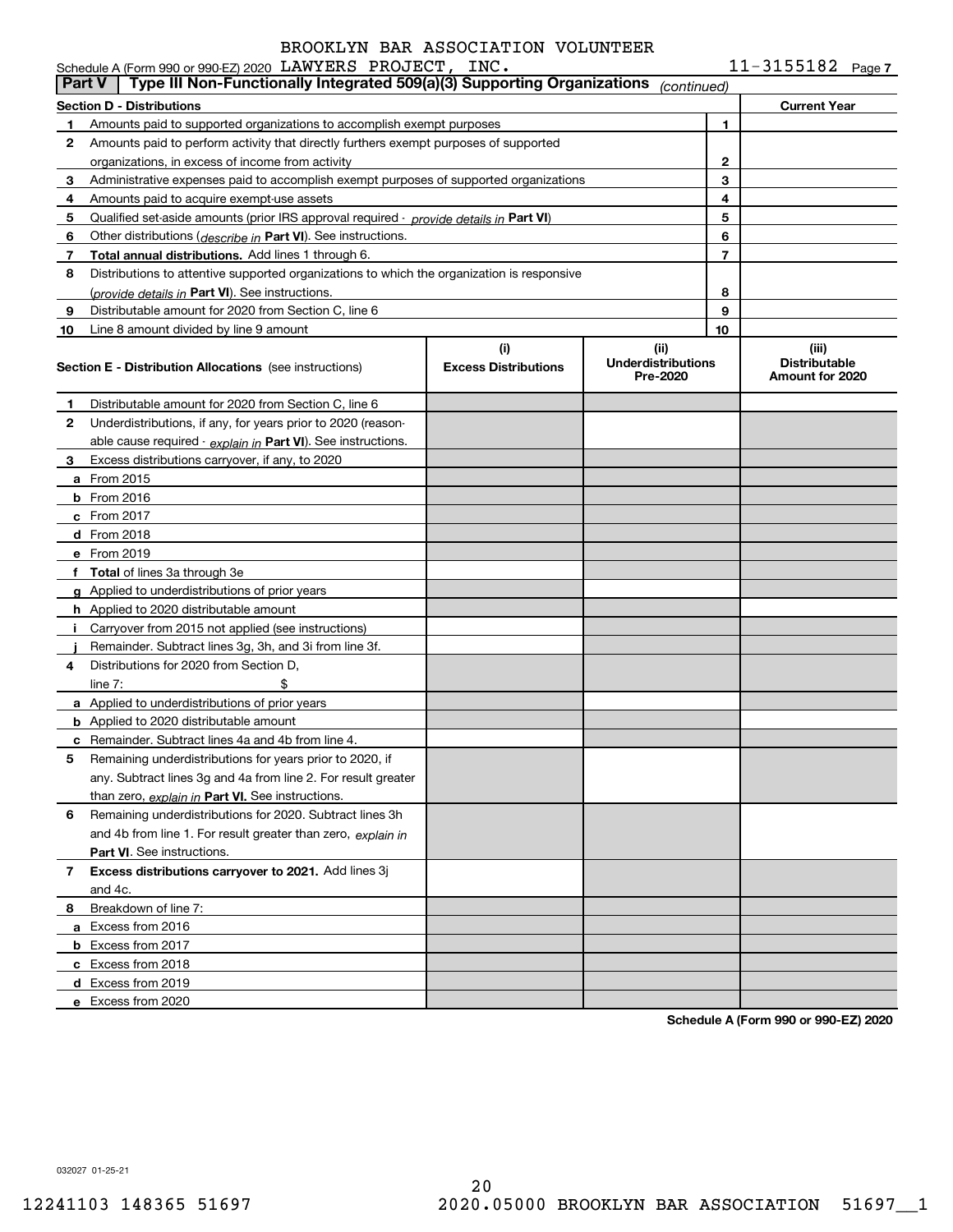|                 |                     |                                                            | BROOKLYN BAR ASSOCIATION VOLUNTEER                                                                                              |                                                                                                                                                                                                                                                                                                                                                                                                                                   |
|-----------------|---------------------|------------------------------------------------------------|---------------------------------------------------------------------------------------------------------------------------------|-----------------------------------------------------------------------------------------------------------------------------------------------------------------------------------------------------------------------------------------------------------------------------------------------------------------------------------------------------------------------------------------------------------------------------------|
|                 |                     | Schedule A (Form 990 or 990-EZ) 2020 LAWYERS PROJECT, INC. |                                                                                                                                 | $11 - 3155182$ Page 8                                                                                                                                                                                                                                                                                                                                                                                                             |
| <b>Part VI</b>  | (See instructions.) |                                                            | Section D, lines 5, 6, and 8; and Part V, Section E, lines 2, 5, and 6. Also complete this part for any additional information. | Supplemental Information. Provide the explanations required by Part II, line 10; Part II, line 17a or 17b; Part III, line 12;<br>Part IV, Section A, lines 1, 2, 3b, 3c, 4b, 4c, 5a, 6, 9a, 9b, 9c, 11a, 11b, and 11c; Part IV, Section B, lines 1 and 2; Part IV, Section C,<br>line 1; Part IV, Section D, lines 2 and 3; Part IV, Section E, lines 1c, 2a, 2b, 3a, and 3b; Part V, line 1; Part V, Section B, line 1e; Part V, |
|                 |                     |                                                            |                                                                                                                                 |                                                                                                                                                                                                                                                                                                                                                                                                                                   |
|                 |                     |                                                            |                                                                                                                                 |                                                                                                                                                                                                                                                                                                                                                                                                                                   |
|                 |                     |                                                            |                                                                                                                                 |                                                                                                                                                                                                                                                                                                                                                                                                                                   |
|                 |                     |                                                            |                                                                                                                                 |                                                                                                                                                                                                                                                                                                                                                                                                                                   |
|                 |                     |                                                            |                                                                                                                                 |                                                                                                                                                                                                                                                                                                                                                                                                                                   |
|                 |                     |                                                            |                                                                                                                                 |                                                                                                                                                                                                                                                                                                                                                                                                                                   |
|                 |                     |                                                            |                                                                                                                                 |                                                                                                                                                                                                                                                                                                                                                                                                                                   |
|                 |                     |                                                            |                                                                                                                                 |                                                                                                                                                                                                                                                                                                                                                                                                                                   |
|                 |                     |                                                            |                                                                                                                                 |                                                                                                                                                                                                                                                                                                                                                                                                                                   |
|                 |                     |                                                            |                                                                                                                                 |                                                                                                                                                                                                                                                                                                                                                                                                                                   |
|                 |                     |                                                            |                                                                                                                                 |                                                                                                                                                                                                                                                                                                                                                                                                                                   |
|                 |                     |                                                            |                                                                                                                                 |                                                                                                                                                                                                                                                                                                                                                                                                                                   |
|                 |                     |                                                            |                                                                                                                                 |                                                                                                                                                                                                                                                                                                                                                                                                                                   |
|                 |                     |                                                            |                                                                                                                                 |                                                                                                                                                                                                                                                                                                                                                                                                                                   |
|                 |                     |                                                            |                                                                                                                                 |                                                                                                                                                                                                                                                                                                                                                                                                                                   |
|                 |                     |                                                            |                                                                                                                                 |                                                                                                                                                                                                                                                                                                                                                                                                                                   |
|                 |                     |                                                            |                                                                                                                                 |                                                                                                                                                                                                                                                                                                                                                                                                                                   |
|                 |                     |                                                            |                                                                                                                                 |                                                                                                                                                                                                                                                                                                                                                                                                                                   |
|                 |                     |                                                            |                                                                                                                                 |                                                                                                                                                                                                                                                                                                                                                                                                                                   |
|                 |                     |                                                            |                                                                                                                                 |                                                                                                                                                                                                                                                                                                                                                                                                                                   |
|                 |                     |                                                            |                                                                                                                                 |                                                                                                                                                                                                                                                                                                                                                                                                                                   |
|                 |                     |                                                            |                                                                                                                                 |                                                                                                                                                                                                                                                                                                                                                                                                                                   |
|                 |                     |                                                            |                                                                                                                                 |                                                                                                                                                                                                                                                                                                                                                                                                                                   |
|                 |                     |                                                            |                                                                                                                                 |                                                                                                                                                                                                                                                                                                                                                                                                                                   |
|                 |                     |                                                            |                                                                                                                                 |                                                                                                                                                                                                                                                                                                                                                                                                                                   |
|                 |                     |                                                            |                                                                                                                                 |                                                                                                                                                                                                                                                                                                                                                                                                                                   |
|                 |                     |                                                            |                                                                                                                                 |                                                                                                                                                                                                                                                                                                                                                                                                                                   |
|                 |                     |                                                            |                                                                                                                                 |                                                                                                                                                                                                                                                                                                                                                                                                                                   |
|                 |                     |                                                            |                                                                                                                                 |                                                                                                                                                                                                                                                                                                                                                                                                                                   |
|                 |                     |                                                            |                                                                                                                                 |                                                                                                                                                                                                                                                                                                                                                                                                                                   |
| 032028 01-25-21 |                     |                                                            | 21                                                                                                                              | Schedule A (Form 990 or 990-EZ) 2020                                                                                                                                                                                                                                                                                                                                                                                              |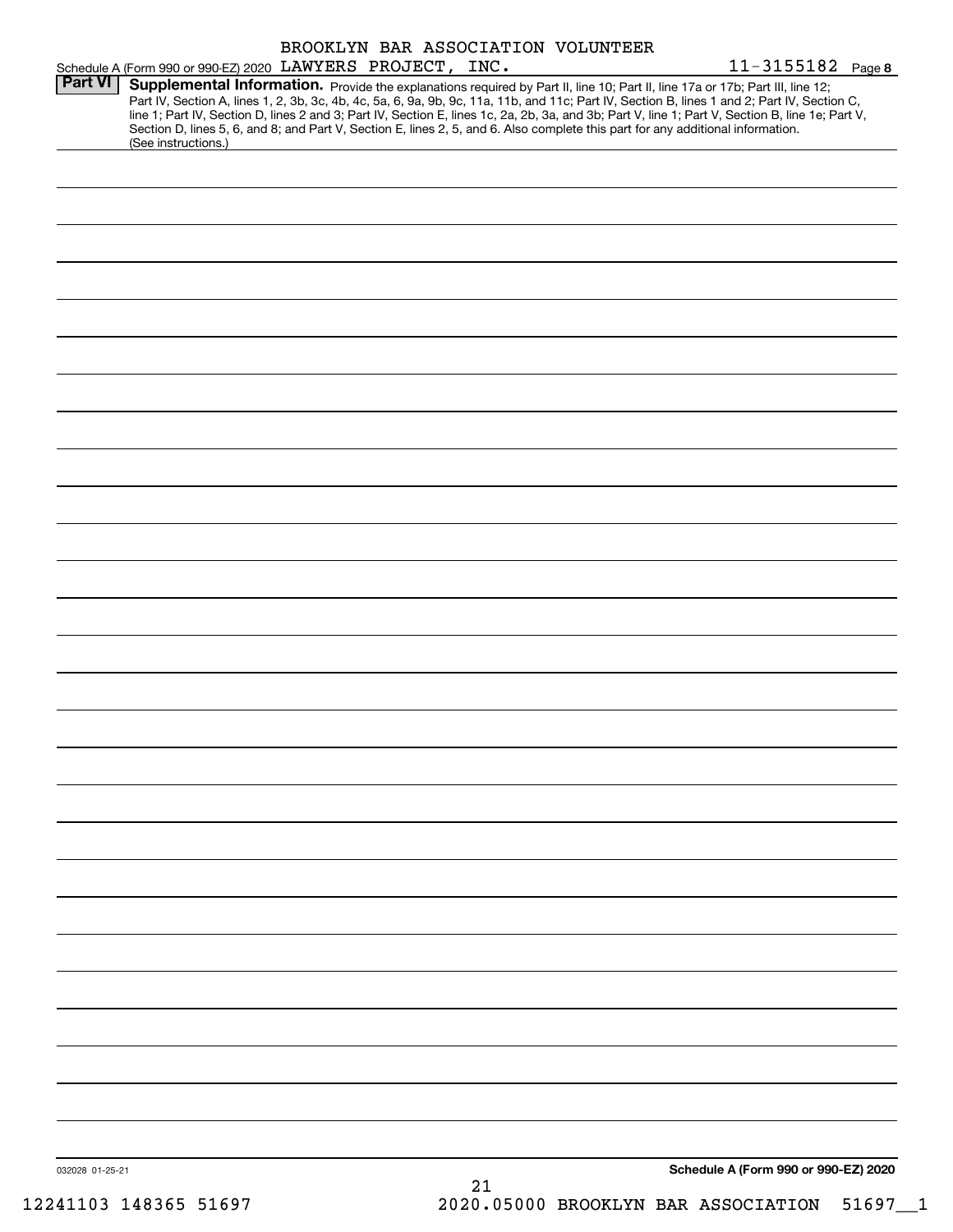Department of the Treasury Internal Revenue Service **(Form 990, 990-EZ, or 990-PF)**

|  |  | Name of the organization |
|--|--|--------------------------|
|  |  |                          |

#### \*\* PUBLIC DISCLOSURE COPY \*\*

# **Schedule B Schedule of Contributors**

**| Attach to Form 990, Form 990-EZ, or Form 990-PF. | Go to www.irs.gov/Form990 for the latest information.** OMB No. 1545-0047

**2020**

**Employer identification number**

|                    | BROOKLYN BAR ASSOCIATION VOLUNTEER |            |
|--------------------|------------------------------------|------------|
| LAWYERS PROJECT, I | INC.                               | 11-3155182 |

| <b>Organization type (check one):</b> |  |
|---------------------------------------|--|
|                                       |  |

| Filers of:         | Section:                                                                    |
|--------------------|-----------------------------------------------------------------------------|
| Form 990 or 990-EZ | $ \mathbf{X} $ 501(c)( 3) (enter number) organization                       |
|                    | $4947(a)(1)$ nonexempt charitable trust not treated as a private foundation |
|                    | 527 political organization                                                  |
| Form 990-PF        | 501(c)(3) exempt private foundation                                         |
|                    | 4947(a)(1) nonexempt charitable trust treated as a private foundation       |
|                    | 501(c)(3) taxable private foundation                                        |

Check if your organization is covered by the **General Rule** or a **Special Rule. Note:**  Only a section 501(c)(7), (8), or (10) organization can check boxes for both the General Rule and a Special Rule. See instructions.

#### **General Rule**

 $\mathcal{L}^{\text{max}}$ 

For an organization filing Form 990, 990-EZ, or 990-PF that received, during the year, contributions totaling \$5,000 or more (in money or property) from any one contributor. Complete Parts I and II. See instructions for determining a contributor's total contributions.

#### **Special Rules**

any one contributor, during the year, total contributions of the greater of  $\,$  (1) \$5,000; or **(2)** 2% of the amount on (i) Form 990, Part VIII, line 1h;  $\boxed{\textbf{X}}$  For an organization described in section 501(c)(3) filing Form 990 or 990-EZ that met the 33 1/3% support test of the regulations under sections 509(a)(1) and 170(b)(1)(A)(vi), that checked Schedule A (Form 990 or 990-EZ), Part II, line 13, 16a, or 16b, and that received from or (ii) Form 990-EZ, line 1. Complete Parts I and II.

For an organization described in section 501(c)(7), (8), or (10) filing Form 990 or 990-EZ that received from any one contributor, during the year, total contributions of more than \$1,000 exclusively for religious, charitable, scientific, literary, or educational purposes, or for the prevention of cruelty to children or animals. Complete Parts I (entering "N/A" in column (b) instead of the contributor name and address), II, and III.  $\mathcal{L}^{\text{max}}$ 

purpose. Don't complete any of the parts unless the **General Rule** applies to this organization because it received *nonexclusively* year, contributions <sub>exclusively</sub> for religious, charitable, etc., purposes, but no such contributions totaled more than \$1,000. If this box is checked, enter here the total contributions that were received during the year for an  $\;$ exclusively religious, charitable, etc., For an organization described in section 501(c)(7), (8), or (10) filing Form 990 or 990-EZ that received from any one contributor, during the religious, charitable, etc., contributions totaling \$5,000 or more during the year  $\Box$ — $\Box$   $\Box$  $\mathcal{L}^{\text{max}}$ 

**Caution:**  An organization that isn't covered by the General Rule and/or the Special Rules doesn't file Schedule B (Form 990, 990-EZ, or 990-PF),  **must** but it answer "No" on Part IV, line 2, of its Form 990; or check the box on line H of its Form 990-EZ or on its Form 990-PF, Part I, line 2, to certify that it doesn't meet the filing requirements of Schedule B (Form 990, 990-EZ, or 990-PF).

**For Paperwork Reduction Act Notice, see the instructions for Form 990, 990-EZ, or 990-PF. Schedule B (Form 990, 990-EZ, or 990-PF) (2020)** LHA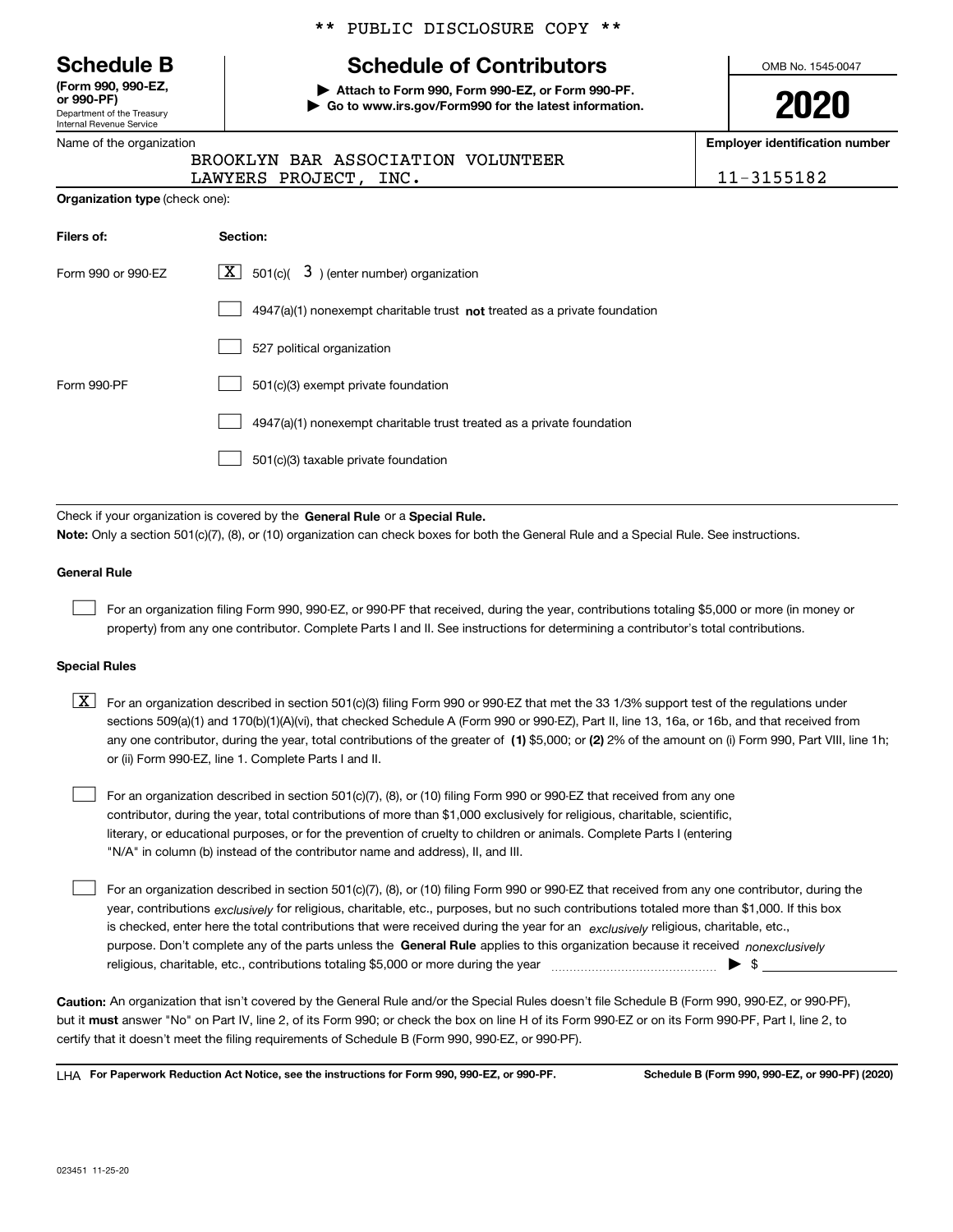Name of organization

Chedule B (Form 990, 990-EZ, or 990-PF) (2020)<br> **2Page 2**<br>
ROOKLYN BAR ASSOCIATION VOLUNTEER<br> **2Part I** Contributors (see instructions). Use duplicate copies of Part I if additional space is needed.<br>
2Part I Contributors ( BROOKLYN BAR ASSOCIATION VOLUNTEER LAWYERS PROJECT, INC. 11-3155182

| Part I           | <b>Contributors</b> (see instructions). Use duplicate copies of Part I if additional space is needed. |                                                          |                                                                                                                                   |
|------------------|-------------------------------------------------------------------------------------------------------|----------------------------------------------------------|-----------------------------------------------------------------------------------------------------------------------------------|
| (a)<br>No.       | (b)<br>Name, address, and ZIP + 4                                                                     | (c)<br><b>Total contributions</b>                        | (d)<br>Type of contribution                                                                                                       |
| 1                |                                                                                                       | 212,500.<br>$\frac{1}{2}$                                | $\overline{\text{X}}$<br>Person<br>Payroll<br>Noncash<br>(Complete Part II for<br>noncash contributions.)                         |
| (a)              | (b)                                                                                                   | (c)                                                      | (d)                                                                                                                               |
| No.              | Name, address, and ZIP + 4                                                                            | <b>Total contributions</b>                               | Type of contribution                                                                                                              |
| $\boldsymbol{2}$ |                                                                                                       | 49,574.<br>$\frac{1}{2}$                                 | $\overline{\mathbf{X}}$<br>Person<br>Payroll<br>Noncash<br>(Complete Part II for<br>noncash contributions.)                       |
| (a)              | (b)                                                                                                   | (c)                                                      | (d)                                                                                                                               |
| No.              | Name, address, and ZIP + 4                                                                            | <b>Total contributions</b>                               | Type of contribution                                                                                                              |
| 3                |                                                                                                       | 82,374.<br>$\frac{1}{2}$                                 | $\overline{\text{X}}$<br>Person<br>Payroll<br>Noncash<br>(Complete Part II for<br>noncash contributions.)                         |
| (a)              | (b)                                                                                                   | (c)                                                      | (d)                                                                                                                               |
| No.<br>4         | Name, address, and ZIP + 4                                                                            | <b>Total contributions</b><br>100,000.<br>\$             | Type of contribution<br>$\overline{\text{X}}$<br>Person<br>Payroll<br>Noncash<br>(Complete Part II for<br>noncash contributions.) |
| (a)              | (b)                                                                                                   | (c)                                                      | (d)                                                                                                                               |
| No.<br>5         | Name, address, and ZIP + 4                                                                            | <b>Total contributions</b><br>314,500.<br>$$\mathbb{S}$$ | Type of contribution<br>$\mathbf{X}$<br>Person<br>Payroll<br>Noncash<br>(Complete Part II for<br>noncash contributions.)          |
| (a)              | (b)                                                                                                   | (c)                                                      | (d)                                                                                                                               |
| No.              | Name, address, and ZIP + 4                                                                            | <b>Total contributions</b>                               | Type of contribution                                                                                                              |
| 6                |                                                                                                       | 101,202.<br>\$                                           | $\mathbf{X}$<br>Person<br>Payroll<br>Noncash<br>(Complete Part II for<br>noncash contributions.)                                  |

023452 11-25-20 **Schedule B (Form 990, 990-EZ, or 990-PF) (2020)**

23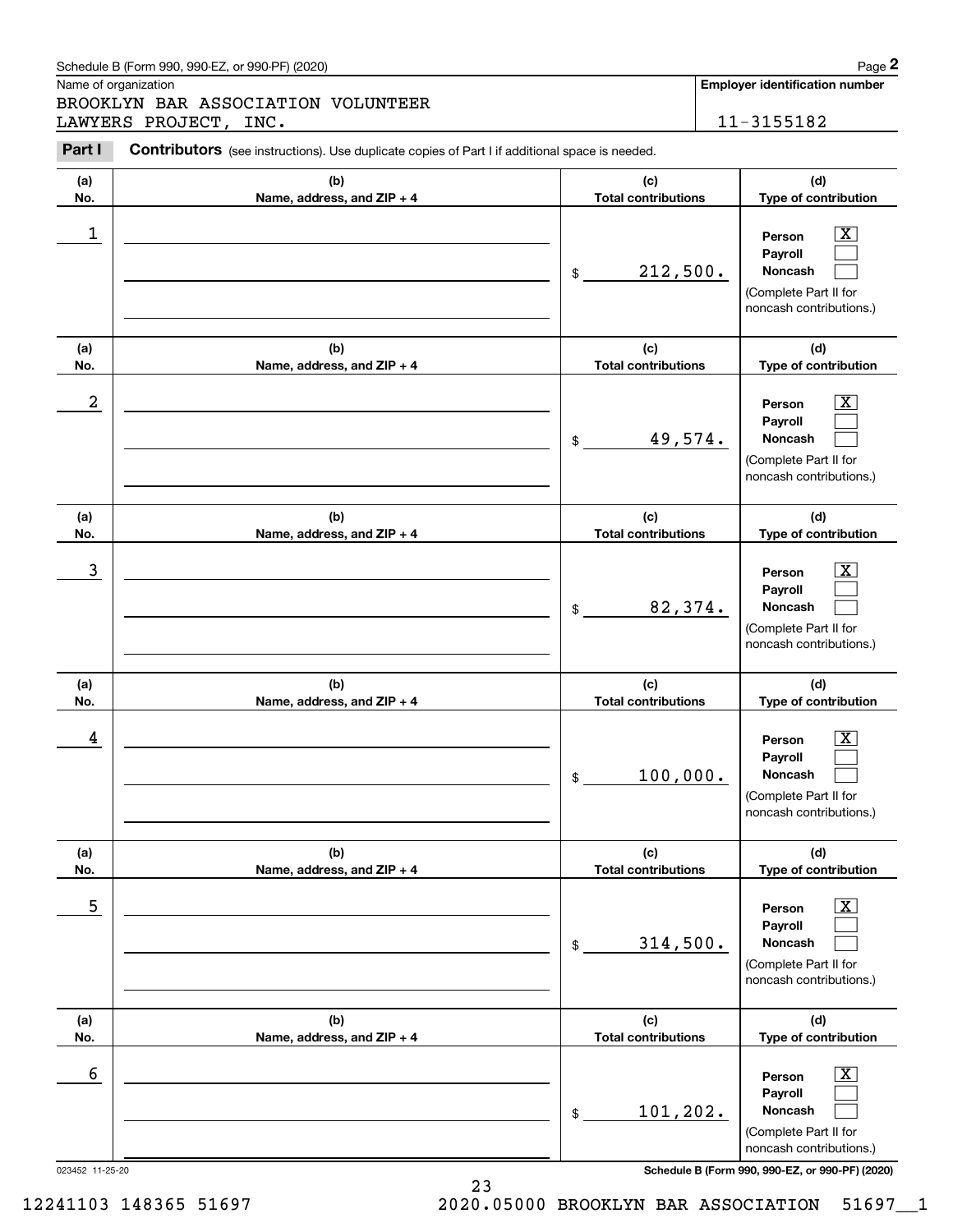|            | Schedule B (Form 990, 990-EZ, or 990-PF) (2020)                                                |                                   | Page 2                                                                                                      |
|------------|------------------------------------------------------------------------------------------------|-----------------------------------|-------------------------------------------------------------------------------------------------------------|
|            | Name of organization<br>BROOKLYN BAR ASSOCIATION VOLUNTEER<br>LAWYERS PROJECT, INC.            |                                   | <b>Employer identification number</b><br>11-3155182                                                         |
| Part I     | Contributors (see instructions). Use duplicate copies of Part I if additional space is needed. |                                   |                                                                                                             |
| (a)<br>No. | (b)<br>Name, address, and ZIP + 4                                                              | (c)<br><b>Total contributions</b> | (d)<br>Type of contribution                                                                                 |
| 7          |                                                                                                | 50,000.<br>\$                     | $\mathbf{X}$<br>Person<br>Payroll<br>Noncash<br>(Complete Part II for<br>noncash contributions.)            |
| (a)<br>No. | (b)<br>Name, address, and ZIP + 4                                                              | (c)<br><b>Total contributions</b> | (d)<br>Type of contribution                                                                                 |
| 8          |                                                                                                | 50,000.<br>\$                     | $\mathbf{X}$<br>Person<br>Payroll<br>Noncash<br>(Complete Part II for<br>noncash contributions.)            |
| (a)<br>No. | (b)<br>Name, address, and ZIP + 4                                                              | (c)<br><b>Total contributions</b> | (d)<br>Type of contribution                                                                                 |
| 9          |                                                                                                | 66, 250.<br>\$                    | $\overline{\mathbf{X}}$<br>Person<br>Payroll<br>Noncash<br>(Complete Part II for<br>noncash contributions.) |
| (a)<br>No. | (b)<br>Name, address, and ZIP + 4                                                              | (c)<br><b>Total contributions</b> | (d)<br>Type of contribution                                                                                 |
|            |                                                                                                | \$                                | Person<br>Payroll<br>Noncash<br>(Complete Part II for<br>noncash contributions.)                            |
| (a)<br>No. | (b)<br>Name, address, and ZIP + 4                                                              | (c)<br><b>Total contributions</b> | (d)<br>Type of contribution                                                                                 |
|            |                                                                                                | \$                                | Person<br>Payroll<br>Noncash<br>(Complete Part II for<br>noncash contributions.)                            |
| (a)<br>No. | (b)<br>Name, address, and ZIP + 4                                                              | (c)<br><b>Total contributions</b> | (d)<br>Type of contribution                                                                                 |
|            |                                                                                                | \$                                | Person<br>Payroll<br>Noncash<br>(Complete Part II for<br>noncash contributions.)                            |

023452 11-25-20 **Schedule B (Form 990, 990-EZ, or 990-PF) (2020)**

24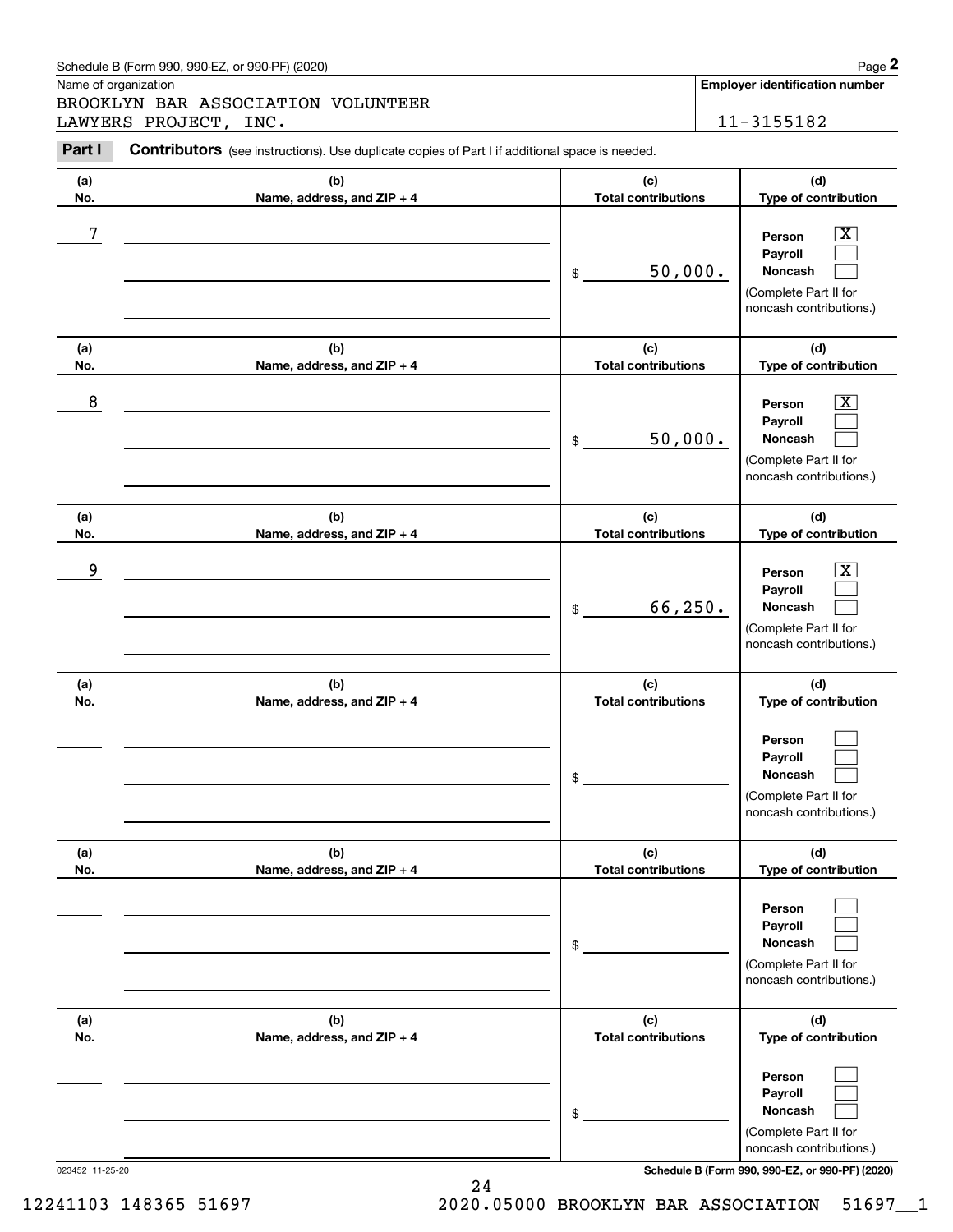| (a)<br>No.<br>from<br>Part I | (b)<br>Description of noncash property given | (c)<br>FMV (or estimate)<br>(See instructions.) | (d)<br>Date received                            |
|------------------------------|----------------------------------------------|-------------------------------------------------|-------------------------------------------------|
|                              |                                              | \$                                              |                                                 |
| (a)<br>No.<br>from<br>Part I | (b)<br>Description of noncash property given | (c)<br>FMV (or estimate)<br>(See instructions.) | (d)<br>Date received                            |
|                              |                                              | \$                                              |                                                 |
| (a)<br>No.<br>from<br>Part I | (b)<br>Description of noncash property given | (c)<br>FMV (or estimate)<br>(See instructions.) | (d)<br>Date received                            |
|                              |                                              | \$                                              |                                                 |
| (a)<br>No.<br>from<br>Part I | (b)<br>Description of noncash property given | (c)<br>FMV (or estimate)<br>(See instructions.) | (d)<br>Date received                            |
|                              |                                              | \$                                              |                                                 |
| (a)<br>No.<br>from<br>Part I | (b)<br>Description of noncash property given | (c)<br>FMV (or estimate)<br>(See instructions.) | (d)<br>Date received                            |
|                              |                                              | \$                                              |                                                 |
| (a)<br>No.<br>from<br>Part I | (b)<br>Description of noncash property given | (c)<br>FMV (or estimate)<br>(See instructions.) | (d)<br>Date received                            |
| 023453 11-25-20              |                                              | \$                                              | Schedule B (Form 990, 990-EZ, or 990-PF) (2020) |
|                              | 25                                           |                                                 |                                                 |

## Schedule B (Form 990, 990-EZ, or 990-PF) (2020) **Page 3** Page 3

Name of organization

Chedule B (Form 990, 990-EZ, or 990-PF) (2020)<br>
lame of organization<br> **3ROOKLYN BAR ASSOCIATION VOLUNTEER**<br> **3ROOKLYN BAR ASSOCIATION VOLUNTEER**<br> **Part II** Noncash Property (see instructions). Use duplicate copies of Part BROOKLYN BAR ASSOCIATION VOLUNTEER LAWYERS PROJECT, INC. 11-3155182

**Employer identification number**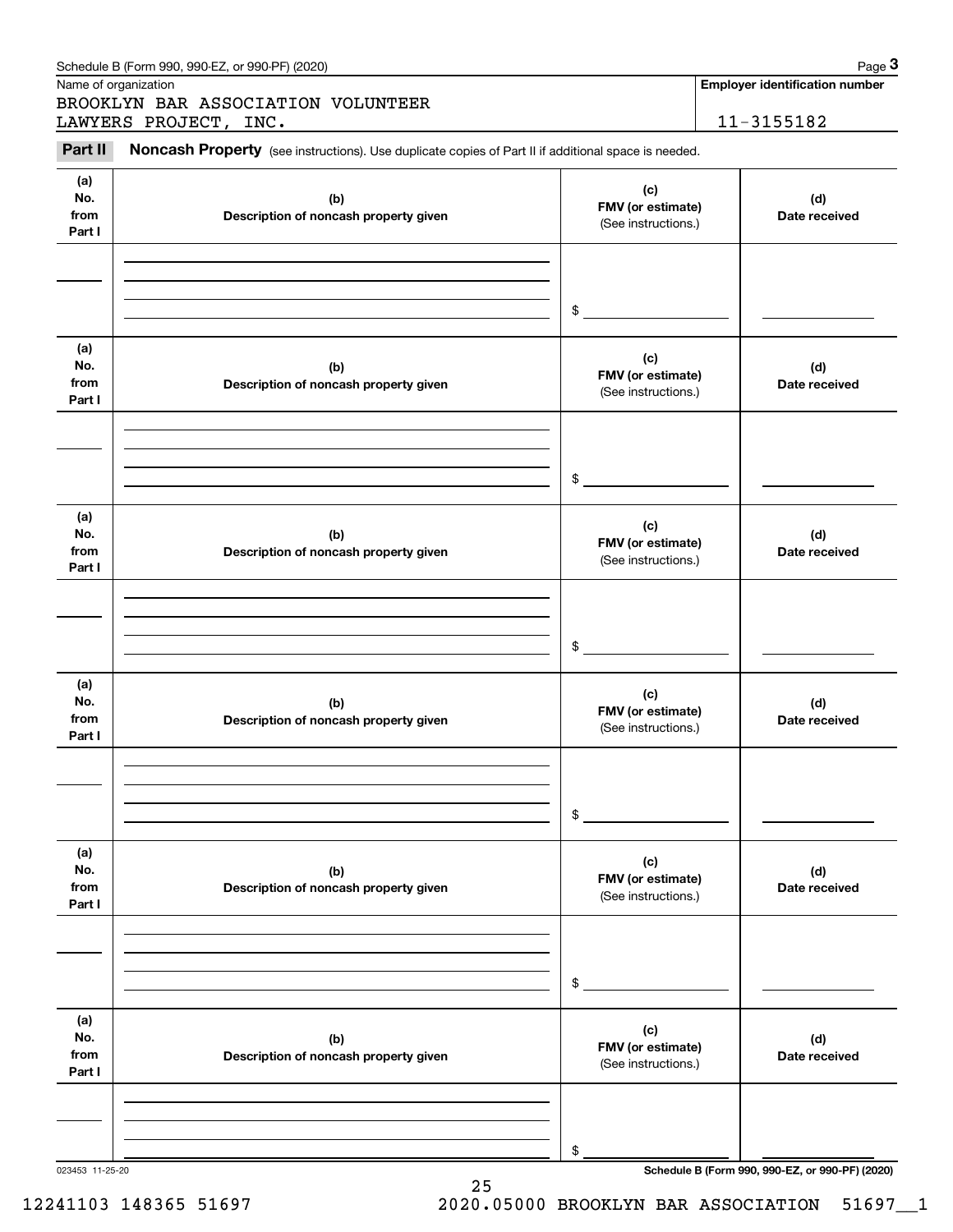|                             | Schedule B (Form 990, 990-EZ, or 990-PF) (2020)                                                                                                                                   |                      | Page 4                                                                                                                                                         |  |  |  |  |
|-----------------------------|-----------------------------------------------------------------------------------------------------------------------------------------------------------------------------------|----------------------|----------------------------------------------------------------------------------------------------------------------------------------------------------------|--|--|--|--|
| Name of organization        |                                                                                                                                                                                   |                      | <b>Employer identification number</b>                                                                                                                          |  |  |  |  |
|                             | BROOKLYN BAR ASSOCIATION VOLUNTEER                                                                                                                                                |                      |                                                                                                                                                                |  |  |  |  |
| Part III                    | LAWYERS PROJECT, INC.                                                                                                                                                             |                      | 11-3155182                                                                                                                                                     |  |  |  |  |
|                             | from any one contributor. Complete columns (a) through (e) and the following line entry. For organizations                                                                        |                      | Exclusively religious, charitable, etc., contributions to organizations described in section 501(c)(7), (8), or (10) that total more than \$1,000 for the year |  |  |  |  |
|                             | completing Part III, enter the total of exclusively religious, charitable, etc., contributions of \$1,000 or less for the year. (Enter this info. once.) $\blacktriangleright$ \$ |                      |                                                                                                                                                                |  |  |  |  |
| (a) No.                     | Use duplicate copies of Part III if additional space is needed.                                                                                                                   |                      |                                                                                                                                                                |  |  |  |  |
| from<br>Part I              | (b) Purpose of gift                                                                                                                                                               | (c) Use of gift      | (d) Description of how gift is held                                                                                                                            |  |  |  |  |
|                             |                                                                                                                                                                                   |                      |                                                                                                                                                                |  |  |  |  |
|                             |                                                                                                                                                                                   |                      |                                                                                                                                                                |  |  |  |  |
|                             |                                                                                                                                                                                   |                      |                                                                                                                                                                |  |  |  |  |
|                             |                                                                                                                                                                                   |                      |                                                                                                                                                                |  |  |  |  |
|                             |                                                                                                                                                                                   | (e) Transfer of gift |                                                                                                                                                                |  |  |  |  |
|                             |                                                                                                                                                                                   |                      |                                                                                                                                                                |  |  |  |  |
|                             | Transferee's name, address, and ZIP + 4                                                                                                                                           |                      | Relationship of transferor to transferee                                                                                                                       |  |  |  |  |
|                             |                                                                                                                                                                                   |                      |                                                                                                                                                                |  |  |  |  |
|                             |                                                                                                                                                                                   |                      |                                                                                                                                                                |  |  |  |  |
|                             |                                                                                                                                                                                   |                      |                                                                                                                                                                |  |  |  |  |
| (a) No.<br>from             |                                                                                                                                                                                   |                      |                                                                                                                                                                |  |  |  |  |
| Part I                      | (b) Purpose of gift                                                                                                                                                               | (c) Use of gift      | (d) Description of how gift is held                                                                                                                            |  |  |  |  |
|                             |                                                                                                                                                                                   |                      |                                                                                                                                                                |  |  |  |  |
|                             |                                                                                                                                                                                   |                      |                                                                                                                                                                |  |  |  |  |
|                             |                                                                                                                                                                                   |                      |                                                                                                                                                                |  |  |  |  |
|                             |                                                                                                                                                                                   | (e) Transfer of gift |                                                                                                                                                                |  |  |  |  |
|                             |                                                                                                                                                                                   |                      |                                                                                                                                                                |  |  |  |  |
|                             | Transferee's name, address, and ZIP + 4                                                                                                                                           |                      | Relationship of transferor to transferee                                                                                                                       |  |  |  |  |
|                             |                                                                                                                                                                                   |                      |                                                                                                                                                                |  |  |  |  |
|                             |                                                                                                                                                                                   |                      |                                                                                                                                                                |  |  |  |  |
|                             |                                                                                                                                                                                   |                      |                                                                                                                                                                |  |  |  |  |
| (a) $\overline{\text{No.}}$ |                                                                                                                                                                                   |                      |                                                                                                                                                                |  |  |  |  |
| from<br>Part I              | (b) Purpose of gift                                                                                                                                                               | (c) Use of gift      | (d) Description of how gift is held                                                                                                                            |  |  |  |  |
|                             |                                                                                                                                                                                   |                      |                                                                                                                                                                |  |  |  |  |
|                             |                                                                                                                                                                                   |                      |                                                                                                                                                                |  |  |  |  |
|                             |                                                                                                                                                                                   |                      |                                                                                                                                                                |  |  |  |  |
|                             |                                                                                                                                                                                   |                      |                                                                                                                                                                |  |  |  |  |
|                             |                                                                                                                                                                                   | (e) Transfer of gift |                                                                                                                                                                |  |  |  |  |
|                             | Transferee's name, address, and $ZIP + 4$                                                                                                                                         |                      | Relationship of transferor to transferee                                                                                                                       |  |  |  |  |
|                             |                                                                                                                                                                                   |                      |                                                                                                                                                                |  |  |  |  |
|                             |                                                                                                                                                                                   |                      |                                                                                                                                                                |  |  |  |  |
|                             |                                                                                                                                                                                   |                      |                                                                                                                                                                |  |  |  |  |
|                             |                                                                                                                                                                                   |                      |                                                                                                                                                                |  |  |  |  |
| (a) No.<br>from             | (b) Purpose of gift                                                                                                                                                               | (c) Use of gift      | (d) Description of how gift is held                                                                                                                            |  |  |  |  |
| Part I                      |                                                                                                                                                                                   |                      |                                                                                                                                                                |  |  |  |  |
|                             |                                                                                                                                                                                   |                      |                                                                                                                                                                |  |  |  |  |
|                             |                                                                                                                                                                                   |                      |                                                                                                                                                                |  |  |  |  |
|                             |                                                                                                                                                                                   |                      |                                                                                                                                                                |  |  |  |  |
|                             |                                                                                                                                                                                   | (e) Transfer of gift |                                                                                                                                                                |  |  |  |  |
|                             |                                                                                                                                                                                   |                      |                                                                                                                                                                |  |  |  |  |
|                             | Transferee's name, address, and $ZIP + 4$                                                                                                                                         |                      | Relationship of transferor to transferee                                                                                                                       |  |  |  |  |
|                             |                                                                                                                                                                                   |                      |                                                                                                                                                                |  |  |  |  |
|                             |                                                                                                                                                                                   |                      |                                                                                                                                                                |  |  |  |  |
|                             |                                                                                                                                                                                   |                      |                                                                                                                                                                |  |  |  |  |

26

Schedule B (Form 990, 990-EZ, or 990-PF) (2020) Page 4

**Schedule B (Form 990, 990-EZ, or 990-PF) (2020)**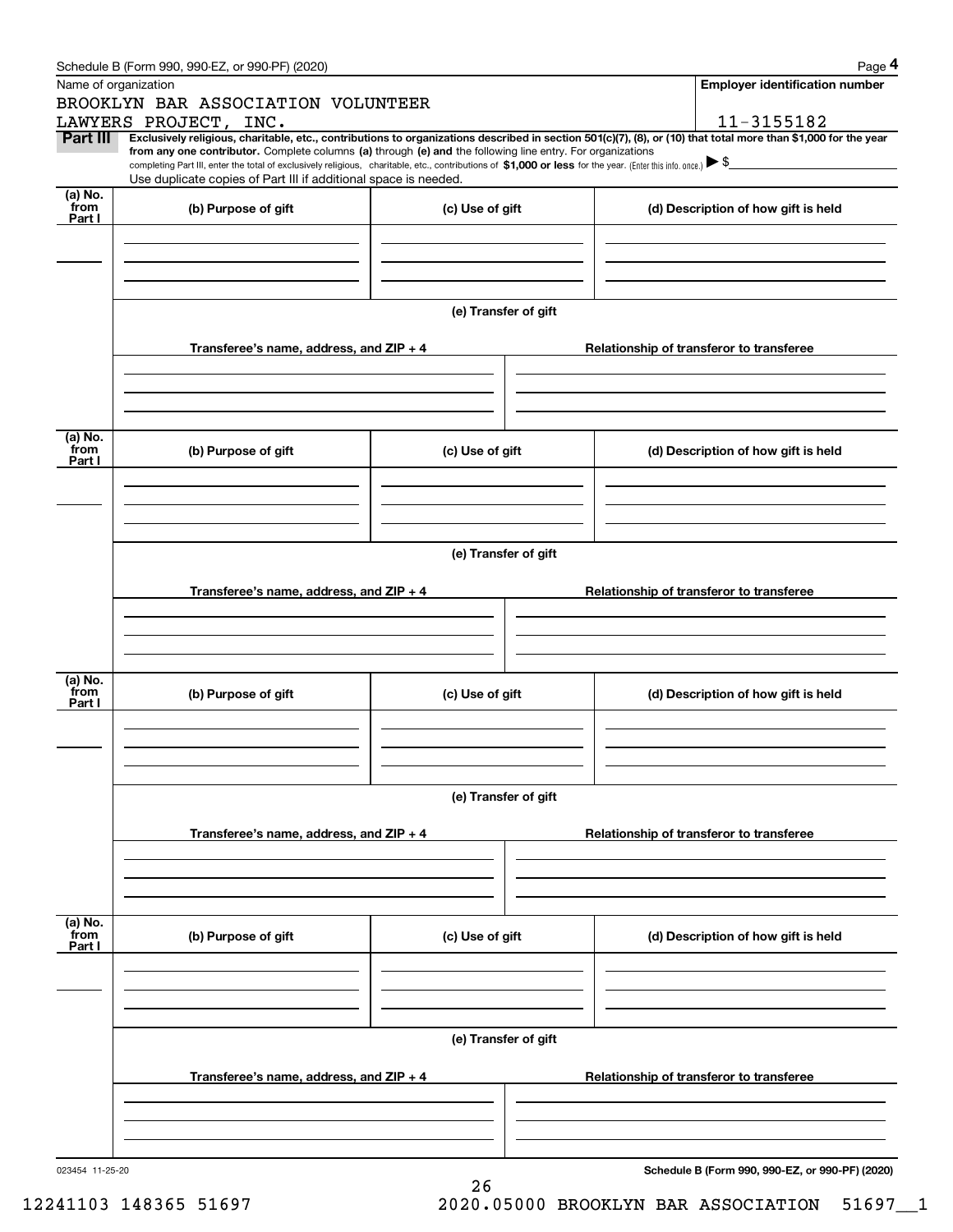|                            | <b>SCHEDULE D</b>                                                                                                 |                                                                                                        | <b>Supplemental Financial Statements</b>                                                                                                                                                                                      |                                                      | OMB No. 1545-0047                     |  |  |
|----------------------------|-------------------------------------------------------------------------------------------------------------------|--------------------------------------------------------------------------------------------------------|-------------------------------------------------------------------------------------------------------------------------------------------------------------------------------------------------------------------------------|------------------------------------------------------|---------------------------------------|--|--|
|                            | (Form 990)                                                                                                        |                                                                                                        | Complete if the organization answered "Yes" on Form 990,                                                                                                                                                                      |                                                      |                                       |  |  |
| Department of the Treasury |                                                                                                                   |                                                                                                        | Part IV, line 6, 7, 8, 9, 10, 11a, 11b, 11c, 11d, 11e, 11f, 12a, or 12b.<br>Attach to Form 990.                                                                                                                               |                                                      | <b>Open to Public</b><br>Inspection   |  |  |
|                            | Internal Revenue Service<br>Name of the organization                                                              | BROOKLYN BAR ASSOCIATION VOLUNTEER                                                                     | Go to www.irs.gov/Form990 for instructions and the latest information.                                                                                                                                                        |                                                      | <b>Employer identification number</b> |  |  |
|                            |                                                                                                                   | LAWYERS PROJECT, INC.                                                                                  |                                                                                                                                                                                                                               |                                                      | 11-3155182                            |  |  |
| Part I                     |                                                                                                                   |                                                                                                        | Organizations Maintaining Donor Advised Funds or Other Similar Funds or Accounts. Complete if the                                                                                                                             |                                                      |                                       |  |  |
|                            |                                                                                                                   | organization answered "Yes" on Form 990, Part IV, line 6.                                              |                                                                                                                                                                                                                               |                                                      |                                       |  |  |
|                            |                                                                                                                   |                                                                                                        | (a) Donor advised funds                                                                                                                                                                                                       |                                                      | (b) Funds and other accounts          |  |  |
| 1                          |                                                                                                                   |                                                                                                        |                                                                                                                                                                                                                               |                                                      |                                       |  |  |
| 2                          |                                                                                                                   | Aggregate value of contributions to (during year)                                                      |                                                                                                                                                                                                                               |                                                      |                                       |  |  |
| З                          |                                                                                                                   | Aggregate value of grants from (during year)                                                           |                                                                                                                                                                                                                               |                                                      |                                       |  |  |
| 4                          |                                                                                                                   |                                                                                                        |                                                                                                                                                                                                                               |                                                      |                                       |  |  |
| 5                          |                                                                                                                   |                                                                                                        | Did the organization inform all donors and donor advisors in writing that the assets held in donor advised funds                                                                                                              |                                                      | Yes<br>No                             |  |  |
| 6                          | Did the organization inform all grantees, donors, and donor advisors in writing that grant funds can be used only |                                                                                                        |                                                                                                                                                                                                                               |                                                      |                                       |  |  |
|                            |                                                                                                                   |                                                                                                        | for charitable purposes and not for the benefit of the donor or donor advisor, or for any other purpose conferring                                                                                                            |                                                      |                                       |  |  |
|                            | impermissible private benefit?                                                                                    |                                                                                                        |                                                                                                                                                                                                                               |                                                      | <b>Yes</b><br>No                      |  |  |
| Part II                    |                                                                                                                   |                                                                                                        | Conservation Easements. Complete if the organization answered "Yes" on Form 990, Part IV, line 7.                                                                                                                             |                                                      |                                       |  |  |
| 1                          |                                                                                                                   | Purpose(s) of conservation easements held by the organization (check all that apply).                  |                                                                                                                                                                                                                               |                                                      |                                       |  |  |
|                            |                                                                                                                   | Preservation of land for public use (for example, recreation or education)                             |                                                                                                                                                                                                                               | Preservation of a historically important land area   |                                       |  |  |
|                            |                                                                                                                   | Protection of natural habitat                                                                          |                                                                                                                                                                                                                               | Preservation of a certified historic structure       |                                       |  |  |
|                            |                                                                                                                   | Preservation of open space                                                                             |                                                                                                                                                                                                                               |                                                      |                                       |  |  |
| 2                          |                                                                                                                   |                                                                                                        | Complete lines 2a through 2d if the organization held a qualified conservation contribution in the form of a conservation easement on the last                                                                                |                                                      |                                       |  |  |
|                            | day of the tax year.                                                                                              |                                                                                                        |                                                                                                                                                                                                                               |                                                      | Held at the End of the Tax Year       |  |  |
| а                          |                                                                                                                   |                                                                                                        |                                                                                                                                                                                                                               | 2a                                                   |                                       |  |  |
| b                          |                                                                                                                   | Total acreage restricted by conservation easements                                                     |                                                                                                                                                                                                                               | 2 <sub>b</sub><br>2c                                 |                                       |  |  |
|                            |                                                                                                                   |                                                                                                        | Number of conservation easements on a certified historic structure included in (a) manufacture included in (a)<br>d Number of conservation easements included in (c) acquired after 7/25/06, and not on a historic structure  |                                                      |                                       |  |  |
|                            |                                                                                                                   |                                                                                                        | listed in the National Register [11] manufactured in the National Register [11] manufactured in the National Register [11] manufactured in the National Register [11] manufactured in the National Register [11] manufactured | 2d                                                   |                                       |  |  |
| 3                          |                                                                                                                   |                                                                                                        | Number of conservation easements modified, transferred, released, extinguished, or terminated by the organization during the tax                                                                                              |                                                      |                                       |  |  |
|                            | $year \blacktriangleright$                                                                                        |                                                                                                        |                                                                                                                                                                                                                               |                                                      |                                       |  |  |
| 4                          |                                                                                                                   | Number of states where property subject to conservation easement is located $\blacktriangleright$      |                                                                                                                                                                                                                               |                                                      |                                       |  |  |
| 5                          |                                                                                                                   | Does the organization have a written policy regarding the periodic monitoring, inspection, handling of |                                                                                                                                                                                                                               |                                                      |                                       |  |  |
|                            |                                                                                                                   | violations, and enforcement of the conservation easements it holds?                                    |                                                                                                                                                                                                                               |                                                      | Yes<br>No                             |  |  |
| 6                          |                                                                                                                   |                                                                                                        | Staff and volunteer hours devoted to monitoring, inspecting, handling of violations, and enforcing conservation easements during the year                                                                                     |                                                      |                                       |  |  |
|                            |                                                                                                                   |                                                                                                        |                                                                                                                                                                                                                               |                                                      |                                       |  |  |
| 7                          |                                                                                                                   |                                                                                                        | Amount of expenses incurred in monitoring, inspecting, handling of violations, and enforcing conservation easements during the year                                                                                           |                                                      |                                       |  |  |
| 8                          | $\blacktriangleright$ \$                                                                                          |                                                                                                        |                                                                                                                                                                                                                               |                                                      |                                       |  |  |
|                            |                                                                                                                   |                                                                                                        | Does each conservation easement reported on line 2(d) above satisfy the requirements of section 170(h)(4)(B)(i)                                                                                                               |                                                      | Yes<br>No                             |  |  |
| 9                          |                                                                                                                   |                                                                                                        | In Part XIII, describe how the organization reports conservation easements in its revenue and expense statement and                                                                                                           |                                                      |                                       |  |  |
|                            |                                                                                                                   |                                                                                                        | balance sheet, and include, if applicable, the text of the footnote to the organization's financial statements that describes the                                                                                             |                                                      |                                       |  |  |
|                            |                                                                                                                   | organization's accounting for conservation easements.                                                  |                                                                                                                                                                                                                               |                                                      |                                       |  |  |
|                            | Part III                                                                                                          |                                                                                                        | Organizations Maintaining Collections of Art, Historical Treasures, or Other Similar Assets.                                                                                                                                  |                                                      |                                       |  |  |
|                            |                                                                                                                   | Complete if the organization answered "Yes" on Form 990, Part IV, line 8.                              |                                                                                                                                                                                                                               |                                                      |                                       |  |  |
|                            |                                                                                                                   |                                                                                                        | 1a If the organization elected, as permitted under FASB ASC 958, not to report in its revenue statement and balance sheet works                                                                                               |                                                      |                                       |  |  |
|                            |                                                                                                                   |                                                                                                        | of art, historical treasures, or other similar assets held for public exhibition, education, or research in furtherance of public                                                                                             |                                                      |                                       |  |  |
|                            |                                                                                                                   |                                                                                                        | service, provide in Part XIII the text of the footnote to its financial statements that describes these items.                                                                                                                |                                                      |                                       |  |  |
|                            |                                                                                                                   |                                                                                                        | <b>b</b> If the organization elected, as permitted under FASB ASC 958, to report in its revenue statement and balance sheet works of                                                                                          |                                                      |                                       |  |  |
|                            |                                                                                                                   |                                                                                                        | art, historical treasures, or other similar assets held for public exhibition, education, or research in furtherance of public service,                                                                                       |                                                      |                                       |  |  |
|                            |                                                                                                                   | provide the following amounts relating to these items:                                                 |                                                                                                                                                                                                                               |                                                      |                                       |  |  |
|                            |                                                                                                                   | (ii) Assets included in Form 990, Part X                                                               | (i) Revenue included on Form 990, Part VIII, line 1 [2000] [2010] Contract the included on Form 990, Part VIII, line 1                                                                                                        | $\blacktriangleright$ \$<br>$\blacktriangleright$ \$ |                                       |  |  |
| 2                          |                                                                                                                   |                                                                                                        | If the organization received or held works of art, historical treasures, or other similar assets for financial gain, provide                                                                                                  |                                                      |                                       |  |  |
|                            |                                                                                                                   | the following amounts required to be reported under FASB ASC 958 relating to these items:              |                                                                                                                                                                                                                               |                                                      |                                       |  |  |
|                            |                                                                                                                   |                                                                                                        |                                                                                                                                                                                                                               | \$                                                   |                                       |  |  |
|                            |                                                                                                                   |                                                                                                        |                                                                                                                                                                                                                               | $\blacktriangleright$ s                              |                                       |  |  |
|                            |                                                                                                                   | LHA For Paperwork Reduction Act Notice, see the Instructions for Form 990.                             |                                                                                                                                                                                                                               |                                                      | Schedule D (Form 990) 2020            |  |  |
|                            | 032051 12-01-20                                                                                                   |                                                                                                        |                                                                                                                                                                                                                               |                                                      |                                       |  |  |
|                            |                                                                                                                   |                                                                                                        | 27                                                                                                                                                                                                                            |                                                      |                                       |  |  |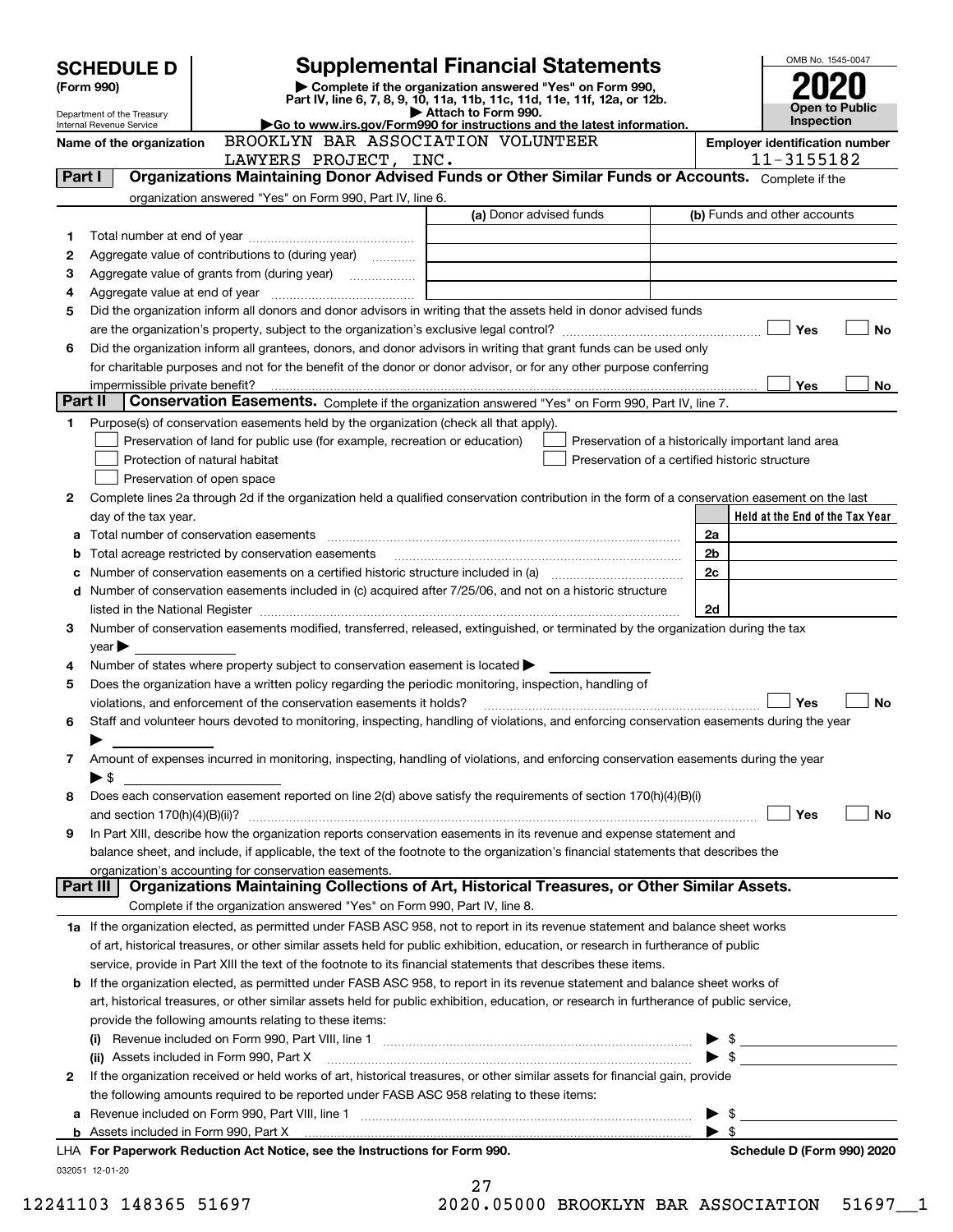|               |                                                                                                                                                                                                                                | BROOKLYN BAR ASSOCIATION VOLUNTEER |                   |                          |         |                      |          |                            |          |             |
|---------------|--------------------------------------------------------------------------------------------------------------------------------------------------------------------------------------------------------------------------------|------------------------------------|-------------------|--------------------------|---------|----------------------|----------|----------------------------|----------|-------------|
|               | Schedule D (Form 990) 2020                                                                                                                                                                                                     | LAWYERS PROJECT, INC.              |                   |                          |         |                      |          | $11 - 3155182$ Page 2      |          |             |
| Part III      | Organizations Maintaining Collections of Art, Historical Treasures, or Other Similar Assets (continued)                                                                                                                        |                                    |                   |                          |         |                      |          |                            |          |             |
| З             | Using the organization's acquisition, accession, and other records, check any of the following that make significant use of its                                                                                                |                                    |                   |                          |         |                      |          |                            |          |             |
|               | collection items (check all that apply):                                                                                                                                                                                       |                                    |                   |                          |         |                      |          |                            |          |             |
| a             | Public exhibition                                                                                                                                                                                                              | d                                  |                   | Loan or exchange program |         |                      |          |                            |          |             |
| b             | Scholarly research                                                                                                                                                                                                             | e                                  |                   |                          |         |                      |          |                            |          |             |
| c             | Preservation for future generations                                                                                                                                                                                            |                                    |                   |                          |         |                      |          |                            |          |             |
|               | Provide a description of the organization's collections and explain how they further the organization's exempt purpose in Part XIII.                                                                                           |                                    |                   |                          |         |                      |          |                            |          |             |
| 5             | During the year, did the organization solicit or receive donations of art, historical treasures, or other similar assets                                                                                                       |                                    |                   |                          |         |                      |          |                            |          |             |
|               | to be sold to raise funds rather than to be maintained as part of the organization's collection?                                                                                                                               |                                    |                   |                          |         |                      |          | Yes                        |          | No          |
|               | Part IV<br>Escrow and Custodial Arrangements. Complete if the organization answered "Yes" on Form 990, Part IV, line 9, or                                                                                                     |                                    |                   |                          |         |                      |          |                            |          |             |
|               | reported an amount on Form 990, Part X, line 21.                                                                                                                                                                               |                                    |                   |                          |         |                      |          |                            |          |             |
|               | 1a Is the organization an agent, trustee, custodian or other intermediary for contributions or other assets not included                                                                                                       |                                    |                   |                          |         |                      |          |                            |          |             |
|               |                                                                                                                                                                                                                                |                                    |                   |                          |         |                      |          | Yes                        |          | No          |
|               | b If "Yes," explain the arrangement in Part XIII and complete the following table:                                                                                                                                             |                                    |                   |                          |         |                      |          |                            |          |             |
|               |                                                                                                                                                                                                                                |                                    |                   |                          |         |                      |          | Amount                     |          |             |
| c             |                                                                                                                                                                                                                                |                                    |                   |                          |         | 1c                   |          |                            |          |             |
|               |                                                                                                                                                                                                                                |                                    |                   |                          |         | 1d                   |          |                            |          |             |
|               | Distributions during the year manufactured and an account of the state of the state of the state of the state o                                                                                                                |                                    |                   |                          |         | 1e                   |          |                            |          |             |
|               | Ending balance manufactured and contract the contract of the contract of the contract of the contract of the contract of the contract of the contract of the contract of the contract of the contract of the contract of the c |                                    |                   |                          |         | 1f                   |          |                            |          |             |
|               | 2a Did the organization include an amount on Form 990, Part X, line 21, for escrow or custodial account liability?                                                                                                             |                                    |                   |                          |         |                      |          | Yes                        |          | No          |
|               | <b>b</b> If "Yes," explain the arrangement in Part XIII. Check here if the explanation has been provided on Part XIII                                                                                                          |                                    |                   |                          |         |                      |          |                            |          |             |
| <b>Part V</b> | Endowment Funds. Complete if the organization answered "Yes" on Form 990, Part IV, line 10.                                                                                                                                    |                                    |                   |                          |         |                      |          |                            |          |             |
|               |                                                                                                                                                                                                                                | (a) Current year                   | (b) Prior year    | (c) Two years back       |         | (d) Three years back |          | (e) Four years back        |          |             |
| 1a            | Beginning of year balance                                                                                                                                                                                                      | 34,929.                            | 29,575.           |                          | 30,262. |                      | 27,671.  |                            | 27, 146. |             |
|               |                                                                                                                                                                                                                                |                                    |                   |                          |         |                      |          |                            |          |             |
|               | Net investment earnings, gains, and losses                                                                                                                                                                                     | 4,178.                             | 5,854.            |                          | $-187.$ |                      | 3,091.   |                            |          | 525.        |
|               | Grants or scholarships                                                                                                                                                                                                         | 500.                               | 500.              |                          | 500.    |                      | 500.     |                            |          |             |
|               | e Other expenditures for facilities                                                                                                                                                                                            |                                    |                   |                          |         |                      |          |                            |          |             |
|               | and programs                                                                                                                                                                                                                   |                                    |                   |                          |         |                      |          |                            |          |             |
|               |                                                                                                                                                                                                                                |                                    |                   |                          |         |                      |          |                            |          |             |
|               | End of year balance                                                                                                                                                                                                            | 38,607.                            | 34,929.           |                          | 29,575. |                      | 30, 262. |                            | 27,671.  |             |
| 2             | Provide the estimated percentage of the current year end balance (line 1g, column (a)) held as:                                                                                                                                |                                    |                   |                          |         |                      |          |                            |          |             |
|               | Board designated or quasi-endowment                                                                                                                                                                                            |                                    | %                 |                          |         |                      |          |                            |          |             |
|               | Permanent endowment > 77.7700                                                                                                                                                                                                  | %                                  |                   |                          |         |                      |          |                            |          |             |
|               | c Term endowment $\blacktriangleright$ $\boxed{22.2300}$                                                                                                                                                                       | %                                  |                   |                          |         |                      |          |                            |          |             |
|               | The percentages on lines 2a, 2b, and 2c should equal 100%.                                                                                                                                                                     |                                    |                   |                          |         |                      |          |                            |          |             |
|               | 3a Are there endowment funds not in the possession of the organization that are held and administered for the organization                                                                                                     |                                    |                   |                          |         |                      |          |                            |          |             |
|               | by:                                                                                                                                                                                                                            |                                    |                   |                          |         |                      |          |                            | Yes      | No          |
|               | (i)                                                                                                                                                                                                                            |                                    |                   |                          |         |                      |          | 3a(i)                      |          | X           |
|               | (ii)                                                                                                                                                                                                                           |                                    |                   |                          |         |                      |          | 3a(ii)                     |          | $\mathbf X$ |
|               |                                                                                                                                                                                                                                |                                    |                   |                          |         |                      |          | 3b                         |          |             |
|               | Describe in Part XIII the intended uses of the organization's endowment funds.                                                                                                                                                 |                                    |                   |                          |         |                      |          |                            |          |             |
|               | Land, Buildings, and Equipment.<br><b>Part VI</b>                                                                                                                                                                              |                                    |                   |                          |         |                      |          |                            |          |             |
|               | Complete if the organization answered "Yes" on Form 990, Part IV, line 11a. See Form 990, Part X, line 10.                                                                                                                     |                                    |                   |                          |         |                      |          |                            |          |             |
|               | Description of property                                                                                                                                                                                                        | (a) Cost or other                  | (b) Cost or other |                          |         | (c) Accumulated      |          | (d) Book value             |          |             |
|               |                                                                                                                                                                                                                                | basis (investment)                 | basis (other)     |                          |         | depreciation         |          |                            |          |             |
|               |                                                                                                                                                                                                                                |                                    |                   |                          |         |                      |          |                            |          |             |
|               |                                                                                                                                                                                                                                |                                    |                   |                          |         |                      |          |                            |          |             |
|               |                                                                                                                                                                                                                                |                                    |                   | 133,256.                 |         | 76,724.              |          |                            | 56,532.  |             |
|               |                                                                                                                                                                                                                                |                                    |                   |                          |         |                      |          |                            |          |             |
|               |                                                                                                                                                                                                                                |                                    |                   | 242,667.                 |         | 122,592.             |          |                            | 120,075. |             |
|               |                                                                                                                                                                                                                                |                                    |                   |                          |         |                      |          |                            | 176,607. |             |
|               | Total. Add lines 1a through 1e. (Column (d) must equal Form 990. Part X. column (B). line 10c.)                                                                                                                                |                                    |                   |                          |         |                      |          |                            |          |             |
|               |                                                                                                                                                                                                                                |                                    |                   |                          |         |                      |          | Schedule D (Form 990) 2020 |          |             |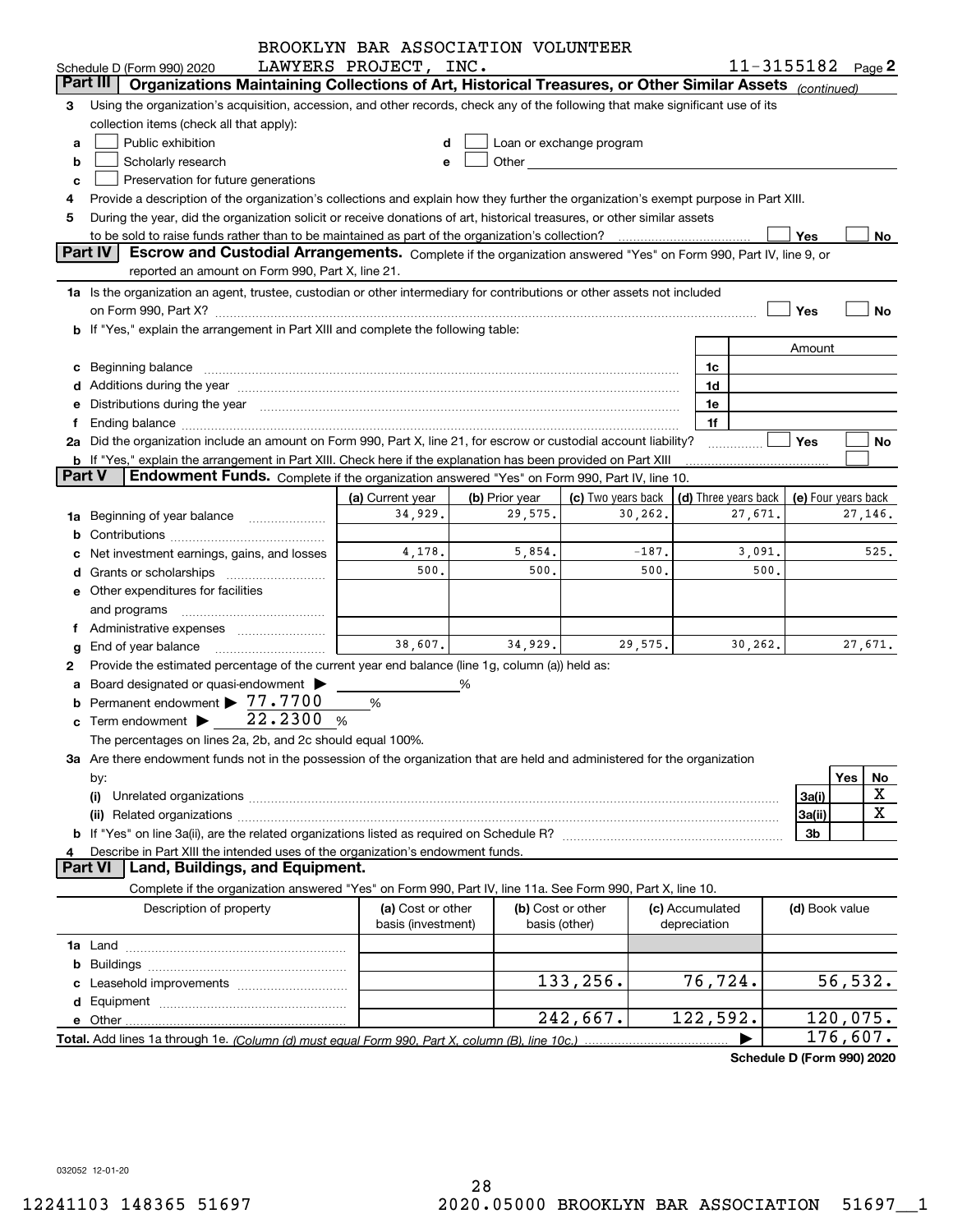| Schedule D (Form 990) 2020                                                                                        | LAWYERS PROJECT, INC. |                                                           | $11 - 3155182$ Page 3 |
|-------------------------------------------------------------------------------------------------------------------|-----------------------|-----------------------------------------------------------|-----------------------|
| <b>Investments - Other Securities.</b><br><b>Part VII</b>                                                         |                       |                                                           |                       |
| Complete if the organization answered "Yes" on Form 990, Part IV, line 11b. See Form 990, Part X, line 12.        |                       |                                                           |                       |
| (a) Description of security or category (including name of security)                                              | (b) Book value        | (c) Method of valuation: Cost or end-of-year market value |                       |
|                                                                                                                   |                       |                                                           |                       |
|                                                                                                                   |                       |                                                           |                       |
| $(3)$ Other                                                                                                       |                       |                                                           |                       |
| (A)                                                                                                               |                       |                                                           |                       |
| (B)                                                                                                               |                       |                                                           |                       |
| (C)                                                                                                               |                       |                                                           |                       |
| (D)                                                                                                               |                       |                                                           |                       |
| (E)                                                                                                               |                       |                                                           |                       |
| (F)                                                                                                               |                       |                                                           |                       |
| (G)                                                                                                               |                       |                                                           |                       |
| (H)                                                                                                               |                       |                                                           |                       |
| Total. (Col. (b) must equal Form 990, Part X, col. (B) line 12.)                                                  |                       |                                                           |                       |
| Part VIII Investments - Program Related.                                                                          |                       |                                                           |                       |
| Complete if the organization answered "Yes" on Form 990, Part IV, line 11c. See Form 990, Part X, line 13.        |                       |                                                           |                       |
| (a) Description of investment                                                                                     | (b) Book value        | (c) Method of valuation: Cost or end-of-year market value |                       |
| (1)                                                                                                               |                       |                                                           |                       |
| (2)                                                                                                               |                       |                                                           |                       |
| (3)                                                                                                               |                       |                                                           |                       |
| (4)                                                                                                               |                       |                                                           |                       |
| (5)                                                                                                               |                       |                                                           |                       |
| (6)                                                                                                               |                       |                                                           |                       |
| (7)                                                                                                               |                       |                                                           |                       |
| (8)                                                                                                               |                       |                                                           |                       |
| (9)                                                                                                               |                       |                                                           |                       |
| Total. (Col. (b) must equal Form 990, Part X, col. (B) line 13.)                                                  |                       |                                                           |                       |
| <b>Other Assets.</b><br>Part IX                                                                                   |                       |                                                           |                       |
| Complete if the organization answered "Yes" on Form 990, Part IV, line 11d. See Form 990, Part X, line 15.        |                       |                                                           |                       |
|                                                                                                                   | (a) Description       |                                                           | (b) Book value        |
| (1)                                                                                                               |                       |                                                           |                       |
| (2)                                                                                                               |                       |                                                           |                       |
| (3)                                                                                                               |                       |                                                           |                       |
| (4)                                                                                                               |                       |                                                           |                       |
| (5)                                                                                                               |                       |                                                           |                       |
| (6)                                                                                                               |                       |                                                           |                       |
| (7)                                                                                                               |                       |                                                           |                       |
| (8)                                                                                                               |                       |                                                           |                       |
| (9)                                                                                                               |                       |                                                           |                       |
| <b>Total.</b> (Column (b) must equal Form 990. Part X, col. (B) line 15.)                                         |                       |                                                           |                       |
| <b>Other Liabilities.</b><br>Part X                                                                               |                       |                                                           |                       |
| Complete if the organization answered "Yes" on Form 990, Part IV, line 11e or 11f. See Form 990, Part X, line 25. |                       |                                                           |                       |
| (a) Description of liability<br>1.                                                                                |                       |                                                           | (b) Book value        |
| Federal income taxes<br>(1)                                                                                       |                       |                                                           |                       |
| DEFERRED RENT<br>(2)                                                                                              |                       |                                                           | 36,426.               |
| (3)                                                                                                               |                       |                                                           |                       |
| (4)                                                                                                               |                       |                                                           |                       |
| (5)                                                                                                               |                       |                                                           |                       |
| (6)                                                                                                               |                       |                                                           |                       |
| (7)                                                                                                               |                       |                                                           |                       |
| (8)                                                                                                               |                       |                                                           |                       |
| (9)                                                                                                               |                       |                                                           |                       |
| Total. (Column (b) must equal Form 990, Part X, col. (B) line 25.)                                                |                       |                                                           | 36,426.               |
|                                                                                                                   |                       |                                                           |                       |

**2.** Liability for uncertain tax positions. In Part XIII, provide the text of the footnote to the organization's financial statements that reports the organization's liability for uncertain tax positions under FASB ASC 740. Check here if the text of the footnote has been provided in Part XIII  $\mathcal{L}^{\text{max}}$ 

**Schedule D (Form 990) 2020**

032053 12-01-20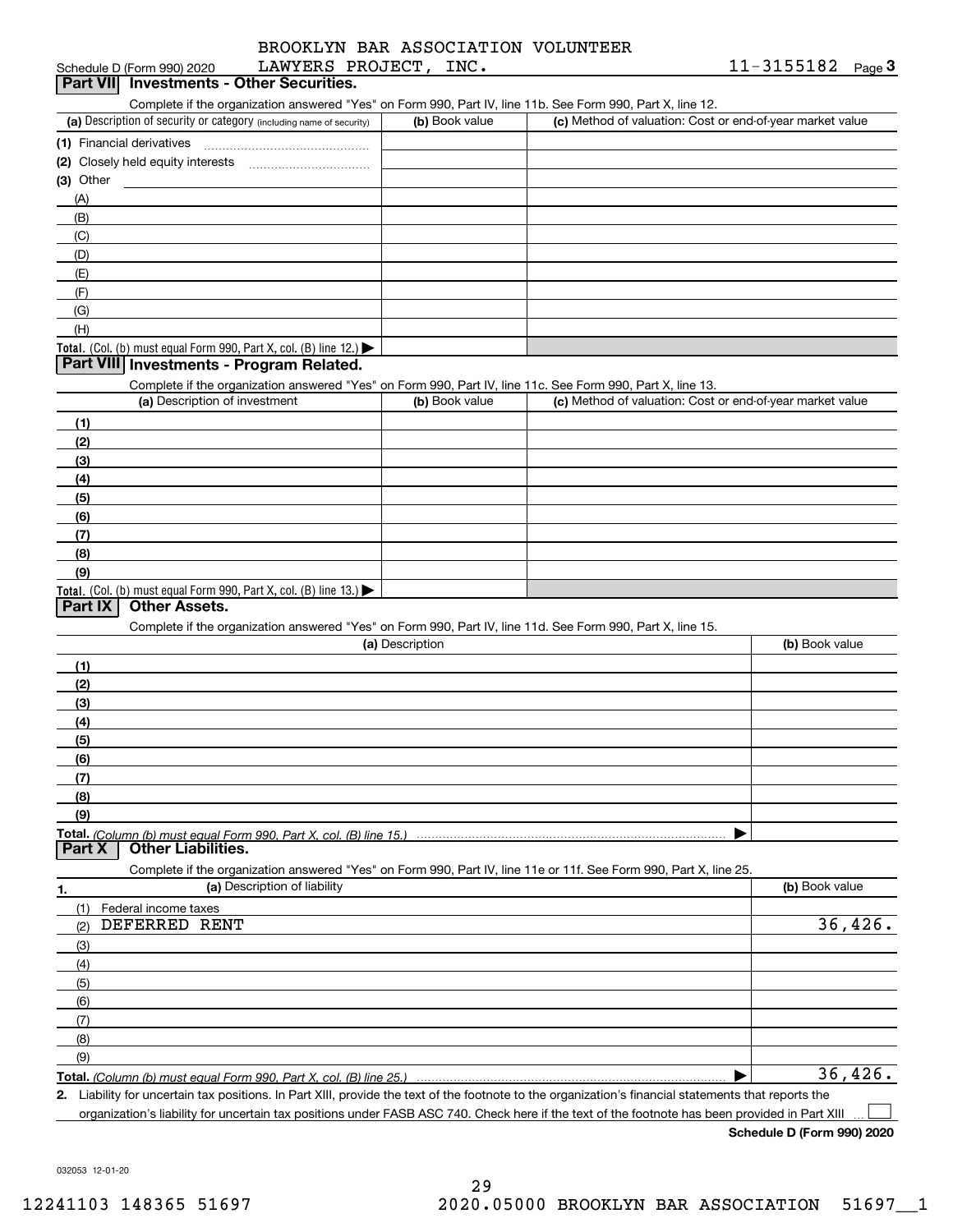|    | BROOKLYN BAR ASSOCIATION VOLUNTEER                                                                                                                                                                                                  |                |                |                |                                 |
|----|-------------------------------------------------------------------------------------------------------------------------------------------------------------------------------------------------------------------------------------|----------------|----------------|----------------|---------------------------------|
|    | LAWYERS PROJECT, INC.<br>Schedule D (Form 990) 2020                                                                                                                                                                                 |                |                |                | $11 - 3155182$ Page 4           |
|    | Reconciliation of Revenue per Audited Financial Statements With Revenue per Return.<br><b>Part XI</b>                                                                                                                               |                |                |                |                                 |
|    | Complete if the organization answered "Yes" on Form 990, Part IV, line 12a.                                                                                                                                                         |                |                |                |                                 |
| 1  | Total revenue, gains, and other support per audited financial statements                                                                                                                                                            |                |                | $\blacksquare$ | 3,627,022.                      |
| 2  | Amounts included on line 1 but not on Form 990, Part VIII, line 12:                                                                                                                                                                 |                |                |                |                                 |
| a  |                                                                                                                                                                                                                                     | 2a             | <u>74,188.</u> |                |                                 |
| b  |                                                                                                                                                                                                                                     | 2 <sub>b</sub> | 1,991,592.     |                |                                 |
|    |                                                                                                                                                                                                                                     | 2c             |                |                |                                 |
| d  | Other (Describe in Part XIII.) <b>2006</b> 2007 2010 2010 2010 2010 2011 2012 2013 2014 2015 2016 2017 2018 2019 2016 2016 2017 2018 2019 2016 2017 2018 2019 2016 2017 2018 2019 2018 2019 2016 2017 2018 2019 2019 2018 2019 2018 | 2d             |                |                |                                 |
|    | e Add lines 2a through 2d                                                                                                                                                                                                           |                |                | 2e             | $\frac{2,065,780.}{1,561,242.}$ |
| 3  |                                                                                                                                                                                                                                     |                |                | $\mathbf{R}$   |                                 |
| 4  | Amounts included on Form 990, Part VIII, line 12, but not on line 1:                                                                                                                                                                |                |                |                |                                 |
| a  |                                                                                                                                                                                                                                     | 4a             | 9,155.         |                |                                 |
| b  |                                                                                                                                                                                                                                     | 4 <sub>h</sub> |                |                |                                 |
|    | Add lines 4a and 4b                                                                                                                                                                                                                 |                |                | 4c             | $\frac{9,155}{1,570,397}$ .     |
|    |                                                                                                                                                                                                                                     |                |                | 5              |                                 |
|    | Part XII   Reconciliation of Expenses per Audited Financial Statements With Expenses per Return.                                                                                                                                    |                |                |                |                                 |
|    | Complete if the organization answered "Yes" on Form 990, Part IV, line 12a.                                                                                                                                                         |                |                |                |                                 |
| 1  | Total expenses and losses per audited financial statements                                                                                                                                                                          |                |                | $\blacksquare$ | 3,554,549.                      |
| 2  | Amounts included on line 1 but not on Form 990, Part IX, line 25:                                                                                                                                                                   |                |                |                |                                 |
| a  |                                                                                                                                                                                                                                     | 2a             | 1,991,592.     |                |                                 |
| b  |                                                                                                                                                                                                                                     | 2 <sub>b</sub> |                |                |                                 |
| C. |                                                                                                                                                                                                                                     | 2c             |                |                |                                 |
|    |                                                                                                                                                                                                                                     | 2d             |                |                |                                 |
|    | e Add lines 2a through 2d <b>contract and a contract and a contract a</b> contract a contract and a contract a contract a contract a contract a contract a contract a contract a contract a contract a contract a contract a contra |                |                | 2e             | <u>1,991,592.</u>               |
| 3  |                                                                                                                                                                                                                                     |                |                | $\mathbf{a}$   | 1,562,957.                      |
| 4  | Amounts included on Form 990, Part IX, line 25, but not on line 1:                                                                                                                                                                  |                |                |                |                                 |
| a  |                                                                                                                                                                                                                                     | 4a             | 9,155.         |                |                                 |
| b  |                                                                                                                                                                                                                                     | 4 <sub>b</sub> |                |                |                                 |
|    | c Add lines 4a and 4b                                                                                                                                                                                                               |                |                | 4с             | 9,155.                          |
|    | Total expenses. Add lines 3 and 4c. (This must equal Form 990, Part I, line 18.) <b>Conservers</b> manufactured in the                                                                                                              |                |                | 5              | 1,572,112.                      |
|    | Part XIII Supplemental Information.                                                                                                                                                                                                 |                |                |                |                                 |

Provide the descriptions required for Part II, lines 3, 5, and 9; Part III, lines 1a and 4; Part IV, lines 1b and 2b; Part V, line 4; Part X, line 2; Part XI, lines 2d and 4b; and Part XII, lines 2d and 4b. Also complete this part to provide any additional information.

PART V, LINE 4:

THE FUND WILL AWARD A \$500 ANNUAL GRANT TO AN ATTORNEY WHO HAS

DEMONSTRATED OUTSTANDING COMMITTMENT TO PROVIDE PRO BONO REPRESENTATION OF

THE INDIGENT.

032054 12-01-20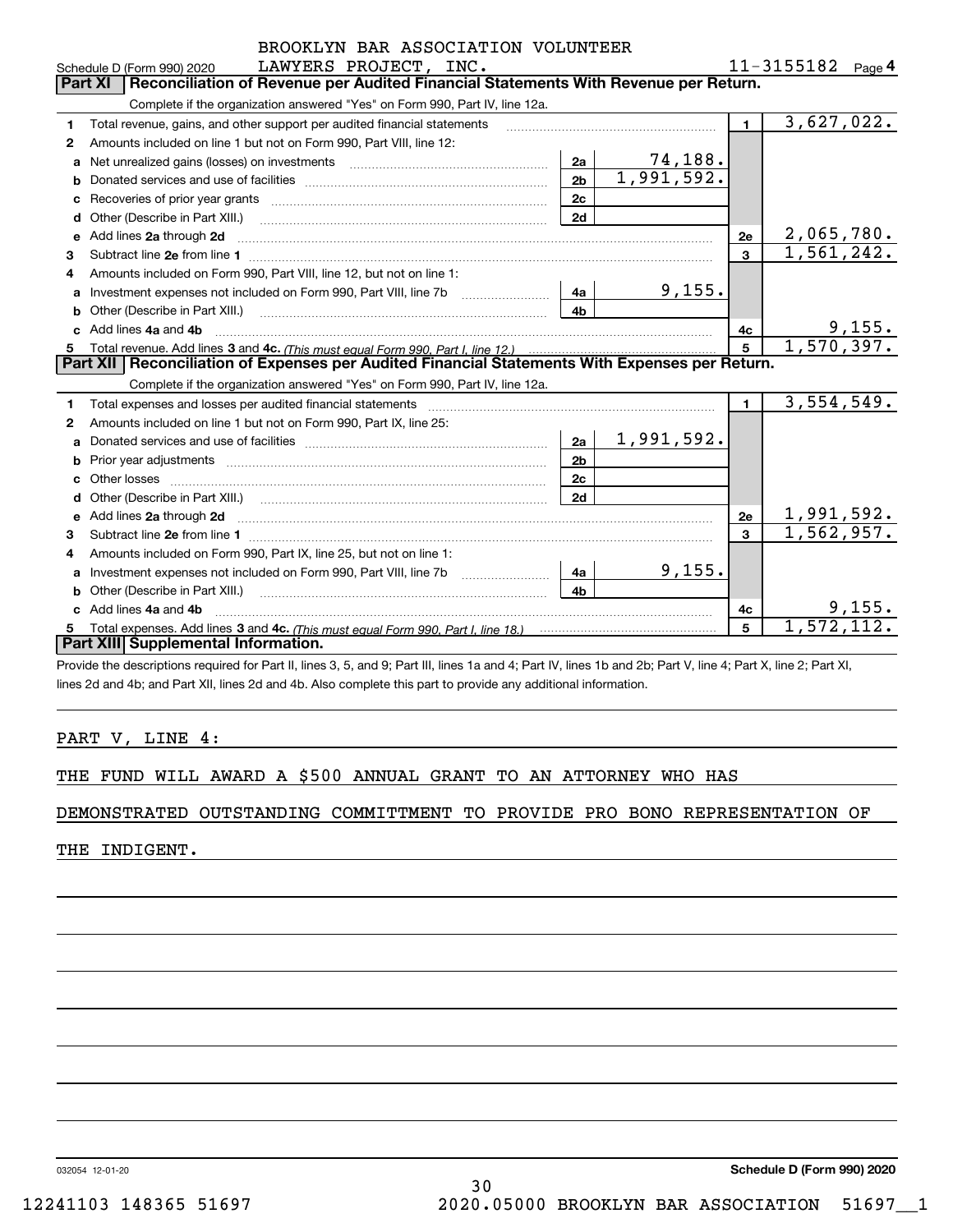| <b>SCHEDULE G</b>                                                                                                                             |                                                                                                 | <b>Supplemental Information Regarding Fundraising or Gaming Activities</b>                                                                                                                                                                                                                                                                                                                                                                                                                                                                           |                                                                            |           |                                                                            |  |                                                                            | OMB No. 1545-0047                                       |  |
|-----------------------------------------------------------------------------------------------------------------------------------------------|-------------------------------------------------------------------------------------------------|------------------------------------------------------------------------------------------------------------------------------------------------------------------------------------------------------------------------------------------------------------------------------------------------------------------------------------------------------------------------------------------------------------------------------------------------------------------------------------------------------------------------------------------------------|----------------------------------------------------------------------------|-----------|----------------------------------------------------------------------------|--|----------------------------------------------------------------------------|---------------------------------------------------------|--|
| (Form 990 or 990-EZ)                                                                                                                          | Complete if the organization answered "Yes" on Form 990, Part IV, line 17, 18, or 19, or if the |                                                                                                                                                                                                                                                                                                                                                                                                                                                                                                                                                      | 2020                                                                       |           |                                                                            |  |                                                                            |                                                         |  |
|                                                                                                                                               |                                                                                                 | organization entered more than \$15,000 on Form 990-EZ, line 6a.<br>Attach to Form 990 or Form 990-EZ.                                                                                                                                                                                                                                                                                                                                                                                                                                               |                                                                            |           |                                                                            |  |                                                                            | <b>Open to Public</b>                                   |  |
| Department of the Treasury<br>Internal Revenue Service                                                                                        |                                                                                                 | Go to www.irs.gov/Form990 for instructions and the latest information.                                                                                                                                                                                                                                                                                                                                                                                                                                                                               |                                                                            |           |                                                                            |  |                                                                            | Inspection                                              |  |
| Name of the organization                                                                                                                      | <b>Employer identification number</b><br>BROOKLYN BAR ASSOCIATION VOLUNTEER                     |                                                                                                                                                                                                                                                                                                                                                                                                                                                                                                                                                      |                                                                            |           |                                                                            |  |                                                                            |                                                         |  |
|                                                                                                                                               |                                                                                                 | LAWYERS PROJECT, INC.                                                                                                                                                                                                                                                                                                                                                                                                                                                                                                                                |                                                                            |           |                                                                            |  | 11-3155182                                                                 |                                                         |  |
| Part I                                                                                                                                        | required to complete this part.                                                                 | Fundraising Activities. Complete if the organization answered "Yes" on Form 990, Part IV, line 17. Form 990-EZ filers are not                                                                                                                                                                                                                                                                                                                                                                                                                        |                                                                            |           |                                                                            |  |                                                                            |                                                         |  |
| Mail solicitations<br>a<br>b<br>Phone solicitations<br>с<br>In-person solicitations<br>d<br>compensated at least \$5,000 by the organization. | Internet and email solicitations                                                                | 1 Indicate whether the organization raised funds through any of the following activities. Check all that apply.<br>e<br>Special fundraising events<br>g<br>2 a Did the organization have a written or oral agreement with any individual (including officers, directors, trustees, or<br>key employees listed in Form 990, Part VII) or entity in connection with professional fundraising services?<br><b>b</b> If "Yes," list the 10 highest paid individuals or entities (fundraisers) pursuant to agreements under which the fundraiser is to be |                                                                            |           | Solicitation of non-government grants<br>Solicitation of government grants |  | Yes                                                                        | No                                                      |  |
| (i) Name and address of individual<br>or entity (fundraiser)                                                                                  |                                                                                                 | (ii) Activity                                                                                                                                                                                                                                                                                                                                                                                                                                                                                                                                        | (iii) Did<br>fundraiser<br>have custody<br>or control of<br>contributions? |           | (iv) Gross receipts<br>from activity                                       |  | (v) Amount paid<br>to (or retained by)<br>fundraiser<br>listed in col. (i) | (vi) Amount paid<br>to (or retained by)<br>organization |  |
|                                                                                                                                               |                                                                                                 |                                                                                                                                                                                                                                                                                                                                                                                                                                                                                                                                                      | Yes                                                                        | <b>No</b> |                                                                            |  |                                                                            |                                                         |  |
|                                                                                                                                               |                                                                                                 |                                                                                                                                                                                                                                                                                                                                                                                                                                                                                                                                                      |                                                                            |           |                                                                            |  |                                                                            |                                                         |  |
|                                                                                                                                               |                                                                                                 |                                                                                                                                                                                                                                                                                                                                                                                                                                                                                                                                                      |                                                                            |           |                                                                            |  |                                                                            |                                                         |  |
|                                                                                                                                               |                                                                                                 |                                                                                                                                                                                                                                                                                                                                                                                                                                                                                                                                                      |                                                                            |           |                                                                            |  |                                                                            |                                                         |  |
|                                                                                                                                               |                                                                                                 |                                                                                                                                                                                                                                                                                                                                                                                                                                                                                                                                                      |                                                                            |           |                                                                            |  |                                                                            |                                                         |  |
|                                                                                                                                               |                                                                                                 |                                                                                                                                                                                                                                                                                                                                                                                                                                                                                                                                                      |                                                                            |           |                                                                            |  |                                                                            |                                                         |  |
|                                                                                                                                               |                                                                                                 |                                                                                                                                                                                                                                                                                                                                                                                                                                                                                                                                                      |                                                                            |           |                                                                            |  |                                                                            |                                                         |  |
|                                                                                                                                               |                                                                                                 |                                                                                                                                                                                                                                                                                                                                                                                                                                                                                                                                                      |                                                                            |           |                                                                            |  |                                                                            |                                                         |  |
|                                                                                                                                               |                                                                                                 |                                                                                                                                                                                                                                                                                                                                                                                                                                                                                                                                                      |                                                                            |           |                                                                            |  |                                                                            |                                                         |  |
|                                                                                                                                               |                                                                                                 |                                                                                                                                                                                                                                                                                                                                                                                                                                                                                                                                                      |                                                                            |           |                                                                            |  |                                                                            |                                                         |  |
|                                                                                                                                               |                                                                                                 |                                                                                                                                                                                                                                                                                                                                                                                                                                                                                                                                                      |                                                                            |           |                                                                            |  |                                                                            |                                                         |  |
|                                                                                                                                               |                                                                                                 |                                                                                                                                                                                                                                                                                                                                                                                                                                                                                                                                                      |                                                                            |           |                                                                            |  |                                                                            |                                                         |  |
|                                                                                                                                               |                                                                                                 |                                                                                                                                                                                                                                                                                                                                                                                                                                                                                                                                                      |                                                                            |           |                                                                            |  |                                                                            |                                                         |  |
|                                                                                                                                               |                                                                                                 |                                                                                                                                                                                                                                                                                                                                                                                                                                                                                                                                                      |                                                                            |           |                                                                            |  |                                                                            |                                                         |  |
| Total                                                                                                                                         |                                                                                                 |                                                                                                                                                                                                                                                                                                                                                                                                                                                                                                                                                      |                                                                            |           |                                                                            |  |                                                                            |                                                         |  |
| or licensing.                                                                                                                                 |                                                                                                 | 3 List all states in which the organization is registered or licensed to solicit contributions or has been notified it is exempt from registration                                                                                                                                                                                                                                                                                                                                                                                                   |                                                                            |           |                                                                            |  |                                                                            |                                                         |  |
|                                                                                                                                               |                                                                                                 |                                                                                                                                                                                                                                                                                                                                                                                                                                                                                                                                                      |                                                                            |           |                                                                            |  |                                                                            |                                                         |  |
|                                                                                                                                               |                                                                                                 |                                                                                                                                                                                                                                                                                                                                                                                                                                                                                                                                                      |                                                                            |           |                                                                            |  |                                                                            |                                                         |  |
|                                                                                                                                               |                                                                                                 |                                                                                                                                                                                                                                                                                                                                                                                                                                                                                                                                                      |                                                                            |           |                                                                            |  |                                                                            |                                                         |  |
|                                                                                                                                               |                                                                                                 |                                                                                                                                                                                                                                                                                                                                                                                                                                                                                                                                                      |                                                                            |           |                                                                            |  |                                                                            |                                                         |  |
|                                                                                                                                               |                                                                                                 |                                                                                                                                                                                                                                                                                                                                                                                                                                                                                                                                                      |                                                                            |           |                                                                            |  |                                                                            |                                                         |  |
|                                                                                                                                               |                                                                                                 |                                                                                                                                                                                                                                                                                                                                                                                                                                                                                                                                                      |                                                                            |           |                                                                            |  |                                                                            |                                                         |  |
|                                                                                                                                               |                                                                                                 |                                                                                                                                                                                                                                                                                                                                                                                                                                                                                                                                                      |                                                                            |           |                                                                            |  |                                                                            |                                                         |  |
|                                                                                                                                               |                                                                                                 | LHA For Paperwork Reduction Act Notice, see the Instructions for Form 990 or 990-EZ.                                                                                                                                                                                                                                                                                                                                                                                                                                                                 |                                                                            |           |                                                                            |  |                                                                            | Schedule G (Form 990 or 990-EZ) 2020                    |  |

032081 11-25-20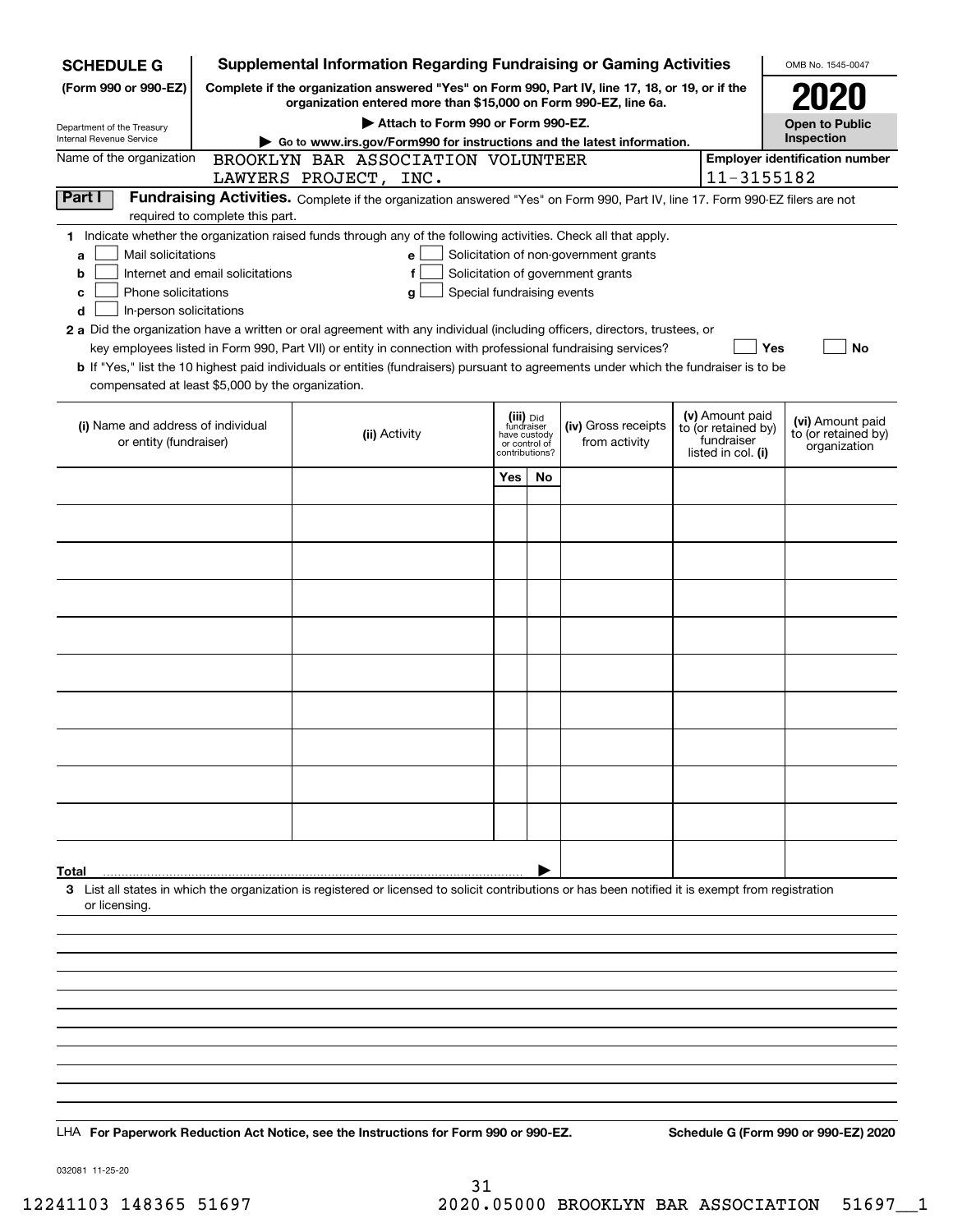|                 | Part II  | Schedule G (Form 990 or 990-EZ) 2020 LAWYERS PROJECT, INC.<br>Fundraising Events. Complete if the organization answered "Yes" on Form 990, Part IV, line 18, or reported more than \$15,000<br>of fundraising event contributions and gross income on Form 990-EZ, lines 1 and 6b. List events with gross receipts greater than \$5,000. | BROOKLYN BAR ASSOCIATION VOLUNTEER     |                                                  |                                 | $11 - 3155182$ Page 2                               |
|-----------------|----------|------------------------------------------------------------------------------------------------------------------------------------------------------------------------------------------------------------------------------------------------------------------------------------------------------------------------------------------|----------------------------------------|--------------------------------------------------|---------------------------------|-----------------------------------------------------|
|                 |          |                                                                                                                                                                                                                                                                                                                                          | (a) Event #1<br>ANNUAL GALA<br>VIRTUAL | (b) Event #2                                     | (c) Other events<br><b>NONE</b> | (d) Total events<br>(add col. (a) through           |
| Revenue         |          |                                                                                                                                                                                                                                                                                                                                          | (event type)                           | (event type)                                     | (total number)                  | col. (c)                                            |
|                 | 1        |                                                                                                                                                                                                                                                                                                                                          | 569,984.                               |                                                  |                                 | 569,984.                                            |
|                 |          |                                                                                                                                                                                                                                                                                                                                          | 569,984.                               |                                                  |                                 | 569,984.                                            |
|                 | 3        | Gross income (line 1 minus line 2)                                                                                                                                                                                                                                                                                                       |                                        |                                                  |                                 |                                                     |
|                 |          |                                                                                                                                                                                                                                                                                                                                          |                                        |                                                  |                                 |                                                     |
|                 | 5.       |                                                                                                                                                                                                                                                                                                                                          |                                        |                                                  |                                 |                                                     |
|                 | 6        |                                                                                                                                                                                                                                                                                                                                          |                                        |                                                  |                                 |                                                     |
| Direct Expenses |          |                                                                                                                                                                                                                                                                                                                                          |                                        |                                                  |                                 |                                                     |
|                 | 8<br>9   |                                                                                                                                                                                                                                                                                                                                          | 68,343.                                |                                                  |                                 | 68,343.                                             |
|                 |          | 10 Direct expense summary. Add lines 4 through 9 in column (d)                                                                                                                                                                                                                                                                           |                                        |                                                  | ▶                               | 68,343.                                             |
|                 | Part III | 11 Net income summary. Subtract line 10 from line 3, column (d)<br>Gaming. Complete if the organization answered "Yes" on Form 990, Part IV, line 19, or reported more than                                                                                                                                                              |                                        |                                                  |                                 | $-68, 343.$                                         |
|                 |          | \$15,000 on Form 990-EZ, line 6a.                                                                                                                                                                                                                                                                                                        |                                        |                                                  |                                 |                                                     |
| Revenue         |          |                                                                                                                                                                                                                                                                                                                                          | (a) Bingo                              | (b) Pull tabs/instant<br>bingo/progressive bingo | (c) Other gaming                | (d) Total gaming (add<br>col. (a) through col. (c)) |
|                 | 1        |                                                                                                                                                                                                                                                                                                                                          |                                        |                                                  |                                 |                                                     |
|                 | 2        |                                                                                                                                                                                                                                                                                                                                          |                                        |                                                  |                                 |                                                     |
|                 | 3        |                                                                                                                                                                                                                                                                                                                                          |                                        |                                                  |                                 |                                                     |
| Direct Expenses |          |                                                                                                                                                                                                                                                                                                                                          |                                        |                                                  |                                 |                                                     |
|                 | 5        | Other direct expenses<br><u></u>                                                                                                                                                                                                                                                                                                         |                                        |                                                  |                                 |                                                     |
|                 |          | 6 Volunteer labor                                                                                                                                                                                                                                                                                                                        | Yes<br>%<br>No                         | $\%$<br>Yes<br>No                                | Yes<br>%<br>No                  |                                                     |
|                 | 7        | Direct expense summary. Add lines 2 through 5 in column (d)                                                                                                                                                                                                                                                                              |                                        |                                                  | ▶                               |                                                     |
|                 | 8        |                                                                                                                                                                                                                                                                                                                                          |                                        |                                                  |                                 |                                                     |
|                 |          |                                                                                                                                                                                                                                                                                                                                          |                                        |                                                  |                                 |                                                     |
|                 |          |                                                                                                                                                                                                                                                                                                                                          |                                        |                                                  |                                 |                                                     |
| 9               |          |                                                                                                                                                                                                                                                                                                                                          |                                        |                                                  |                                 | Yes<br><b>No</b>                                    |
|                 |          |                                                                                                                                                                                                                                                                                                                                          |                                        |                                                  |                                 |                                                     |

032082 11-25-20

**Schedule G (Form 990 or 990-EZ) 2020**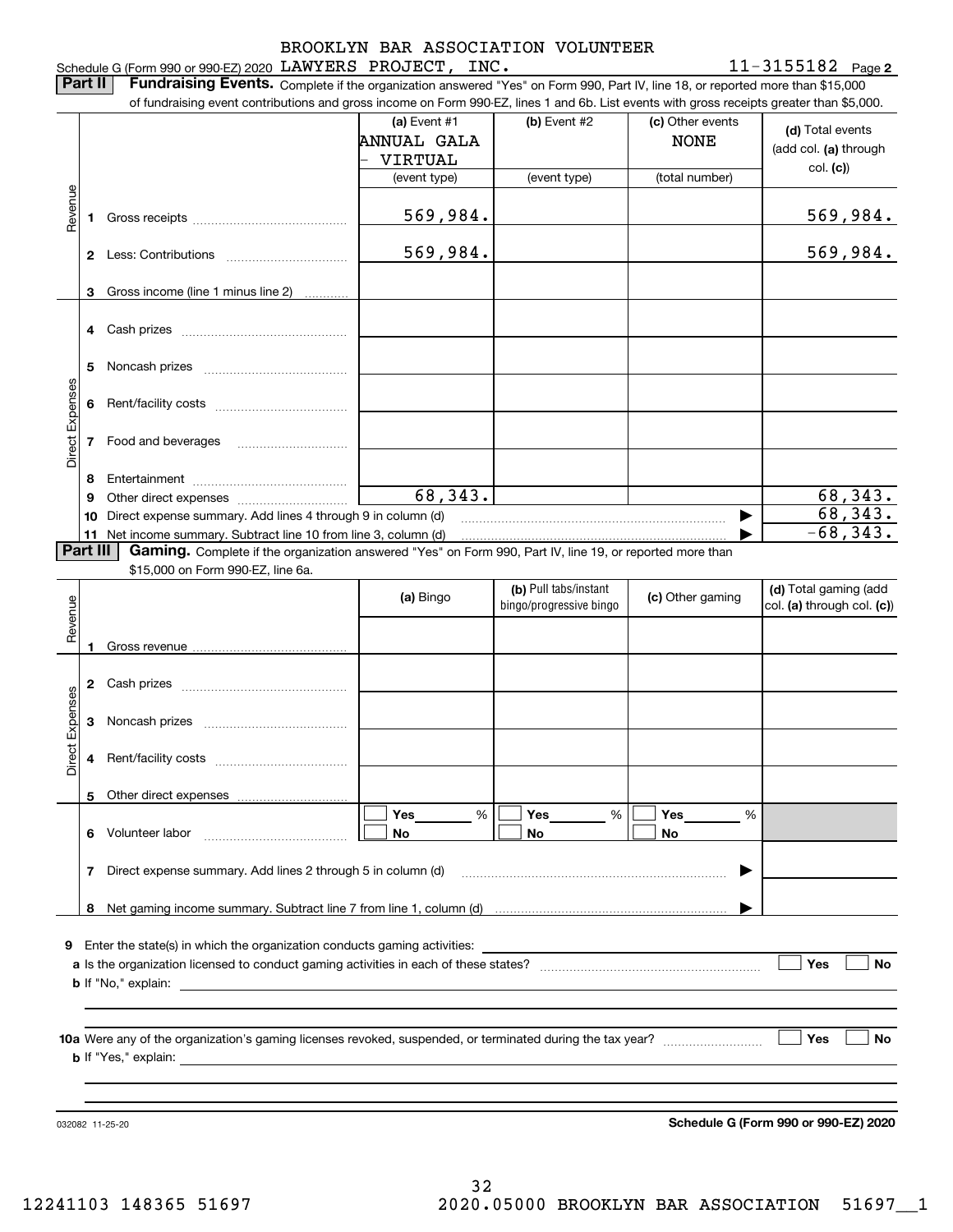|    | BROOKLYN BAR ASSOCIATION VOLUNTEER                                                                                                                                                                                                       |                 |        |
|----|------------------------------------------------------------------------------------------------------------------------------------------------------------------------------------------------------------------------------------------|-----------------|--------|
|    | Schedule G (Form 990 or 990-EZ) 2020 LAWYERS PROJECT, INC.                                                                                                                                                                               | 11-3155182      | Page 3 |
|    |                                                                                                                                                                                                                                          | Yes             | No     |
|    | 12 Is the organization a grantor, beneficiary or trustee of a trust, or a member of a partnership or other entity formed                                                                                                                 |                 |        |
|    | 13 Indicate the percentage of gaming activity conducted in:                                                                                                                                                                              | Yes             | No     |
|    |                                                                                                                                                                                                                                          | 13а             | %      |
|    | <b>b</b> An outside facility <i>www.communicality www.communicality.communicality www.communicality www.communicality.com</i>                                                                                                            | 13 <sub>b</sub> | %      |
|    | 14 Enter the name and address of the person who prepares the organization's gaming/special events books and records:                                                                                                                     |                 |        |
|    |                                                                                                                                                                                                                                          |                 |        |
|    |                                                                                                                                                                                                                                          |                 |        |
|    | 15a Does the organization have a contract with a third party from whom the organization receives gaming revenue?                                                                                                                         | Yes             | No     |
|    |                                                                                                                                                                                                                                          |                 |        |
|    | of gaming revenue retained by the third party $\triangleright$ \$                                                                                                                                                                        |                 |        |
|    | c If "Yes," enter name and address of the third party:                                                                                                                                                                                   |                 |        |
|    |                                                                                                                                                                                                                                          |                 |        |
|    |                                                                                                                                                                                                                                          |                 |        |
| 16 | Gaming manager information:                                                                                                                                                                                                              |                 |        |
|    |                                                                                                                                                                                                                                          |                 |        |
|    | Gaming manager compensation > \$                                                                                                                                                                                                         |                 |        |
|    |                                                                                                                                                                                                                                          |                 |        |
|    | Description of services provided states and the service of the service of the services provided states are serviced to be a service of the services provided states and the services of the services of the services of the se           |                 |        |
|    |                                                                                                                                                                                                                                          |                 |        |
|    | Director/officer<br>Employee<br>Independent contractor                                                                                                                                                                                   |                 |        |
|    | <b>17</b> Mandatory distributions:                                                                                                                                                                                                       |                 |        |
|    | a Is the organization required under state law to make charitable distributions from the gaming proceeds to                                                                                                                              |                 |        |
|    | retain the state gaming license?                                                                                                                                                                                                         | Yes             | No     |
|    | <b>b</b> Enter the amount of distributions required under state law to be distributed to other exempt organizations or spent in the                                                                                                      |                 |        |
|    | organization's own exempt activities during the tax year $\triangleright$ \$<br><b>Part IV</b><br>Supplemental Information. Provide the explanations required by Part I, line 2b, columns (iii) and (v); and Part III, lines 9, 9b, 10b, |                 |        |
|    | 15b, 15c, 16, and 17b, as applicable. Also provide any additional information. See instructions.                                                                                                                                         |                 |        |
|    |                                                                                                                                                                                                                                          |                 |        |
|    |                                                                                                                                                                                                                                          |                 |        |
|    |                                                                                                                                                                                                                                          |                 |        |
|    |                                                                                                                                                                                                                                          |                 |        |
|    |                                                                                                                                                                                                                                          |                 |        |
|    |                                                                                                                                                                                                                                          |                 |        |
|    |                                                                                                                                                                                                                                          |                 |        |
|    |                                                                                                                                                                                                                                          |                 |        |
|    |                                                                                                                                                                                                                                          |                 |        |
|    |                                                                                                                                                                                                                                          |                 |        |
|    |                                                                                                                                                                                                                                          |                 |        |
|    |                                                                                                                                                                                                                                          |                 |        |
|    | Schedule G (Form 990 or 990-EZ) 2020<br>032083 11-25-20<br>२२                                                                                                                                                                            |                 |        |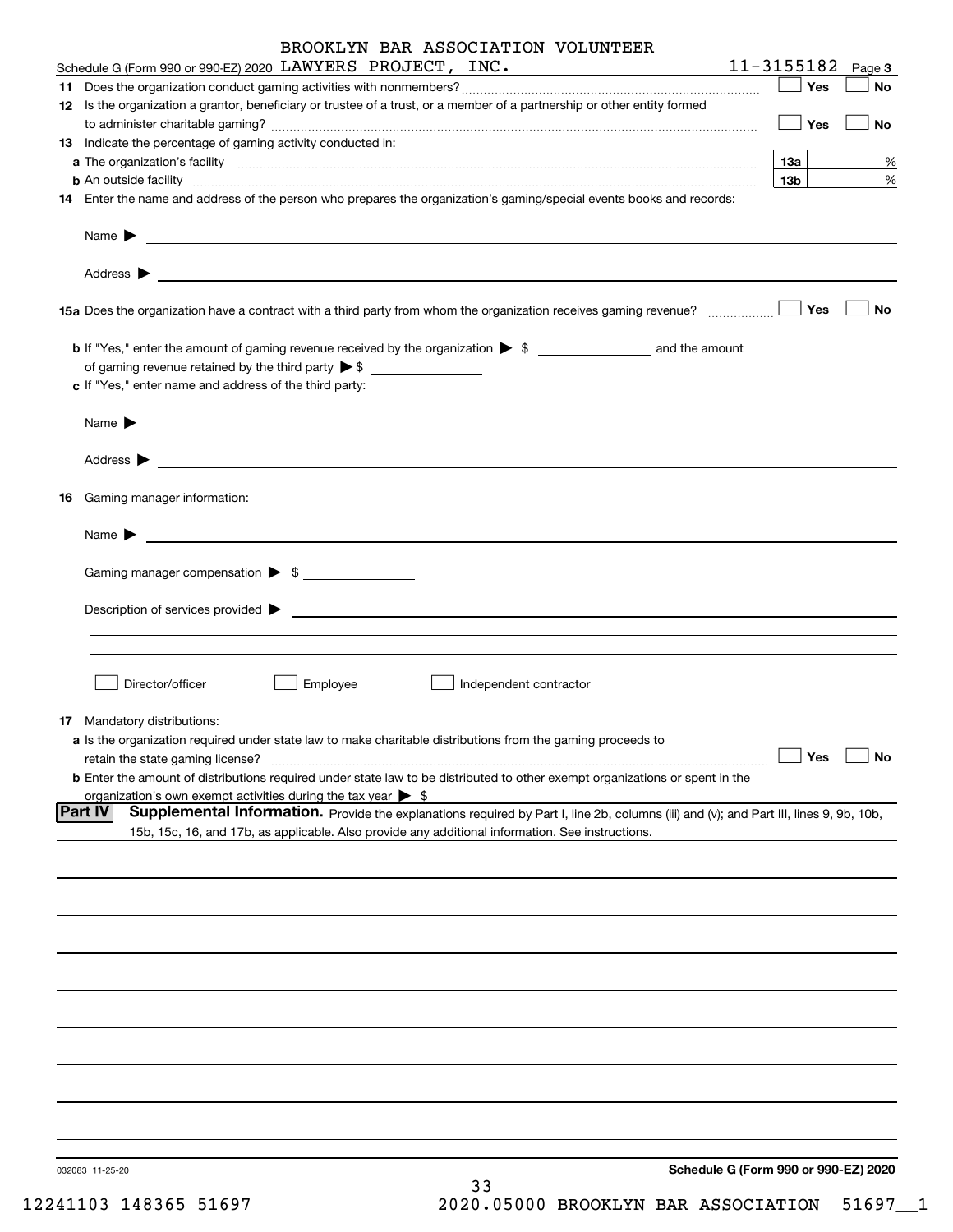|  |                                                                                                              | <u>11-3155182 Page 4</u>        |
|--|--------------------------------------------------------------------------------------------------------------|---------------------------------|
|  | Schedule G (Form 990 or 990-EZ) LAWYERS PROJECT, INC.<br><b>Part IV</b> Supplemental Information (continued) |                                 |
|  |                                                                                                              |                                 |
|  |                                                                                                              |                                 |
|  |                                                                                                              |                                 |
|  |                                                                                                              |                                 |
|  |                                                                                                              |                                 |
|  |                                                                                                              |                                 |
|  |                                                                                                              |                                 |
|  |                                                                                                              |                                 |
|  |                                                                                                              |                                 |
|  |                                                                                                              |                                 |
|  |                                                                                                              |                                 |
|  |                                                                                                              |                                 |
|  |                                                                                                              |                                 |
|  |                                                                                                              |                                 |
|  |                                                                                                              |                                 |
|  |                                                                                                              |                                 |
|  |                                                                                                              |                                 |
|  |                                                                                                              |                                 |
|  |                                                                                                              |                                 |
|  |                                                                                                              |                                 |
|  |                                                                                                              |                                 |
|  |                                                                                                              |                                 |
|  |                                                                                                              |                                 |
|  |                                                                                                              |                                 |
|  |                                                                                                              |                                 |
|  |                                                                                                              |                                 |
|  |                                                                                                              |                                 |
|  |                                                                                                              |                                 |
|  |                                                                                                              |                                 |
|  |                                                                                                              |                                 |
|  |                                                                                                              |                                 |
|  |                                                                                                              |                                 |
|  |                                                                                                              |                                 |
|  |                                                                                                              |                                 |
|  |                                                                                                              |                                 |
|  |                                                                                                              |                                 |
|  |                                                                                                              |                                 |
|  |                                                                                                              |                                 |
|  |                                                                                                              |                                 |
|  |                                                                                                              |                                 |
|  |                                                                                                              |                                 |
|  |                                                                                                              |                                 |
|  |                                                                                                              |                                 |
|  |                                                                                                              |                                 |
|  |                                                                                                              |                                 |
|  |                                                                                                              |                                 |
|  |                                                                                                              |                                 |
|  |                                                                                                              |                                 |
|  |                                                                                                              |                                 |
|  |                                                                                                              |                                 |
|  |                                                                                                              |                                 |
|  |                                                                                                              |                                 |
|  |                                                                                                              |                                 |
|  |                                                                                                              |                                 |
|  |                                                                                                              |                                 |
|  |                                                                                                              |                                 |
|  |                                                                                                              |                                 |
|  |                                                                                                              |                                 |
|  |                                                                                                              |                                 |
|  |                                                                                                              |                                 |
|  |                                                                                                              |                                 |
|  |                                                                                                              |                                 |
|  |                                                                                                              |                                 |
|  |                                                                                                              |                                 |
|  |                                                                                                              |                                 |
|  |                                                                                                              |                                 |
|  |                                                                                                              |                                 |
|  |                                                                                                              |                                 |
|  |                                                                                                              |                                 |
|  |                                                                                                              |                                 |
|  |                                                                                                              | Schedule G (Form 990 or 990-EZ) |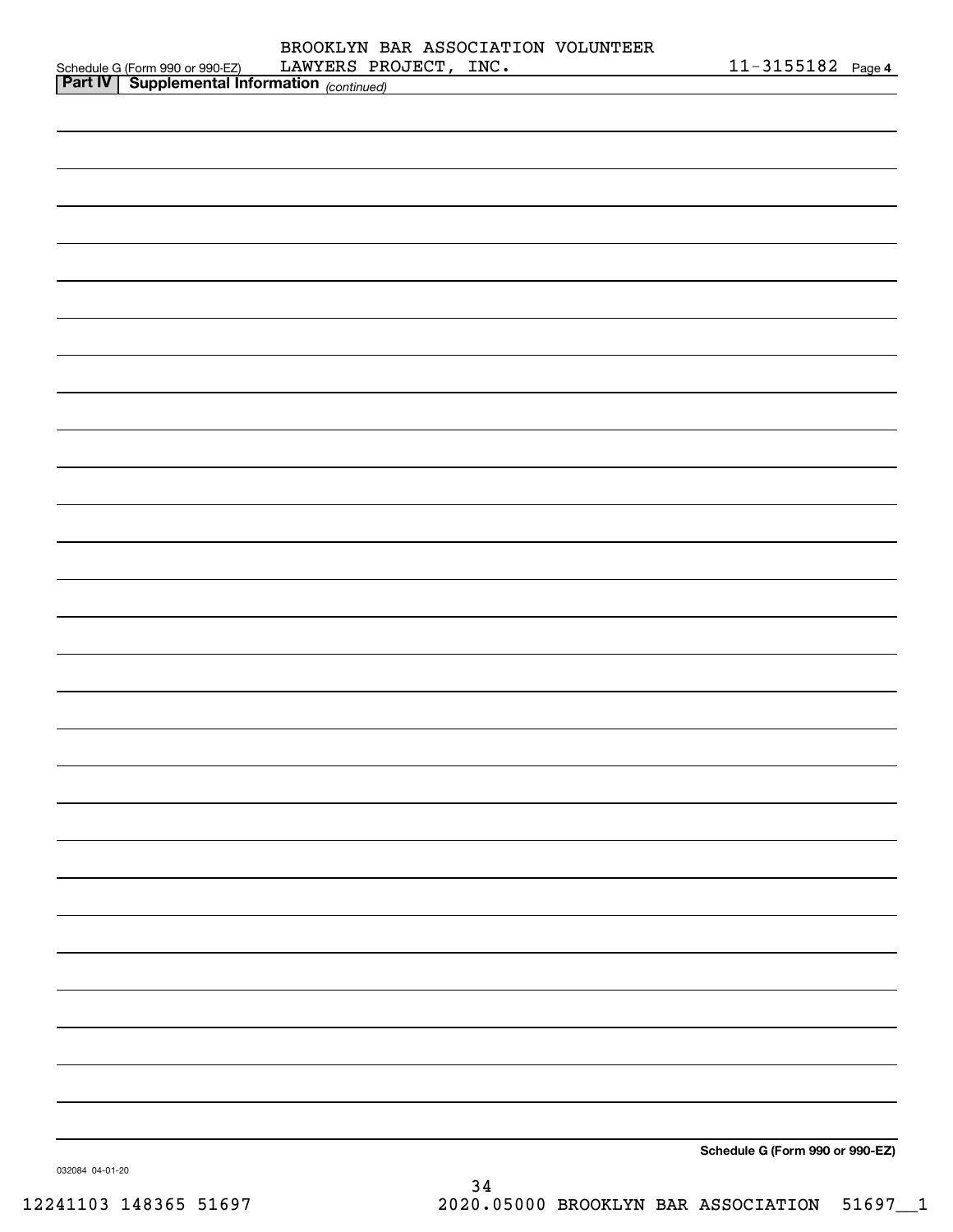|    | <b>Compensation Information</b><br><b>SCHEDULE J</b> |                                                                                                                                                                                     |      |                                       |     | OMB No. 1545-0047 |  |  |  |  |
|----|------------------------------------------------------|-------------------------------------------------------------------------------------------------------------------------------------------------------------------------------------|------|---------------------------------------|-----|-------------------|--|--|--|--|
|    | (Form 990)                                           |                                                                                                                                                                                     | 2020 |                                       |     |                   |  |  |  |  |
|    |                                                      | For certain Officers, Directors, Trustees, Key Employees, and Highest<br><b>Compensated Employees</b><br>Complete if the organization answered "Yes" on Form 990, Part IV, line 23. |      |                                       |     |                   |  |  |  |  |
|    | Department of the Treasury                           | Attach to Form 990.                                                                                                                                                                 |      | <b>Open to Public</b>                 |     |                   |  |  |  |  |
|    | Internal Revenue Service                             | Go to www.irs.gov/Form990 for instructions and the latest information.                                                                                                              |      | Inspection                            |     |                   |  |  |  |  |
|    | Name of the organization                             | BROOKLYN BAR ASSOCIATION VOLUNTEER                                                                                                                                                  |      | <b>Employer identification number</b> |     |                   |  |  |  |  |
|    |                                                      | LAWYERS PROJECT, INC.                                                                                                                                                               |      | 11-3155182                            |     |                   |  |  |  |  |
|    | Part I                                               | <b>Questions Regarding Compensation</b>                                                                                                                                             |      |                                       |     |                   |  |  |  |  |
|    |                                                      |                                                                                                                                                                                     |      |                                       | Yes | No                |  |  |  |  |
|    |                                                      | Check the appropriate box(es) if the organization provided any of the following to or for a person listed on Form 990,                                                              |      |                                       |     |                   |  |  |  |  |
|    | First-class or charter travel                        | Part VII, Section A, line 1a. Complete Part III to provide any relevant information regarding these items.                                                                          |      |                                       |     |                   |  |  |  |  |
|    | Travel for companions                                | Housing allowance or residence for personal use                                                                                                                                     |      |                                       |     |                   |  |  |  |  |
|    |                                                      | Payments for business use of personal residence<br>Tax indemnification and gross-up payments<br>Health or social club dues or initiation fees                                       |      |                                       |     |                   |  |  |  |  |
|    |                                                      | Discretionary spending account<br>Personal services (such as maid, chauffeur, chef)                                                                                                 |      |                                       |     |                   |  |  |  |  |
|    |                                                      |                                                                                                                                                                                     |      |                                       |     |                   |  |  |  |  |
|    |                                                      | <b>b</b> If any of the boxes on line 1a are checked, did the organization follow a written policy regarding payment or                                                              |      |                                       |     |                   |  |  |  |  |
|    |                                                      | reimbursement or provision of all of the expenses described above? If "No," complete Part III to explain                                                                            |      | 1b                                    |     |                   |  |  |  |  |
| 2  |                                                      | Did the organization require substantiation prior to reimbursing or allowing expenses incurred by all directors,                                                                    |      |                                       |     |                   |  |  |  |  |
|    |                                                      | trustees, and officers, including the CEO/Executive Director, regarding the items checked on line 1a?                                                                               |      | $\mathbf{2}$                          |     |                   |  |  |  |  |
|    |                                                      |                                                                                                                                                                                     |      |                                       |     |                   |  |  |  |  |
| з  |                                                      | Indicate which, if any, of the following the organization used to establish the compensation of the organization's                                                                  |      |                                       |     |                   |  |  |  |  |
|    |                                                      | CEO/Executive Director. Check all that apply. Do not check any boxes for methods used by a related organization to                                                                  |      |                                       |     |                   |  |  |  |  |
|    |                                                      | establish compensation of the CEO/Executive Director, but explain in Part III.                                                                                                      |      |                                       |     |                   |  |  |  |  |
|    | Compensation committee                               | Written employment contract                                                                                                                                                         |      |                                       |     |                   |  |  |  |  |
|    |                                                      | $X$ Compensation survey or study<br>Independent compensation consultant                                                                                                             |      |                                       |     |                   |  |  |  |  |
|    | $\boxed{\textbf{X}}$ Form 990 of other organizations | $\overline{X}$ Approval by the board or compensation committee                                                                                                                      |      |                                       |     |                   |  |  |  |  |
|    |                                                      |                                                                                                                                                                                     |      |                                       |     |                   |  |  |  |  |
|    |                                                      | During the year, did any person listed on Form 990, Part VII, Section A, line 1a, with respect to the filing                                                                        |      |                                       |     |                   |  |  |  |  |
|    | organization or a related organization:              |                                                                                                                                                                                     |      |                                       |     |                   |  |  |  |  |
| а  |                                                      | Receive a severance payment or change-of-control payment?                                                                                                                           |      | 4a                                    |     | х                 |  |  |  |  |
| b  |                                                      | Participate in or receive payment from a supplemental nonqualified retirement plan?                                                                                                 |      | 4b                                    |     | $\mathbf X$       |  |  |  |  |
| c  |                                                      | Participate in or receive payment from an equity-based compensation arrangement?                                                                                                    |      | 4c                                    |     | X                 |  |  |  |  |
|    |                                                      | If "Yes" to any of lines 4a-c, list the persons and provide the applicable amounts for each item in Part III.                                                                       |      |                                       |     |                   |  |  |  |  |
|    |                                                      |                                                                                                                                                                                     |      |                                       |     |                   |  |  |  |  |
|    |                                                      | Only section 501(c)(3), 501(c)(4), and 501(c)(29) organizations must complete lines 5-9.                                                                                            |      |                                       |     |                   |  |  |  |  |
|    |                                                      | For persons listed on Form 990, Part VII, Section A, line 1a, did the organization pay or accrue any compensation                                                                   |      |                                       |     |                   |  |  |  |  |
|    | contingent on the revenues of:                       |                                                                                                                                                                                     |      |                                       |     |                   |  |  |  |  |
| a  |                                                      |                                                                                                                                                                                     |      | 5a                                    |     | х                 |  |  |  |  |
|    |                                                      |                                                                                                                                                                                     |      | 5b                                    |     | X                 |  |  |  |  |
|    |                                                      | If "Yes" on line 5a or 5b, describe in Part III.                                                                                                                                    |      |                                       |     |                   |  |  |  |  |
| 6. |                                                      | For persons listed on Form 990, Part VII, Section A, line 1a, did the organization pay or accrue any compensation                                                                   |      |                                       |     |                   |  |  |  |  |
|    | contingent on the net earnings of:                   |                                                                                                                                                                                     |      |                                       |     |                   |  |  |  |  |
| a  |                                                      |                                                                                                                                                                                     |      | 6a                                    |     | х<br>X            |  |  |  |  |
|    |                                                      |                                                                                                                                                                                     |      | 6b                                    |     |                   |  |  |  |  |
|    |                                                      | If "Yes" on line 6a or 6b, describe in Part III.                                                                                                                                    |      |                                       |     |                   |  |  |  |  |
|    |                                                      | 7 For persons listed on Form 990, Part VII, Section A, line 1a, did the organization provide any nonfixed payments                                                                  |      |                                       |     | x                 |  |  |  |  |
|    |                                                      | Were any amounts reported on Form 990, Part VII, paid or accrued pursuant to a contract that was subject to the                                                                     |      | 7                                     |     |                   |  |  |  |  |
| 8  |                                                      | initial contract exception described in Regulations section 53.4958-4(a)(3)? If "Yes," describe in Part III                                                                         |      | 8                                     |     | х                 |  |  |  |  |
| 9  |                                                      | If "Yes" on line 8, did the organization also follow the rebuttable presumption procedure described in                                                                              |      |                                       |     |                   |  |  |  |  |
|    | Regulations section 53.4958-6(c)?                    |                                                                                                                                                                                     |      | 9                                     |     |                   |  |  |  |  |
|    |                                                      | LHA For Paperwork Reduction Act Notice, see the Instructions for Form 990.                                                                                                          |      | Schedule J (Form 990) 2020            |     |                   |  |  |  |  |
|    |                                                      |                                                                                                                                                                                     |      |                                       |     |                   |  |  |  |  |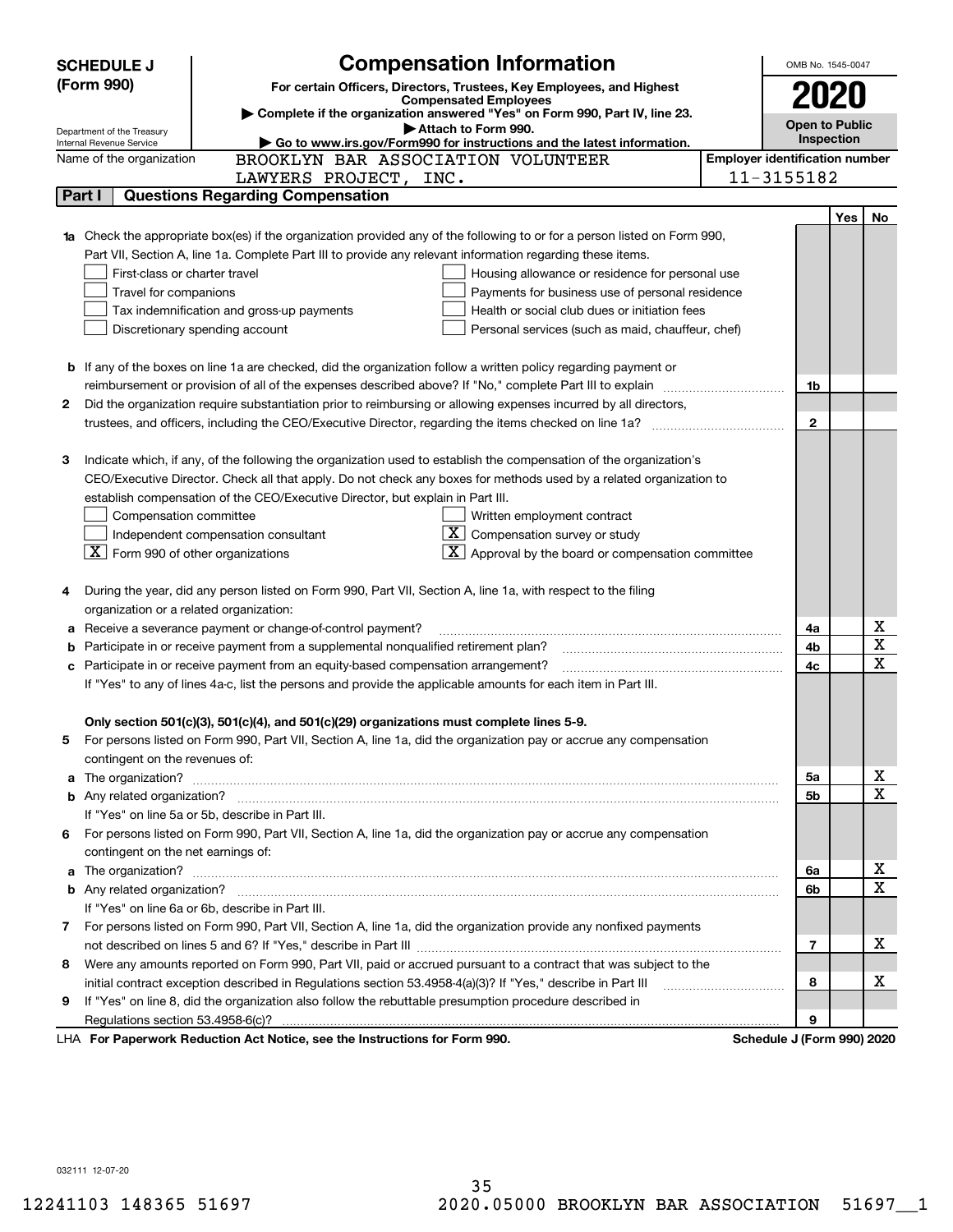LAWYERS PROJECT, INC.

**Part II Officers, Directors, Trustees, Key Employees, and Highest Compensated Employees.**  Schedule J (Form 990) 2020 Page Use duplicate copies if additional space is needed.

For each individual whose compensation must be reported on Schedule J, report compensation from the organization on row (i) and from related organizations, described in the instructions, on row (ii). Do not list any individuals that aren't listed on Form 990, Part VII.

**Note:**  The sum of columns (B)(i)-(iii) for each listed individual must equal the total amount of Form 990, Part VII, Section A, line 1a, applicable column (D) and (E) amounts for that individual.

| (A) Name and Title                  |                    | (B) Breakdown of W-2 and/or 1099-MISC compensation |                                           |                                           | (C) Retirement and<br>other deferred | (D) Nontaxable<br>benefits | (E) Total of columns<br>$(B)(i)$ - $(D)$ | (F) Compensation<br>in column (B)         |
|-------------------------------------|--------------------|----------------------------------------------------|-------------------------------------------|-------------------------------------------|--------------------------------------|----------------------------|------------------------------------------|-------------------------------------------|
|                                     |                    | (i) Base<br>compensation                           | (ii) Bonus &<br>incentive<br>compensation | (iii) Other<br>reportable<br>compensation | compensation                         |                            |                                          | reported as deferred<br>on prior Form 990 |
| HEIDI LEE HENDERSON, ESQ.<br>(1)    | (i)                | 163, 723.                                          | $\overline{0}$ .                          | $\overline{0}$ .                          | 5,878.                               | 4,083.                     | 173,684.                                 | 0.                                        |
| PRESIDENT & CEO                     | (ii)               | $\overline{0}$ .                                   | $\overline{0}$ .                          | $\overline{0}$ .                          | $\overline{0}$ .                     | $\overline{0}$ .           | $\overline{0}$ .                         | $\overline{0}$ .                          |
| (2) MELISSA STARR                   | (i)                | 139,666.                                           | $\overline{0}$ .                          | $\overline{0}$ .                          | 4,099.                               | 8,718.                     | 152, 483.                                | $\overline{0}$ .                          |
| SR DIR OF DEV/STRATEGIC INITIATIVES | (ii)               | $\overline{0}$ .                                   | $\overline{0}$ .                          | $\overline{0}$ .                          | $\overline{0}$ .                     | $\overline{0}$ .           | $\overline{0}$ .                         | $\overline{0}$ .                          |
|                                     | (i)                |                                                    |                                           |                                           |                                      |                            |                                          |                                           |
|                                     | (ii)               |                                                    |                                           |                                           |                                      |                            |                                          |                                           |
|                                     | (i)                |                                                    |                                           |                                           |                                      |                            |                                          |                                           |
|                                     | <u>(ii)</u>        |                                                    |                                           |                                           |                                      |                            |                                          |                                           |
|                                     | (i)                |                                                    |                                           |                                           |                                      |                            |                                          |                                           |
|                                     | <u>(ii)</u>        |                                                    |                                           |                                           |                                      |                            |                                          |                                           |
|                                     | (i)                |                                                    |                                           |                                           |                                      |                            |                                          |                                           |
|                                     | <u>(ii)</u>        |                                                    |                                           |                                           |                                      |                            |                                          |                                           |
|                                     | (i)                |                                                    |                                           |                                           |                                      |                            |                                          |                                           |
|                                     | <u>(ii)</u>        |                                                    |                                           |                                           |                                      |                            |                                          |                                           |
|                                     | (i)                |                                                    |                                           |                                           |                                      |                            |                                          |                                           |
|                                     | <u>(ii)</u>        |                                                    |                                           |                                           |                                      |                            |                                          |                                           |
|                                     | (i)                |                                                    |                                           |                                           |                                      |                            |                                          |                                           |
|                                     | <u>(ii)</u>        |                                                    |                                           |                                           |                                      |                            |                                          |                                           |
|                                     | (i)                |                                                    |                                           |                                           |                                      |                            |                                          |                                           |
|                                     | <u>(ii)</u>        |                                                    |                                           |                                           |                                      |                            |                                          |                                           |
|                                     | (i)                |                                                    |                                           |                                           |                                      |                            |                                          |                                           |
|                                     | <u>(ii)</u>        |                                                    |                                           |                                           |                                      |                            |                                          |                                           |
|                                     | (i)                |                                                    |                                           |                                           |                                      |                            |                                          |                                           |
|                                     | <u>(ii)</u>        |                                                    |                                           |                                           |                                      |                            |                                          |                                           |
|                                     | (i)<br><u>(ii)</u> |                                                    |                                           |                                           |                                      |                            |                                          |                                           |
|                                     | (i)                |                                                    |                                           |                                           |                                      |                            |                                          |                                           |
|                                     | <u>(ii)</u>        |                                                    |                                           |                                           |                                      |                            |                                          |                                           |
|                                     | (i)                |                                                    |                                           |                                           |                                      |                            |                                          |                                           |
|                                     | <u>(ii)</u>        |                                                    |                                           |                                           |                                      |                            |                                          |                                           |
|                                     | (i)                |                                                    |                                           |                                           |                                      |                            |                                          |                                           |
|                                     | (ii)               |                                                    |                                           |                                           |                                      |                            |                                          |                                           |
|                                     |                    |                                                    |                                           |                                           |                                      |                            |                                          |                                           |

**Schedule J (Form 990) 2020**

**2**

11-3155182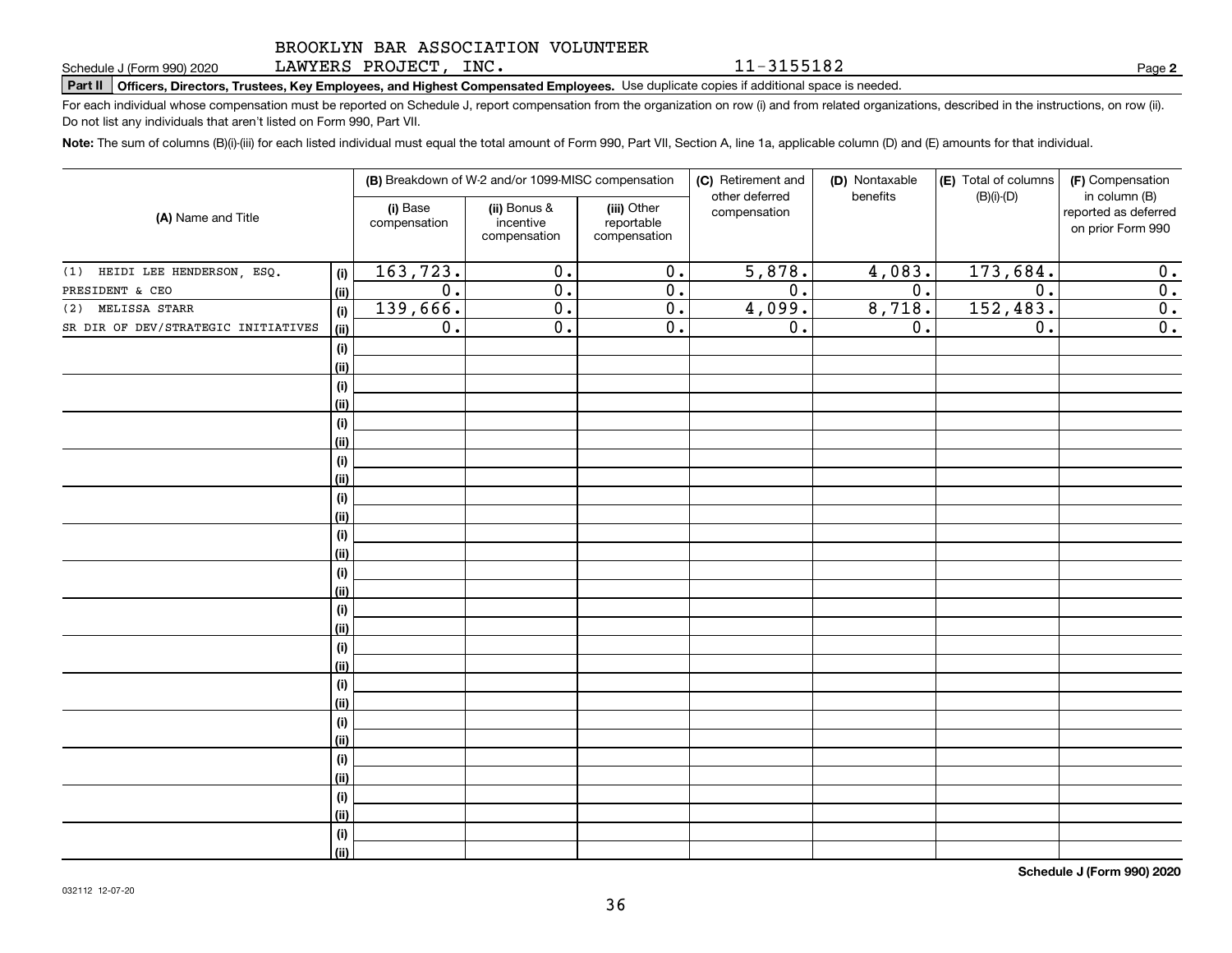# **Part III Supplemental Information**

Schedule J (Form 990) 2020 LAWYERS PROJECT, INC.<br>Part III Supplemental Information<br>Provide the information, explanation, or descriptions required for Part I, lines 1a, 1b, 3, 4a, 4b, 4c, 5a, 5b, 6a, 6b, 7, and 8, and for P

**Schedule J (Form 990) 2020**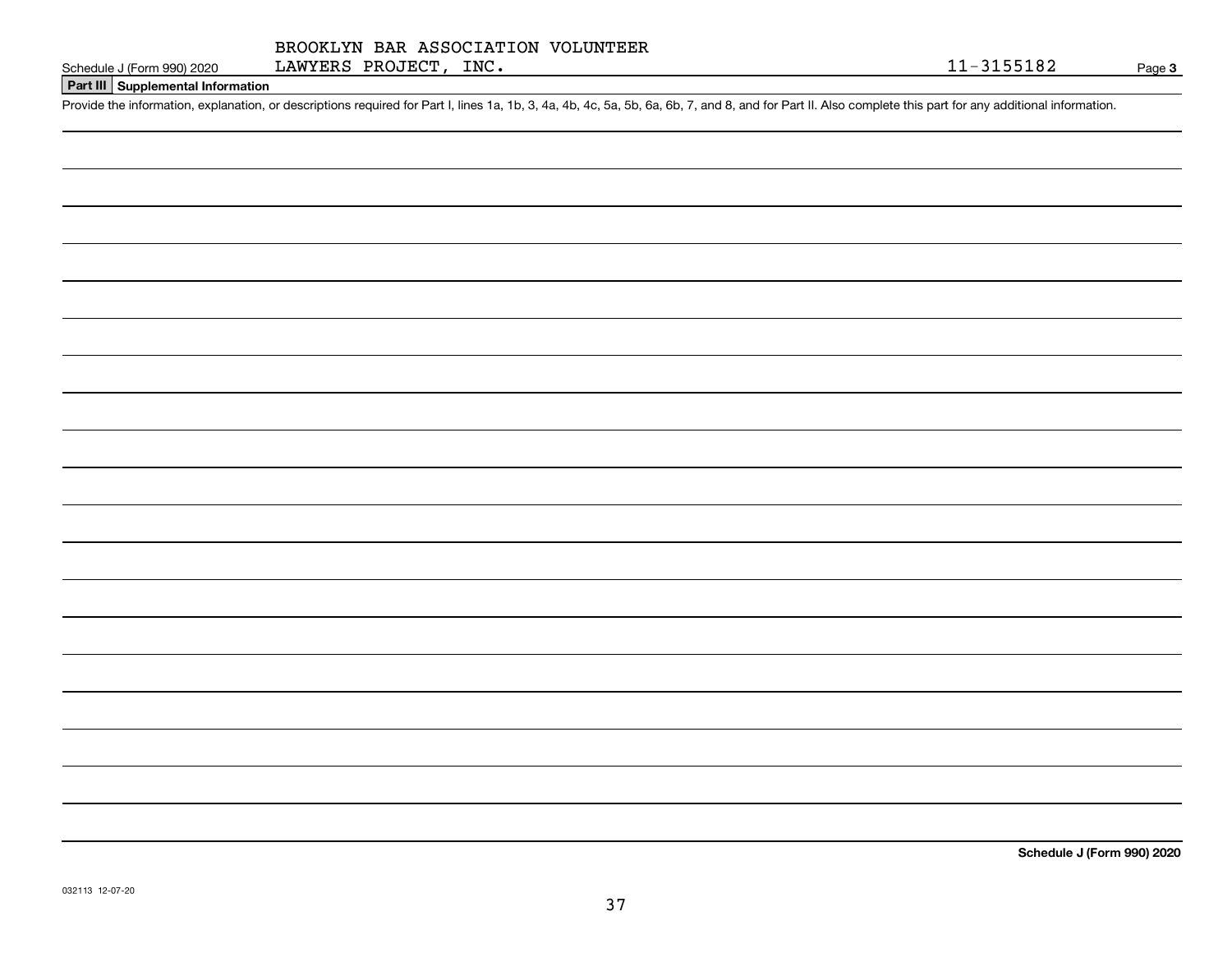**(Form 990 or 990-EZ)**

Department of the Treasury Internal Revenue Service Name of the organization

#### **Complete to provide information for responses to specific questions on Form 990 or 990-EZ or to provide any additional information. | Attach to Form 990 or 990-EZ. | Go to www.irs.gov/Form990 for the latest information. SCHEDULE O Supplemental Information to Form 990 or 990-EZ**



LAWYERS PROJECT, INC. 11-3155182

FORM 990, PART III, LINE 1, DESCRIPTION OF ORGANIZATION MISSION:

BROOKLYN BAR ASSOCIATION VOLUNTEER

THEIR RIGHTS PROTECTED OR THEIR VOICES HEARD.

SINCE ITS FOUNDING IN 1990, THE VLP HAS HARNESSED THE POWERFUL PRO BONO

COMMITMENT OF THE PRIVATE BAR TO PROVIDE CRITICAL CIVIL LEGAL SERVICES

AND EQUAL ACCESS TO THE JUSTICE SYSTEM TO THOUSANDS OF BROOKLYN

RESIDENTS. AS AN ESSENTIAL LEGAL LIFELINE, THE VLP REMAINS UNIQUELY

RESPONSIVE TO THE EVOLVING LEGAL NEEDS OF BROOKLYN'S OVERLOOKED AND

UNDERSERVED COMMUNITIES.

FORM 990, PART III, LINE 4A, PROGRAM SERVICE ACCOMPLISHMENTS:

ALSO RUNS SEVERAL CLINICS TO ASSIST UNREPRESENTED DEBTORS. THE CIVIL

LEGAL ADVICE AND RESOURCE OFFICE (CLARO) IS A FREE, WEEKLY WALK-IN

CLINIC AT KINGS COUNTY CIVIL COURT WHERE CONSUMERS CAN OBTAIN FREE

INFORMATION ABOUT DEBT COLLECTION. IN ADDITION, THROUGH THE CONSUMER

DEBT VOLUNTEER LAWYER FOR A DAY (VLFD) ACCESS TO JUSTICE PROGRAM, A VLP

STAFF ATTORNEY IS PRESENT FOUR DAYS A WEEK IN KINGS COUNTY CIVIL COURT

WORKING WITH VOLUNTEER ATTORNEYS, LAW GRADUATES AND LAW STUDENTS TO

PROVIDE LIMITED SCOPE DIRECT REPRESENTATION TO PRO SE LITIGANTS IN

CONSUMER DEBT ACTIONS.

FORM 990, PART III, LINE 4B, PROGRAM SERVICE ACCOMPLISHMENTS: MARRIAGE, OR BECAUSE THEY WERE ABANDONED OR ARE SURVIVORS OF DOMESTIC VIOLENCE AND/OR EMOTIONAL ABUSE. AS THE UNCONTESTED DIVORCE PROCESS CAN BE OVERWHELMING, VLP VOLUNTEER ATTORNEYS PROVIDE MUCH NEEDED SUPPORT BY HELPING PRO SE PETITIONERS COMPLETE THEIR DIVORCE.

032211 11-20-20 LHA For Paperwork Reduction Act Notice, see the Instructions for Form 990 or 990-EZ. Schedule O (Form 990 or 990-EZ) 2020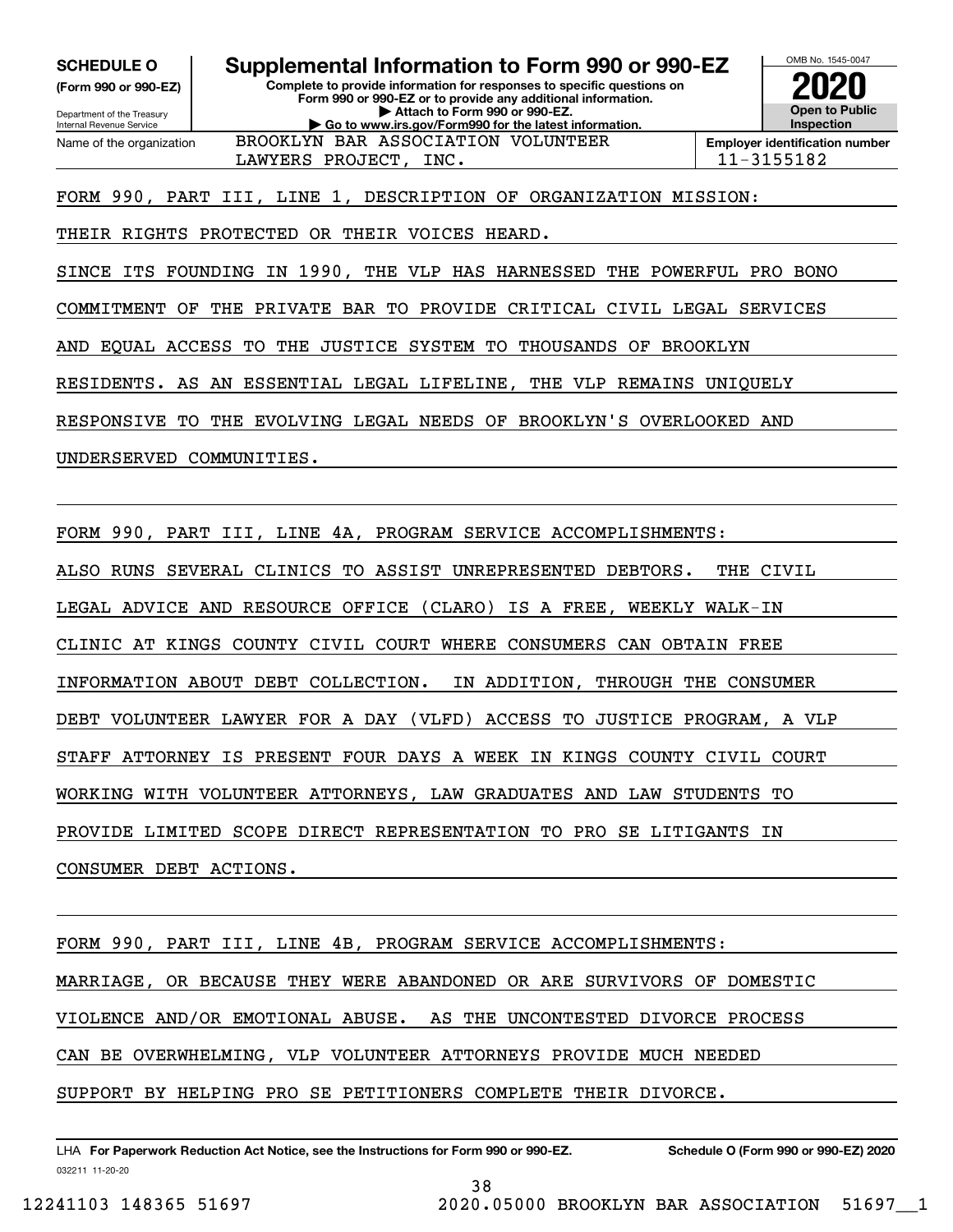**2Employer identification number** Schedule O (Form 990 or 990-EZ) 2020 Page Name of the organization BROOKLYN BAR ASSOCIATION VOLUNTEER FORM 990, PART III, LINE 4C, PROGRAM SERVICE ACCOMPLISHMENTS: ADDITIONALLY, THE VLP RUNS SEVERAL FORECLOSURE CLINICS A WEEK, INCLUDING THE FORECLOSURE LEGAL ASSISTANCE GROUP (FLAG) IN KINGS COUNTY SUPREME COURT, OPEN EVERY MONDAY, TUESDAY, AND WEDNESDAY, AND THE SUPREME COURT FORECLOSURE CLINIC ON FRIDAY MORNINGS. IN ADDITION, THE VLP LAUNCHED A NEW PROGRAM WITH THE OFFICE OF ADMINISTRATIVE TRIALS AND HEARINGS (OATH) WHERE VLP VOLUNTEERS ASSIST HOMEOWNERS IN NYC DEPARTMENT OF BUILDING VIOLATION PROCEEDINGS. FORM 990, PART III, LINE 4D, OTHER PROGRAM SERVICES: DIRECT SERVICES - THE VLP PROVIDES DIRECT CIVIL LEGAL SERVICES, EDUCATION, AND OUTREACH TO LOW-INCOME BROOKLYN RESIDENTS, ASSISTING THEM TO OVERCOME LEGAL CHALLENGES TO THEIR HEALTH AND SECURITY, INCLUDING FAMILY BREAKDOWNS, THREATENED HOMELESSNESS, DEVASTATING DEBT, IMMIGRATION STATUS, AND ONGOING PREDATORY PRACTICES THAT OVERWHELMINGLY TARGET THE POOR, THE ELDERLY, AND PERSONS WITH DISABILITIES. BY ARMING CLIENTS WITH LEGAL INFORMATION AND REPRESENTATION, THE VLP LEVELS THE PLAYING FIELD AND ENSURES SUCCESS IN COURT, STABILIZING LIVES FOR ADULTS AND CHILDREN AND STRENGTHENING THE HEALTH OF THE COMMUNITY. THE VLP PROVIDES DIRECT LEGAL SERVICES INCLUDING REPRESENTATION, ADVICE AND COUNSEL, AND BRIEF SERVICES IN FAMILY LAW, FORECLOSURE PREVENTION, CONSUMER DEBT, BANKRUPTCY, ELDER LAW, TRUSTS AND ESTATES, AND IMMIGRATION. DUE TO COURT CLOSURES BECAUSE OF THE COVID-19 PANDEMIC, MANY OF THE VLP'S PROGRAMS WERE SUSPENDED ENTIRELY OR MODIFIED TO A VIRTUAL FORMAT, WHICH LIMITED THE NUMBER OF NEW MATTERS HANDLED. LAWYERS PROJECT, INC. 11-3155182

ELDER LAW, IMMIGRATION AND MISCELLANEOUS: IN THE PAST YEAR, THE VLP

032212 11-20-20 **Schedule O (Form 990 or 990-EZ) 2020** CLOSED 39 MISCELLANEOUS MATTERS SUCH AS WILLS AND PROBATE AFFECTING 74 39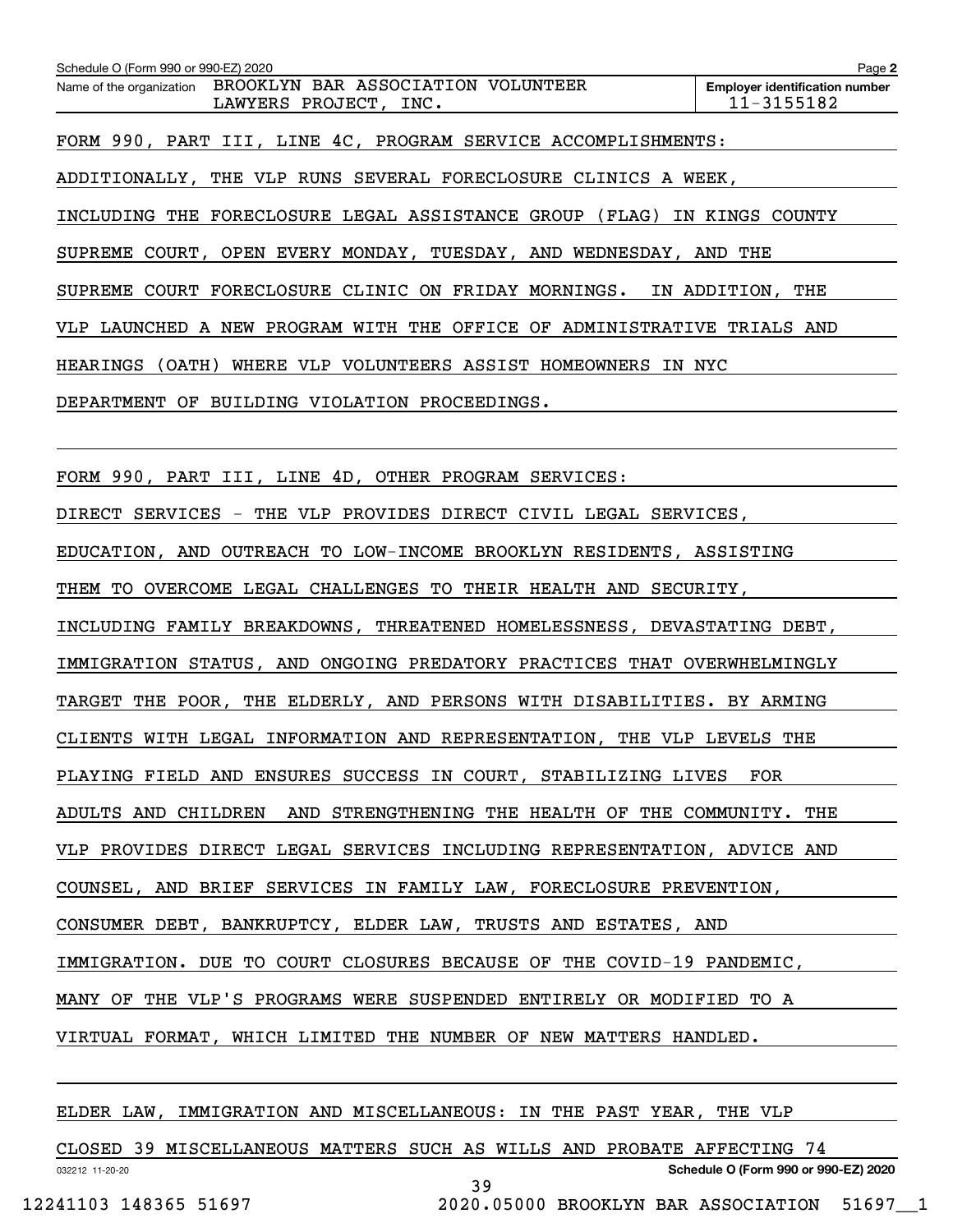| Schedule O (Form 990 or 990-EZ) 2020<br>Name of the organization BROOKLYN BAR ASSOCIATION VOLUNTEER<br>LAWYERS PROJECT, INC. | Page 2<br><b>Employer identification number</b><br>11-3155182 |
|------------------------------------------------------------------------------------------------------------------------------|---------------------------------------------------------------|
| INDIVIDUALS AND FAMILY MEMBERS. THE VLP PARTNERS WITH OTHER                                                                  |                                                               |
| ORGANIZATIONS TO PROVIDE CRITICAL ASSISTANCE TO IMMIGRANTS AND OTHER                                                         |                                                               |
| FOREIGN-BORN NEW YORKERS. THIS INCLUDES ASSISTING PARENTS WITH                                                               |                                                               |
| EMERGENCY PLANNING IN THE EVENT THEY ARE DETAINED OR DEPORTED, HELPING                                                       |                                                               |
| INDIVIDUALS COMPLETE NATURALIZATION PAPERS TO APPLY FOR U.S.                                                                 |                                                               |
| CITIZENSHIP, AND ORGANIZING TRAININGS ON IMMIGRATION LAW FOR VOLUNTEER                                                       |                                                               |
| ATTORNEYS.                                                                                                                   |                                                               |
| VOLUNTEER ATTORNEYS PREPARE AND EXECUTE LAST WILLS AND TESTAMENTS AND                                                        |                                                               |
| POWERS OF ATTORNEY FOR QUALIFYING LOW-INCOME CLIENTS. TESTAMENTARY                                                           |                                                               |
| SUBSTITUTES ARE ALSO EXPLORED AND DISCUSSED. THROUGH NATIONAL GRID                                                           |                                                               |
| FOUNDATION SENIOR LEGAL EDUCATION AND ASSISTANCE PROGRAM (NGF SENIOR                                                         |                                                               |
| LEAP), VOLUNTEER ATTORNEYS PRESENT ON A VARIETY OF TOPICS AT SENIOR                                                          |                                                               |
| CENTERS, CHURCHES, TEMPLES, AND OTHER VENUES THROUGHOUT BROOKLYN TO                                                          |                                                               |
| EDUCATE SENIORS ABOUT THE IMPORTANCE OF ADVANCE MEDICAL DIRECTIVES,                                                          |                                                               |
| STRATEGIES FOR STAYING AT HOME AND AGING IN PLACE, BENEFITS, FINANCIAL                                                       |                                                               |
| ADVANCE DIRECTIVES, THE CHANGING LANDSCAPE OF MEDICAID, AND SCAMS                                                            |                                                               |
| TARGETING THE ELDERLY.                                                                                                       |                                                               |
| IN RESPONSE TO THE COVID-19 CRISIS, THE VLP LAUNCHED THE COVID-19                                                            |                                                               |
| FRONTLINE WORKERS INITIATIVE TO PROVIDE LIFE PLANNING SERVICES TO                                                            |                                                               |
| 1199SEIU HEALTHCARE WORKERS EAST MEMBERS AND A PROBATE PROJECT TO SERVE                                                      |                                                               |
| FAMILY MEMBERS OF INDIVIDUALS WHO HAVE DIED FROM COVID-19 LEAVING A                                                          |                                                               |
| SMALL ESTATE OF \$50,000 OR LESS.                                                                                            |                                                               |
| THE VLP LEVERAGES THE TALENTS OF THE PRIVATE BAR BY RECRUITING,                                                              |                                                               |
| TRAINING AND ACTIVELY SUPERVISING VOLUNTEER LAWYERS AND LAW STUDENTS TO                                                      |                                                               |
| PROVIDE PRO BONO REPRESENTATION, ADVICE, BRIEF LEGAL SERVICES AT                                                             |                                                               |
| COURTHOUSE CLINICS AND IN-OFFICE CLINICS, DAILY ADVICE AND COUNSEL, AND                                                      |                                                               |
| COMMUNITY LEGAL PRESENTATIONS. VLP'S VOLUNTEERS PROVIDED 5,004 HOURS OF                                                      |                                                               |
| HIGH QUALITY, COMPASSIONATE DIRECT LEGAL REPRESENTATION, ADVICE AND<br>032212 11-20-20                                       | Schedule O (Form 990 or 990-EZ) 2020                          |
| 40                                                                                                                           |                                                               |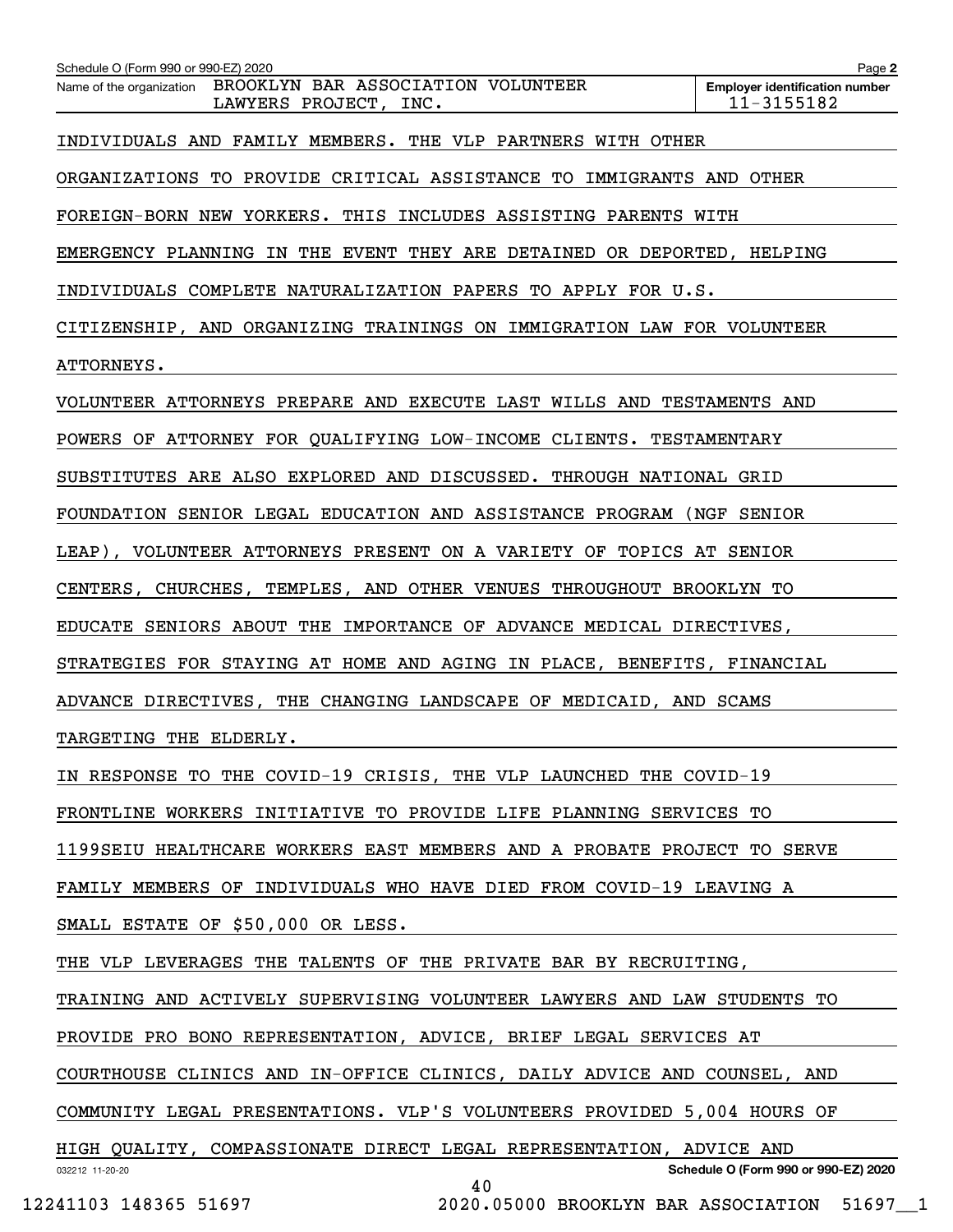| Schedule O (Form 990 or 990-EZ) 2020                                    | Page 2                                |
|-------------------------------------------------------------------------|---------------------------------------|
| Name of the organization BROOKLYN BAR ASSOCIATION VOLUNTEER             | <b>Employer identification number</b> |
| LAWYERS PROJECT, INC.                                                   | 11-3155182                            |
| COUNSEL AND COMMUNITY EDUCATION THROUGHOUT BROOKLYN.                    |                                       |
| DURING THE PAST YEAR, WITH THE ASSISTANCE OF PRO BONO ATTORNEYS AND LAW |                                       |
| STUDENTS, THE VLP PROVIDED DIRECT CIVIL LEGAL SERVICES ON 1,277 MATTERS |                                       |
| AFFECTING 3,172 BROOKLYN INDIVIDUALS AND FAMILIES AND PRO SE ASSISTANCE |                                       |
| IN MATTERS THAT BENEFIT BASIC RIGHTS AND NECESSITIES TO A TOTAL OF      |                                       |
| 2,175 PEOPLE.                                                           |                                       |
| THE VLP OBTAINED \$283,609 IN CHILD SUPPORT ARREARS AND \$8,878 IN      |                                       |
| MONTHLY CHILD SUPPORT BENEFITS; OBTAINED \$17,840 BY SETTLING SMALL     |                                       |
| ESTATES; SAVED CLIENTS \$97,716 IN CONSUMER DEBT MATTERS; SAVED CLIENTS |                                       |
| \$1,052,780 IN BANKRUPTCY; SAVED CLIENTS \$1,642 IN MONTHLY MORTGAGE    |                                       |
| PAYMENTS; SAVED CLIENTS \$131,050 IN FINES AND PENALTIES IN OFFICE OF   |                                       |
| TRIALS AND ADMINISTRATIVE HEARING (OATH) NYC DEPARTMENT OF BUILDINGS    |                                       |
| MATTERS; AND SAVED \$19,765 IN COURT FILING FEES.                       |                                       |
|                                                                         |                                       |
| $- - - - - - - - - -$<br>- ~ --- ----------- -------- -- ----- --       |                                       |

032212 11-20-20 **Schedule O (Form 990 or 990-EZ) 2020** LEGAL EDUCATION AND OUTREACH: AS AN IMPORTANT ADJUNCT TO ONE-ON-ONE LEGAL ASSISTANCE, THE VLP IS ACTIVELY ENGAGED IN SEVERAL COMMUNITY LEGAL EDUCATION INITIATIVES, WITH THE GOAL OF EARLY INTERVENTION AND THE PROVISION OF PROTECTIVE AND PREVENTIVE LEGAL INFORMATION. THE VLP HAS DEVELOPED A STRONG PRESENCE IN THE BROOKLYN COMMUNITY AS A SOURCE OF ESSENTIAL LEGAL INFORMATION AND REFERRALS THROUGH SENIOR LEAP PROGRAMMING IN SENIOR CENTERS THROUGHOUT BROOKLYN AND COMMUNITY PRESENTATIONS (NOW VIRTUAL) ON FORECLOSURE PREVENTION, REVERSE MORTGAGES, AND MORTGAGE AND DEED THEFT SCAMS, FINANCIAL LITERACY AND CONSUMER DEBT HELD THROUGHOUT THE BOROUGH. WITH COURTHOUSE CLINICS AND SENIOR CENTERS CLOSURES DUE TO COVID-19, THE VLP OFFERED COMMUNITY OUTREACH PRESENTATIONS VIRTUALLY WITH PARTNERING AGENCIES AND ELECTED OFFICIALS TO REACH 2,120 PEOPLE IN THEIR HOMES. THE VLP CONDUCTED A WIDE VARIETY OF VIRTUAL COMMUNITY 41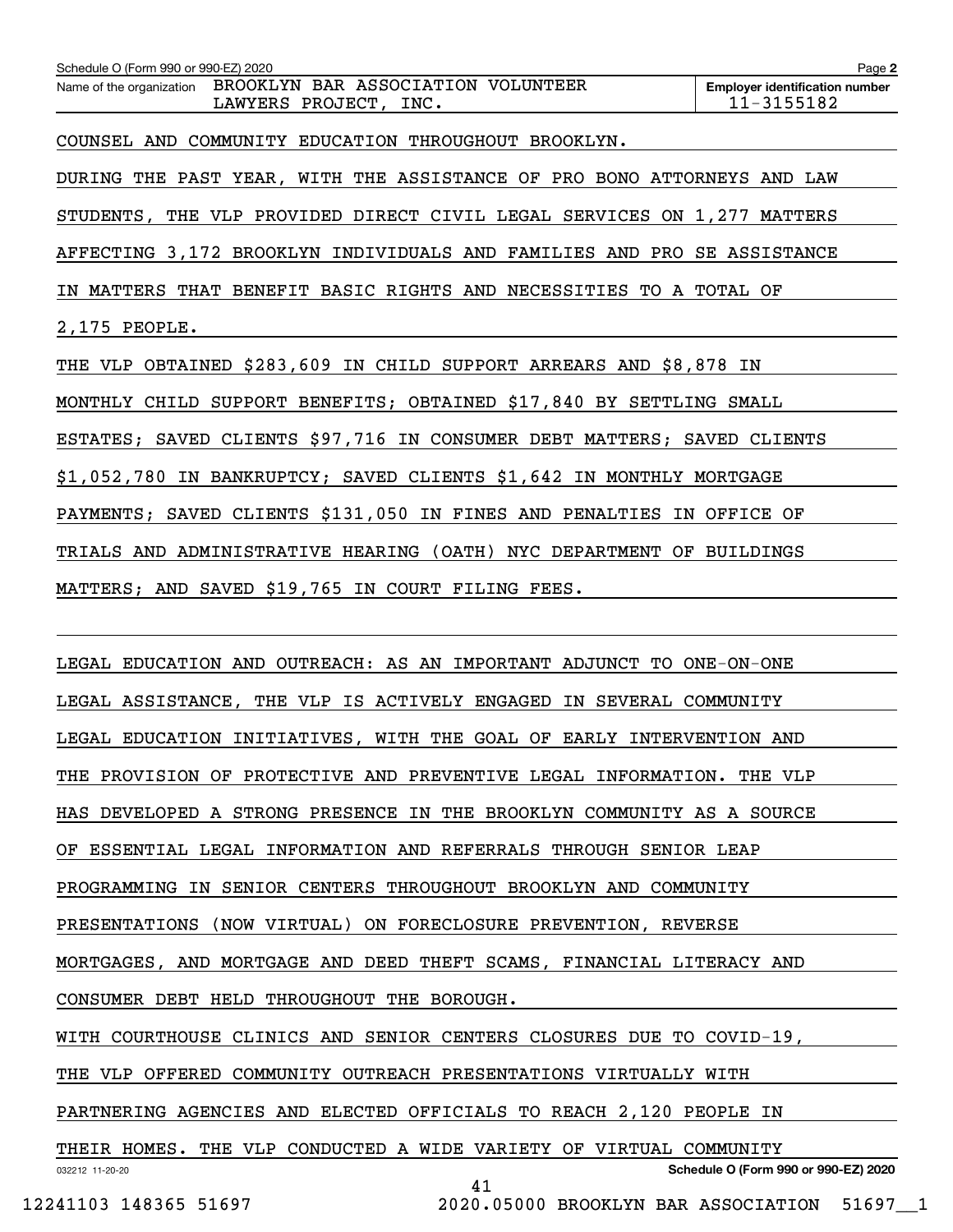| Schedule O (Form 990 or 990-EZ) 2020                                                    | Page 2                                              |
|-----------------------------------------------------------------------------------------|-----------------------------------------------------|
| BROOKLYN BAR ASSOCIATION VOLUNTEER<br>Name of the organization<br>LAWYERS PROJECT, INC. | <b>Employer identification number</b><br>11-3155182 |
| LEGAL EDUCATION PROGRAMS IN BROOKLYN, FOCUSED ON VULNERABLE POPULATIONS                 |                                                     |
| LIKE THE ELDERLY, TO ADDRESS QUESTIONS ABOUT WILLS, ADVANCE DIRECTIVES,                 |                                                     |
| FORECLOSURE, CONSUMER DEBT, AND CHALLENGES RELATED TO AGING IN PLACE                    |                                                     |
| DUE TO THE RISING COSTS OF HOME OWNERSHIP. THE VLP PROVIDED REFERRALS                   |                                                     |
| TO 2,338 INDIVIDUALS.                                                                   |                                                     |
| CRITICAL TO VLP'S MODEL OF PRO BONO CIVIL LEGAL SERVICES IS THE DESIGN                  |                                                     |
| AND PRESENTATION OF EXPERT CLE TRAINING PROGRAMS IN SUBSTANTIVE AREAS                   |                                                     |
| TO PREPARE BOTH NEW AND REPEAT VOLUNTEERS TO PROVIDE CRITICAL LEGAL                     |                                                     |
| ASSISTANCE TO BROOKLYN'S MOST VULNERABLE AND UNDERSERVED RESIDENTS. IN                  |                                                     |
| EACH ESTABLISHED AND EMERGENT PRACTICE AREA, THE VLP RECRUITS ATTORNEYS                 |                                                     |
| FROM THE PRIVATE BAR, PROVIDING THEM WITH TARGETED CLE PROGRAMS, FREE                   |                                                     |
| CLE TRAINING CREDITS, AND PRO BONO CLE CREDITS. ONCE THEY TAKE ON                       |                                                     |
| MATTERS FOR REPRESENTATION, THE VLP STAFF PROVIDES INTENSIVE MENTORING,                 |                                                     |
| SUPERVISION, AND SUPPORT UNTIL THE MATTERS ARE CLOSED. IN THIS MODEL,                   |                                                     |
| THE VLP USES PANELS OF EXPERTS IN EACH VLP PRACTICE AREA, WHO MENTOR                    |                                                     |
| AND SUPPORT THE PRO BONO ATTORNEY THROUGHOUT THE REPRESENTATION. IN THE                 |                                                     |
| PAST YEAR, THE VLP CONDUCTED 10 CLE TRAININGS FOR 588 VOLUNTEERS.                       |                                                     |
| EXPENSES \$ 156,738. INCLUDING GRANTS OF \$ 750. REVENUE \$ 0.                          |                                                     |
|                                                                                         |                                                     |

FORM 990, PART VI, SECTION B, LINE 11B:

THE ORGANIZATION'S AUDIT COMMITTEE AND PRESIDENT/CEO REVIEW AND APPROVE THE FORM 990. IT IS THEN SENT TO THE ENTIRE BOARD OF DIRECTORS FOR REVIEW PRIOR TO SUBMISSION.

42

FORM 990, PART VI, SECTION B, LINE 12C:

MOST MEMBERS ARE CURRENTLY ATTORNEYS AND SUBJECT TO THE NYS CODE OF

PROFESSIONAL RESPONSIBILITY AND MUST AVOID EVEN THE APPEARANCE OF

IMPROPRIETY.

032212 11-20-20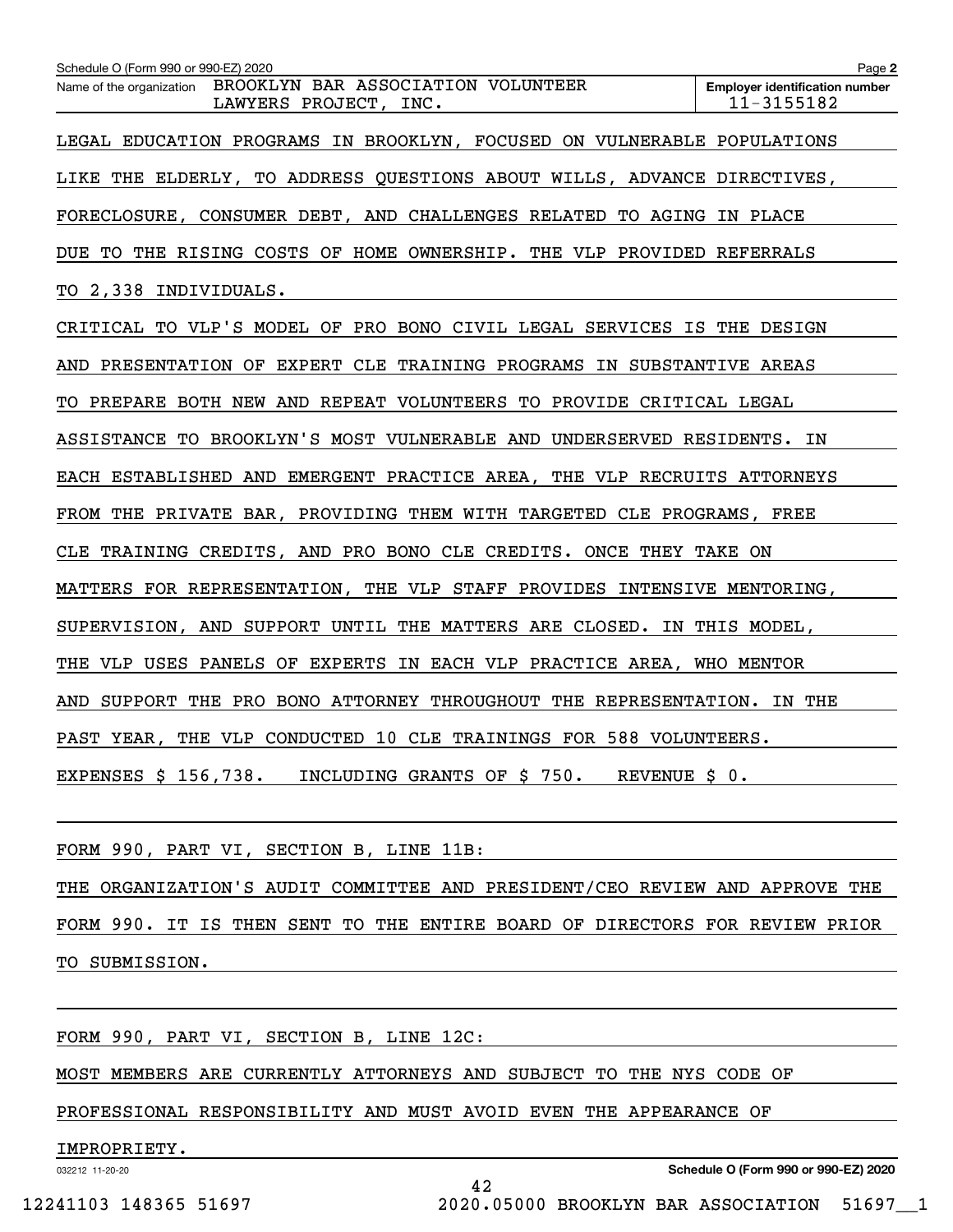| Schedule O (Form 990 or 990-EZ) 2020<br>Page 2 |  |  |                                    |  |  |                                       |  |  |
|------------------------------------------------|--|--|------------------------------------|--|--|---------------------------------------|--|--|
| Name of the organization                       |  |  | BROOKLYN BAR ASSOCIATION VOLUNTEER |  |  | <b>Employer identification number</b> |  |  |
| INC.<br>LAWYERS PROJECT.                       |  |  |                                    |  |  | 11-3155182                            |  |  |

A. PRIOR TO ELECTION TO THE BOARD AND ON AN ANNUAL BASIS THEREAFTER, EACH DIRECTOR AND OFFICER SHALL DISCLOSE IN WRITING, TO THE BEST OF THEIR KNOWLEDGE, ANY PRIVATE INTEREST (AS DEFINED IN THIS POLICY) SUCH DIRECTOR OR OFFICER MAY HAVE IN ANY CORPORATION, ORGANIZATION, PARTNERSHIP OR OTHER ENTITY WHICH PROVIDES PROFESSIONAL OR OTHER GOODS OR SERVICES TO THE CORPORATION FOR A FEE OR OTHER COMPENSATION, AND ANY POSITION OR MATERIAL RELATIONSHIP SUCH DIRECTOR OR OFFICER MAY HAVE WITH ANY NOT-FOR-PROFIT CORPORATION WITH WHICH THE CORPORATION HAS A BUSINESS RELATIONSHIP.

B. IF AT ANY TIME, A DIRECTOR OR OFFICER ACQUIRES ANY PRIVATE INTEREST OR OTHERWISE A CIRCUMSTANCE ARISES WHICH MAY POSE A CONFLICT OF INTEREST, THE DIRECTOR OR OFFICER SHALL MAKE PROMPT DISCLOSURE TO THE PRESIDENT.

C. WHEN ANY MATTER FOR DECISION OR APPROVAL COMES BEFORE THE BOARD OR ANY COMMITTEE OF THE BOARD IN WHICH THE DIRECTOR HAS A PRIVATE INTEREST OR OTHER CONFLICT OF INTEREST, SUCH DIRECTOR SHALL IMMEDIATELY DISCLOSE THE INTEREST OR OTHER CONFLICT OF INTEREST TO THE BOARD OR COMMITTEE, TOGETHER WITH ALL MATERIAL FACTS.

THE AUDIT COMMITTEE WILL MAKE RECOMMENDATIONS TO THE PRESIDENT AND BOARD OF TRUSTEES ON HOW TO RESPOND TO ALL APPARENT CONFLICTS OF INTEREST.

032212 11-20-20 **Schedule O (Form 990 or 990-EZ) 2020** FORM 990, PART VI, SECTION B, LINE 15: THE PRESIDENT/CEO'S COMPENSATION WAS DETERMINED AND APPROVED BY THE BOARD OF DIRECTORS, USING INFORMATION FROM 990S OF OTHER ORGANIZATIONS AS WELL AS COMPENSATION SURVEYS, AND THEN DOCUMENTED APPROPRIATELY. ON AN ANNUAL BASIS, THE BOARD APPROVES COMPENSATION INCREASES AS PART OF THE ANNUAL 43 12241103 148365 51697 2020.05000 BROOKLYN BAR ASSOCIATION 51697\_\_1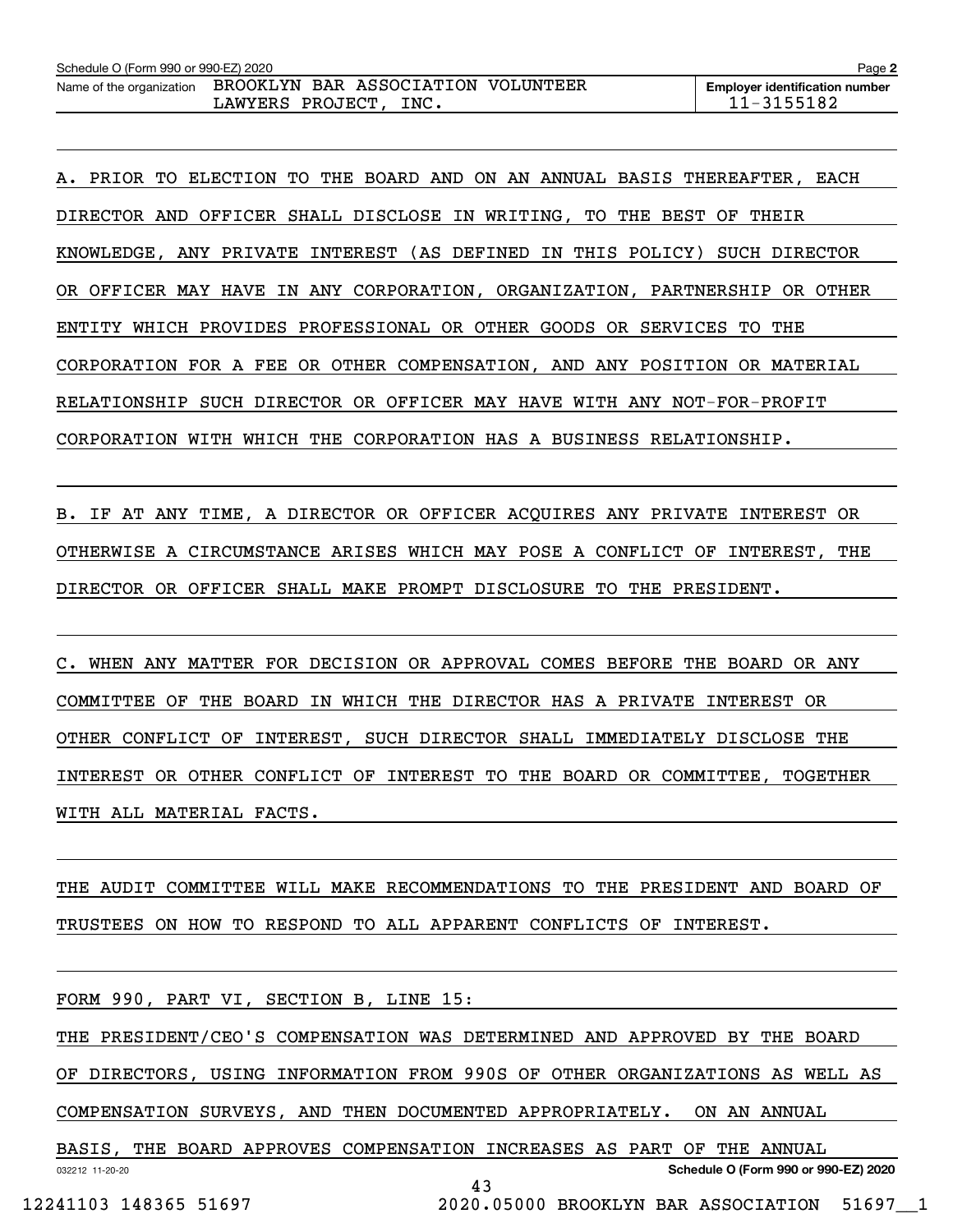| Schedule O (Form 990 or 990-EZ) 2020<br>Page 2 |                                                             |                                                     |  |  |  |  |  |
|------------------------------------------------|-------------------------------------------------------------|-----------------------------------------------------|--|--|--|--|--|
| Name of the organization                       | BROOKLYN BAR ASSOCIATION VOLUNTEER<br>LAWYERS PROJECT, INC. | <b>Employer identification number</b><br>11-3155182 |  |  |  |  |  |
|                                                |                                                             |                                                     |  |  |  |  |  |

BUDGETING PROCESS.

THE PROCESS FOR DETRMINING COMPENSATION OF THE ORGANIZATIONS OFFICERS AND

KEY EMPLOYEES IS SET BY THE PRESIDENT/CEO USING SALARY SURVEYS, AND

INDUSTRY STANDARDS. THE PRESIDENT/CEO THEN MAKES THE RECOMMENDATIONS TO

THE BOARD AS PART OF THE BUDGETING PROCESS THEN THE BOARD APPROVES THEM AS

PART OF THE BUDGET.

FORM 990, PART VI, SECTION C, LINE 19:

WE WILL PROVIDE DOCUMENTS ON REQUEST AT THE OFFICE OF THE CORPORATION.

032212 11-20-20